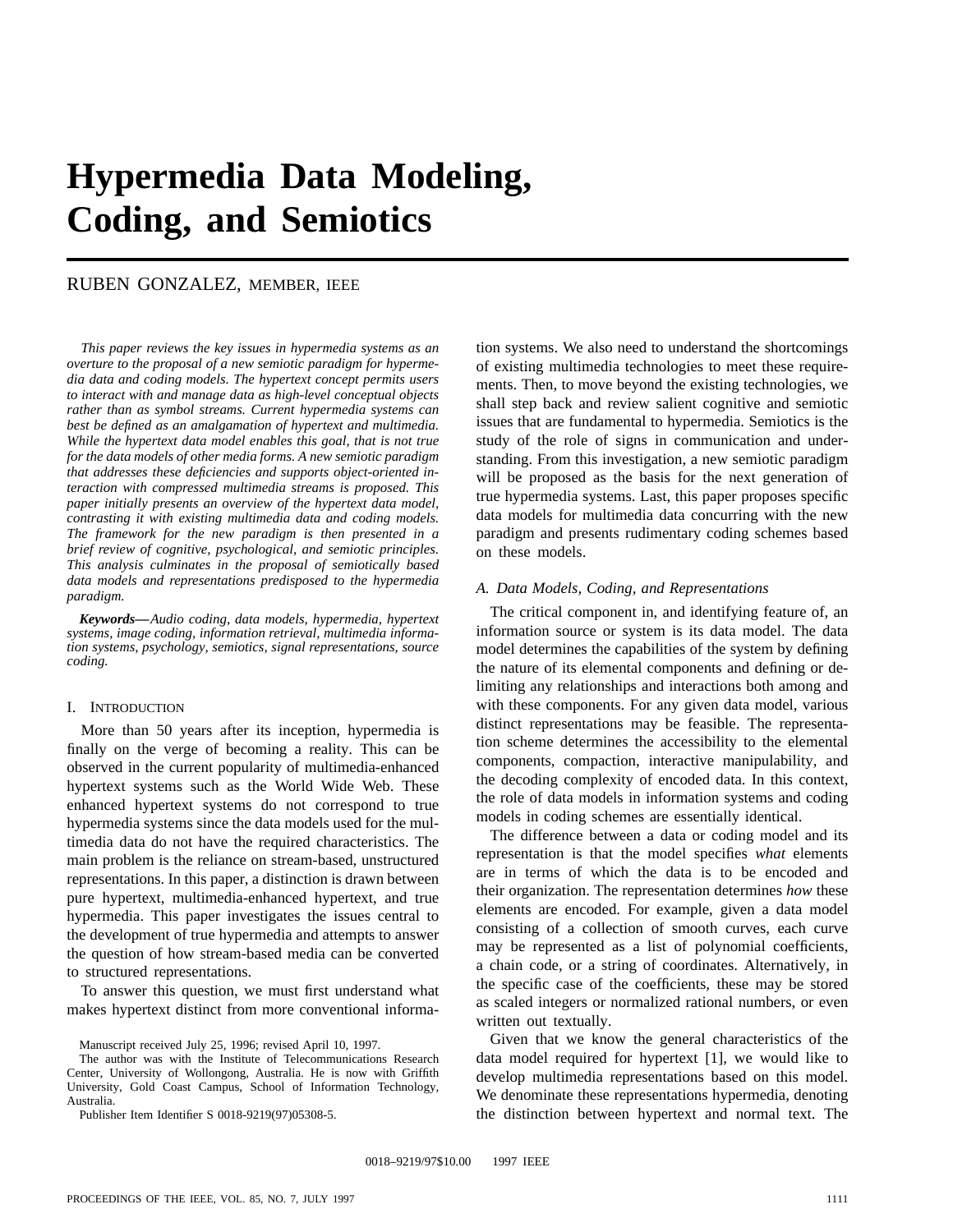| Approaches      | <b>Information Agents</b>                   |  |
|-----------------|---------------------------------------------|--|
| Statistical     | Statistically significant symbol or measure |  |
| Syntactical     | Relationships among structural elements     |  |
| <b>Semantic</b> | Abstract human dependent meaning            |  |

problem remains of determining modality-specific mappings from the domain of each medium into this general data model. Three distinct approaches to this problem are possible: statistical, syntactical, or semantic (refer to Table 1). Syntax concerns only the relationships among symbols and the ways in which they can be manipulated, while semantics concerns the relationships among symbols and their human-dependent meanings. The traditional engineering approach to audio and video data processing has been statistical through signal processing techniques. Since statistical methods alone are unable to generate the required mappings, these have often been supplemented with semantic processes. Little attention has been given to use of syntactical methods for this purpose.

Assuming that we could generate such mappings, we then also need to specify 1) adequate representations that allow direct and independent access to each component object in the representation and 2) encoding techniques to generate these representations automatically from the raw data. This would result in encoded data that is structured and interactively manipulable.

Existing data models for multimedia information management have evolved from traditional database, semantic modeling approaches [2], [3] for which automatic processing may be impossible. In these, the data model is foreign to the data itself. These models only treat multimedia data as separate renditions of given semantic entities [4], completely separating the layout and logical structures from the conceptual structure [5]. In this paper, we consider data models where the representation itself encapsulates both the logical and conceptual structures, eliminating the need for multiple structures. An early attempt at using structured data representations was the Multos multimedia system [6]. This system was based on using object recognition to build separate conceptual structures of images. While the aims of the Multos system in attempting to handle both images and text consistently were excellent, its use of semantic methods limited it to the recognition of synthetic vector graphic images.

## *B. Proposed Approach*

Semantic methods have played a dominant role in multimedia information systems in the form of either direct human intervention or constrained automatic object recognition. Semantic methods require knowledge of what an entity is before any action can be taken toward or with it. More than just a matching process, recognition involves the unambiguous interpretation of data to identify and associate objects with appropriate attributes in a given knowledge base. A constant need for knowledge about the definition of new objects and their properties is required to contend with unfamiliar environments. This limits the use of unsupervised semantic methods as a general tool.

Information exists and can be defined at various levels. In its most basic and raw form, a given data stream (such as from radio astronomy) can be analyzed statistically to determine the existence of any significant components. Assuming the absence of noise in the process, these components are symbols that may occur according to predefined relationships among themselves. The syntax exhibited by these elements defines or infers a grammar that creates a context for each symbol even in the absence of prior knowledge. The appreciation of the symbols within their grammatical contexts gives rise to meaning or semantic information. For example, in its simplest form, speech can be described in terms of temporal variations in a spectral energy distribution. The statistically significant components that largely comprise formats may be identified. These combine to form phonemes, which in turn combine more or less syntactically to form semantically significant words, phrases, and sentences.

This paper advocates the proposition that syntax, not semantics, is the key to converting stream-based media into hypermedia automatically. Unlike semantics, automatic syntactic analysis does not require any external or prior knowledge. The versatility of syntax is that while it can exist on its own, independent of any human interpretation or intervention, the argument can also be made that semantic understanding can arise from syntactical analysis [94]. Using a syntactical approach, we can potentially generate systems with semantic meaning automatically, although the meaning itself is unknown to the syntactical process. One specific question this paper will attempt to answer is: What is the nature of the syntactic elements for formulating appropriate hypermedia data models?

# *C. Paper Outline*

To establish an appropriate context for the semiotic paradigm, this paper surveys a number of areas. Section II commences with an introductory review of hypermedia, its underlying data model, and the existing deficiencies in its realization. Section III discusses multimedia information systems, their access methods, and their implied data models. Section IV reviews the data models underlying current multimedia coding schemes. Section V leads up to the new paradigm by reviewing salient issues in cognition, psychology, and semiotics. It explores the nature of structured data representations in the early perceptual processes and discusses the role of Gestalt phenomena in their generation. Section VI summarizes the requirements for and presents the new semiotic paradigm. Multimedia data models and preliminary representations based on a semiotic articulation are then proposed and discussed.

#### II. HYPERMEDIA SYSTEMS

This section introduces hypertext and hypermedia systems. Section II-A outlines their historical development. Section II-B discusses the underlying cognitive issues and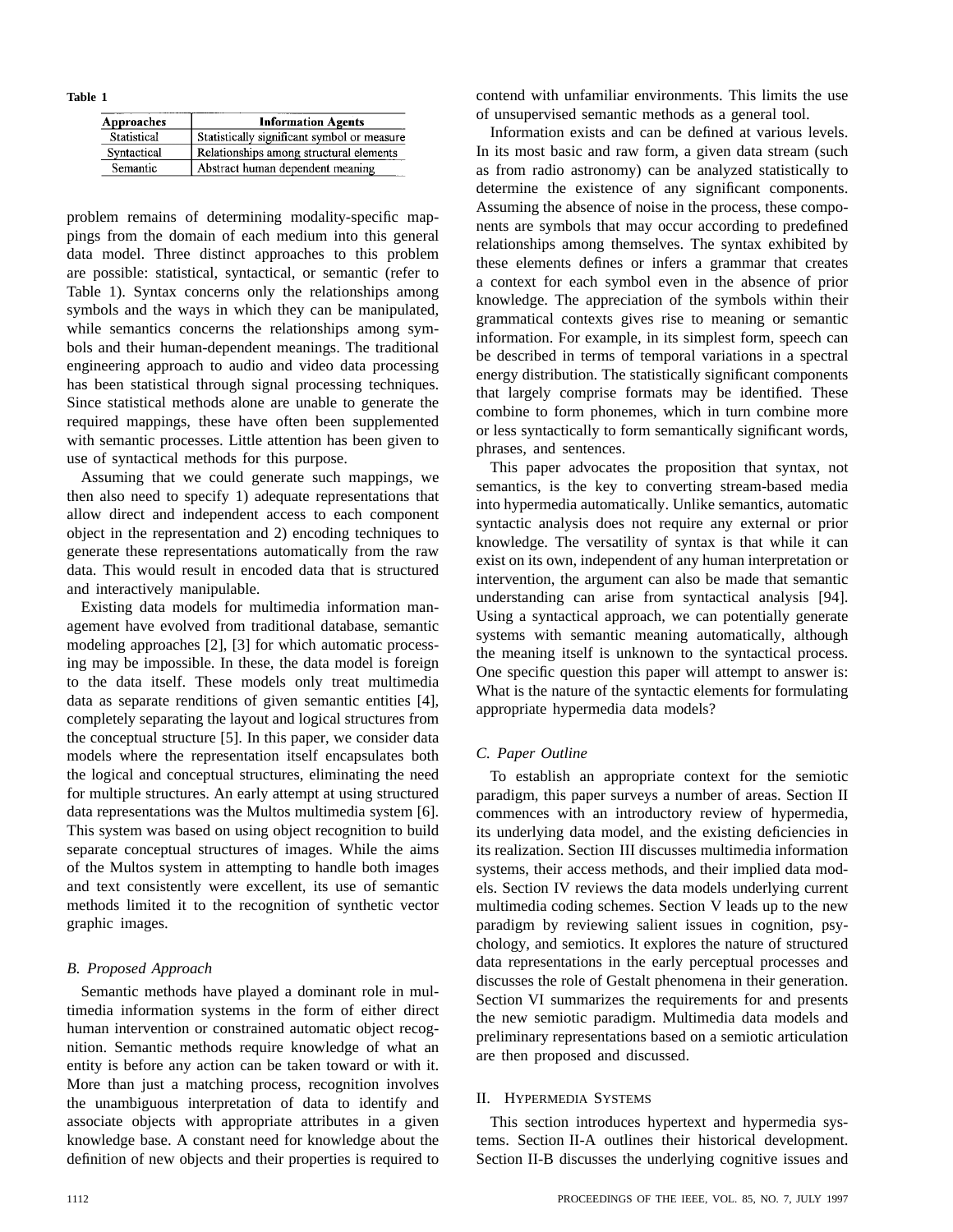objectives. Section II-C describes the general data model. Sections II-D and II-E explore multimedia extensions and their deficiencies, respectively. Section II-F discusses what is outstanding from Vannevar Bush's original vision.

#### *A. Historical Context*

The concept of hypertext and hypermedia is not a recent development. In 1945, Bush proposed a machine for storing, browsing, and annotating information on an extensive on-line graphical system supporting both text and pictures [7]. The purpose of this system was to manage the ever growing amount of information and scientific literature that was becoming unmanageable even then. He called this machine the "memex."

One essential feature of this system was its ability to link together items within and between multimedia documents in a manner Bush called "trail building." This linking process is the central mechanism for supporting associative indexing as a supplement to conventional indexing schemes. This reflects the associative recall and random access of the human mind. Bush realized that many technological breakthroughs were required to make the "memex" a reality.

Almost 20 years later, in 1963, inspired by Bush's ideas, Engelbart [8] also anticipated a system for augmenting the capabilities of the human mind. This system was to support high-resolution three-dimensional (3-D) graphics display and the visual manipulation of concepts and ideas as symbols. Since machines capable of delivering and manipulating multimedia information were not available at the time, the concepts espoused by Bush and Engelbart were first applied to text. The term hypertext was coined in 1965 by Ted Nelson [9] to describe these text-only systems.

#### *B. Hypertext Concepts and Aim*

The hypertext concept is based on a cognitive model of the communication process. This model defines a procession of distinct stages in cognition that transform a linear message into a nonlinear network of ideas in the mind. Simplistically, in the case of reading comprehension, it starts by recognizing the constituent symbols (signs) in a text string. The relationships between these signs are evaluated, isolating the concepts presented. These concepts are structured hierarchically and absorbed into long-term memory as a network of ideas. The two predominant characteristics of this process are the grouping of symbols into conceptual units and the formation of relationships between them.

Modeling and representing a text according to semantic or conceptual units rather than lexical units in this way allows it to be manipulated and accessed as a collection of related ideas and not just as a string of letters. This abstraction is a powerful tool for information management because it allows interaction with a given body of text at a much higher level. The interaction can revolve around what message is being conveyed and not how it is being conveyed. It allows the manipulation of the information structure without needing to deal with the information itself.



**Fig. 1.** Hypermedia system architecture.

Accordingly, hypertext assists its reader in the process of transforming knowledge from the primitive form of a symbol stream into the network- or graph-style structure used in the latter stages of cognition.

#### *C. Hypertext Data Model*

Hypertext abstracts textual data into a set of nodes and links representing, respectively, conceptual units and the relationships between them. To create a hypertext, a given body of text first must be manually partitioned or chunked into a set of nodes, also known as frames or cards. These are self-contained units of information, each encompassing a specific concept. The relationships may then be formed by connecting the nodes with hyperlinks. The origin of a hyperlink is some anchor point, typically a key word or expression within a given reference node. The destination of a hyperlink is generally another node but may also be another anchor point within a node. Various attributes, such as its type, may be attached to a link specifying the nature of the relationship it defines, its directionality, or any activation conditions. The total set of these links forms what is known as a web or hypergraph. By activating individual links, users can navigate through the information network or cognitive space defined by the hypergraph. In addition to link traversal, nodes also may be retrieved individually through structured browsing or query-based searching, depending on the system.

This simple node- and link-based data model is central to hypertext. This model is devoid of any information on how the data is to be presented or rendered, such as font selection and text layout. These details must be considered and encapsulated separately, although each node is generally presented within a separate view window. This creates the basic three-layer structure of hypertext system architectures depicted in Fig. 1. The presentation or user-interface layer controls the presentation of the data and supplies an interface to perform the navigation. The link layer contains and manages the relationships between nodes, and the node layer contains various appropriately structured documents. A hypermedia engine typically manages all three layers simultaneously.

The Dexter reference model [10] refers to these three layers as the run-time, within-component, and storage lay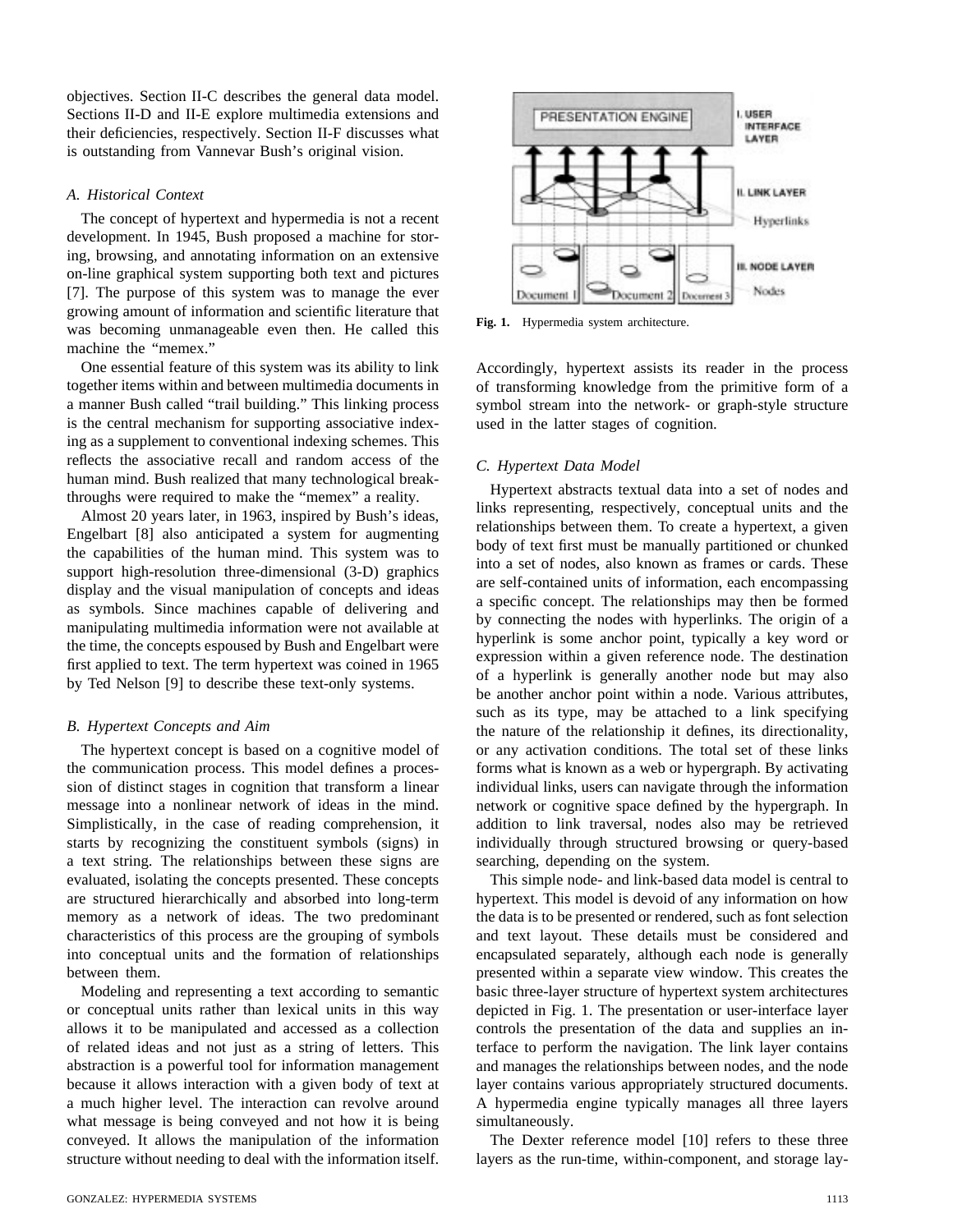ers, respectively. Accordingly, the creation of hypertext systems involves three distinct phases that are not always decoupled in practice. The initial node-authoring phase is the process of segmenting or chunking the raw data into a structured collection of nodes. Next is the design of the data presentation or rendition. Last, the link-authoring phase involves defining the relationships between the nodes by defining anchor points and creating links.

# *D. Multimedia Extensions*

Early efforts to incorporate multimedia information into existing hypertext systems were initially restricted to treating pictures as single destination nodes not containing any anchor points. Similar support for audio and video data was later added, permitting only sequential access and limiting interaction to playing, stopping, or pausing. This limitation was due to the unstructured data models used for the continuous media. Being only bit streams, these models do not provide any referenceable components within the streams that may serve as anchor points or link destinations. This situation is contrary to the primary goal of hypertext, which is to provide nonsequential access.

A higher level of interactivity in the form of clickable pictures was eventually fulfilled through the use of image maps. These are manually generated overlays specifying hot regions serving as anchor points. Through the mediation of an image map, the semblance of structured representation can be projected onto the unstructured data. The information contained by the overlays is separate from the picture itself, with the demarcation of nodes in overlay-based systems falling within the presentation layer rather than the node layer. This violates the Dexter model, which specifies a structured representation where the node demarcation is inherent to the data itself.

A similar approach has been taken to a certain extent with video and audio data. An example of this level of integration between multimedia and hypertext is the Amsterdam model [11], which has stream-based support for unstructured multimedia data. Another is the Hy-Time (ISO/IEC 10 744) standard, which is largely based on presentation-level integration through mapping the multimedia data at run time into a 3-D spatio-temporal presentation space. Since annotating continuous media in this manner is extremely tedious, large-scale deployment of these approaches is less prevalent. Generally, only timebased indexing is used for continuous media, limiting access to the frame level in video.

The evolution of this approach for integrating support for continuous media in the World Wide Web system is suitably represented by the Vosaic system [12]. Two specific goals of Vosaic were to address the lack of efficient 1) flexible access in the form of browsing, hierarchical access, and searching and 2) reuse of continuous media. The support for flexible access is provided by manually generated index files containing semantic information about the media stream. This textual annotation contains attributes specific to media and encoding schemes as well as frame-number-based structural information and indexing keywords. Intraframe hyperlinks are supported by specifying the location of hot regions at start and end frames to be linearly interpolated over the interval.

# *E. Multimedia Deficiencies*

The CCITT/ISO standard techniques for encoding multimedia data used in most hypermedia systems include the Joint Photographic Experts Group (JPEG) algorithm for still images and the related Motion Pictures Experts Group (MPEG)-1 algorithm for video. The MPEG requirement specification stated that it should provide functionality similar to that "normally associated with VCR's." This objective is far from the kind of functionality that hypermedia demands. While limited interaction with partially decoded MPEG and JPEG data streams can occur, this is confined to the frequency domain. With current coding techniques, unrestricted data access is possible only after fully decoding the compressed stream. This is because compression has been the only objective in the development of multimedia data representations, without consideration of information-management issues. Even after decoding enables access, further processing is required to actually extract salient information. While flexible access can be manually supported through separate index files, this should be intrinsic to the encoded data and fully automatic.

It would be unfortunate to think of hypermedia as an amalgamation of old technologies. Rather, its interdisciplinary nature places new and challenging demands on existing technologies, provoking the development of new technologies where the old are incapable of meeting them. Existing multimedia data representations are clearly inadequate in this sense. The recognition of these deficiencies is evidenced in the fundamental goal of the upcoming MPEG-4 standard [13], which is "[t]o efficiently code interactive 2D and 3D environments consisting of real-time audio, video, and synthetic objects" supporting interaction for "individual objects rather than at the level of the composited video frame."

Of the various recent developments in the area of multimedia-enhanced hypertext, only virtual reality markup language (VRML), which is a graphical counterpart to hypertext mark-up language (HTML), makes any real progress in the support for navigable nontextual media. It provides a highly interactive structured data representation based on an object-oriented data model. VRML exhibits qualities essential for true hypermedia, such as individually referenceable components and intrinsic support for flexible access and intramedia navigation. It is, however, essentially limited to synthetic 3-D graphics.

# *F. Trail Blazing*

In his seminal paper "As We May Think" [7], Bush called for the creation of a new profession of what he called trail blazers. He defined this vocation as "the task of establishing useful trails through the enormous mass of the common record." Rather than binding users of his machine to an onerous and mundane task in order to incorporate new material into his hypermedia system, new material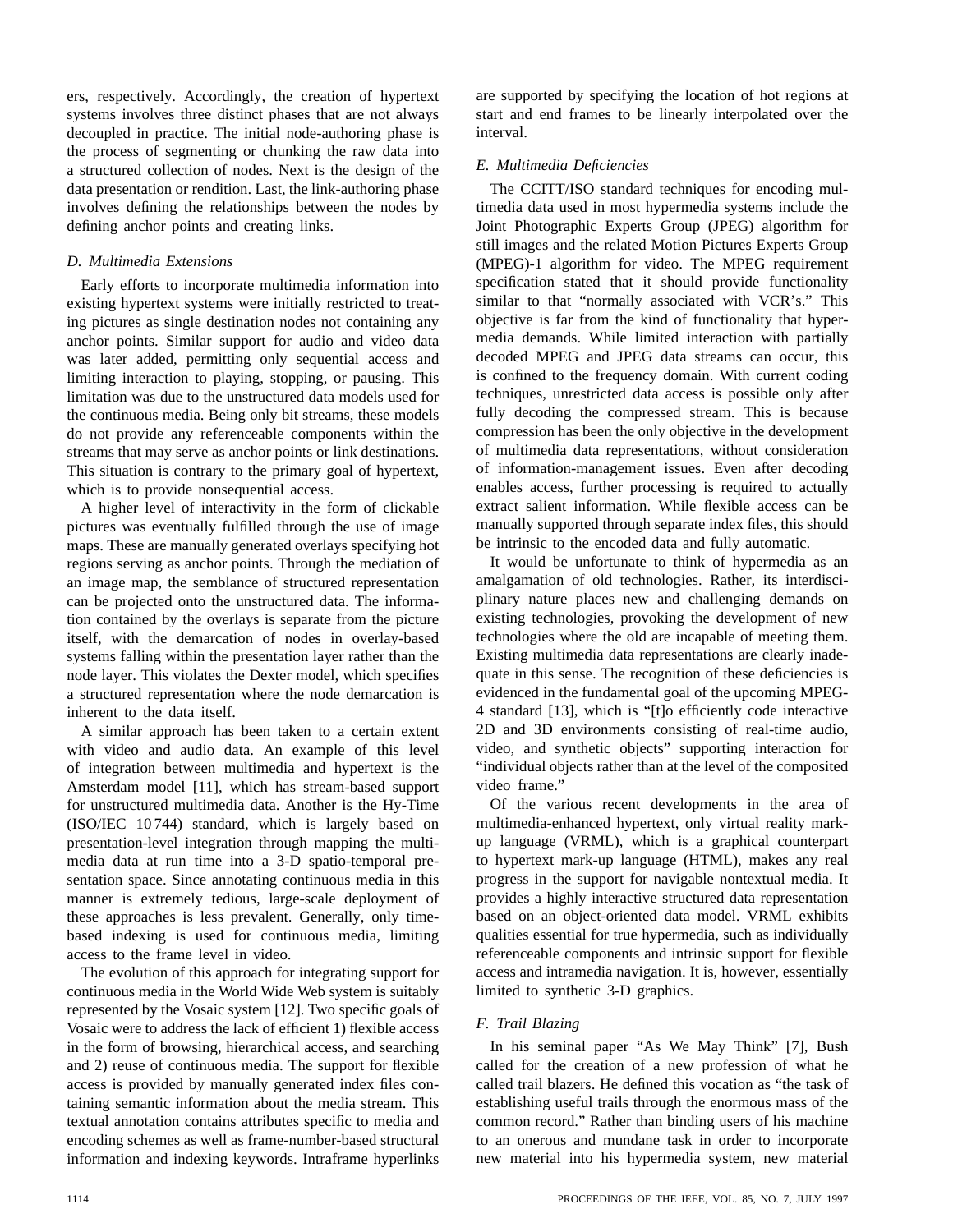simply was supposed to "drop into place." Trail blazers were then to form link trails relatively effortlessly in the data space. According to Bush, "the users of it are free to use their brains for something more than repetitive detailed transformations in accordance with established rules."

It is noteworthy to observe here that these statements do not actually reflect the current process of hypermedia authoring. While systems capable of automatically generating hypertext with some success have emerged, this does not extend to multimedia data. Rather than spending their time creating links and trails, hypermedia authors typically spend a large amount of time in laborious manipulation of the underlying data, either restructuring it into nodes to permit the creation of links between them or generating intermediary overlay or metainformation files. A large component of this effort in demarcating node boundaries is highly repetitive and could be partially automated. Information management of the node database in large systems is another part of this problem.

The discrepancy between Bush's vision about hypermedia authoring and the current situation is largely due to the inadequacy of compression technologies in the context of hypermedia information management. Bush makes a critical observation in his paper regarding the required developments in information systems that has been overlooked by many. While he agrees that "[c]ompression is important, however when it comes to costs," he further states that, "[m]ere compression, of course, is not enough; one needs not only to store a record but also to be able to consult with it, and this aspect of the matter comes later." This statement cuts right to the essence of the problem. The emphasis here is on compact manipulable data representations supporting direct access and information management rather than just on compression alone or information management alone.

Clearly, Bush envisioned that apart from being compact, data should also be manageable, permitting random and content-based (associative) interaction. This includes intrinsic support for arbitrary intramedia navigation rather than just intermedia navigation. This requires the existence of referenceable components in the data representation and the ability to label any nodes individually in any medium as a link source or destination. Both textual and nontextual data should be handled homogeneously, providing the ability to cut and paste objects between multimedia documents, as with text-based systems. Accordingly, it should be possible to restructure the data arbitrarily by adding, moving, or deleting nodes. This currently cannot be achieved with the data models used for multimedia data and their respective unstructured data representations. To achieve these goals in a multimedia data representation, each node should be indexible, randomly accessible, and individually decodable. The node and link structure must also be independent of presentation/application issues.

#### III. MULTIMEDIA INFORMATION SYSTEMS

This section surveys existing data models for multimedia information systems. Section III-A presents multimedia information management principles. Sections III-B, C, and D discuss the data models as well as structuring mechanisms for image, video, and audio databases, respectively. Section III-E critically evaluates the relevance of these methods for hypermedia data modeling.

# *A. Information Management*

Hypermedia systems are specialized multimedia information management systems (MIMS) and hence share many fundamental problems. One is that of defining appropriate access mechanisms into data streams [14]. It is often better to access large data streams as a set of individual components rather than as a whole, requiring the segmentation of the data. The management of these components can then be facilitated by appropriately labeling and indexing them. The principle difference between hypermedia and conventional MIMS is that with MIMS, instead of modeling the internal information in the multimedia data, the data is typically used as a rendition of some entity of an externally imposed schema. Conversely, the data model should be intrinsic to the hypermedia data itself since this must consist of uniquely referenceable nodes to serve as link anchor points.

Other information-management problems are encountered in large hypermedia systems, such as resource discovery and content-based retrieval of multimedia data. Browsing or query-handling support is often provided to overcome these problems. Query-based access requires searching through indexes containing keys or labels consisting of some salient semantic, syntactic, or statistical attribute of each node. Alternatively, browsing requires the classification of the data within some given hierarchical organization. This organization may naturally exist within the data itself as a manifestation of some structural property of the medium or it may arise in a set of discrete, syntactically unrelated elements through categorizing the specific attributes of each element. Conventional MIMS generally utilize separate index files or metafiles to support this type of functionality, often relying on implicit and/or incidental data models and thereby avoiding the issues of structured representations. The following sections briefly review the data models used for each modality.

#### *B. Image Databases*

Traditional pictorial data management is based on manually annotating images as indivisible objects. These semantic textual annotations are highly dependent on both the annotator's choice of vocabulary and immediate context. This limits the scope of retrieval and impedes reuse in a different context. These annotations may also arise in a variety of indirect forms such as a preexisting file name, a caption [15], or the anchor text in HTML as used by the Harvest resource discovery system [16].

Automatic object recognition has also been used for labeling by extracting semantic descriptions from the images. This attempts to classify the interpretation of geometric structure from the image data into predefined semantic groups. Recognition typically is restricted to simple, pre-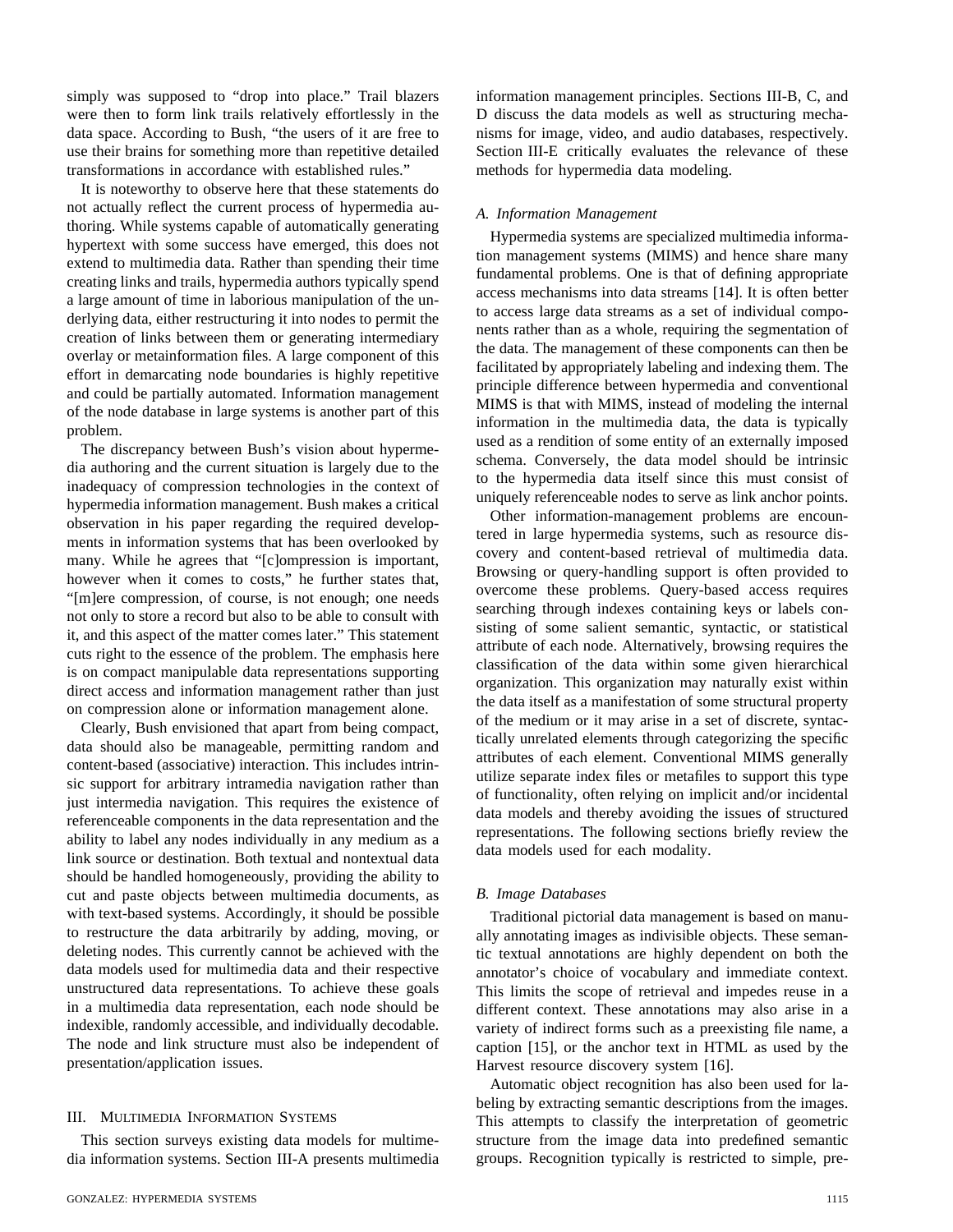

**Fig. 2.** Structure of a video.

defined polyhedra in highly constrained environments. The recognition process is not only equivocal and computationally intensive but the task of precisely specifying many individual objects is ponderous.

More recently, simpler statistical labeling techniques permitting inexact matching have been used. This precludes semantic-based queries but first- or second-order statistical labels can be generated quickly and automatically for unconstrained images without the need for prior knowledge. Labels are formed by extracting a number of attributes from images using a variety of statistical feature analysis routines. Typical attributes include the average global color, local variance or texture [17], or algebraic moments of the image. Searching can be performed by evaluating statistical similarity.

Hybrid approaches [18] combine semantic features from graphical annotations with statistical features such as color and texture. The manual graphical annotations are used to define the outlines of semantically consistent image regions. Labels may then be generated for individual objects in an image. The closed contour shape descriptions are often used for additional labeling information.

#### *C. Video Computing*

The predominant feature in video is its temporal structure. While individual frames provide the simplest and most common access mechanism, the importance of higher level mechanisms can be appreciated when one considers that a two-hour video typically consists of over half a million individual frames. Cognitively, people perceive episodes, scenes, and moving objects, as depicted in Fig. 2, but not individual frames. A scene in a video is a sequence of frames that are considered to be semantically consistent. Scene changes therefore demarcate changes in semantic context. Segmenting a video into its constituent scenes permits it to be accessed in terms of meaningful units.

As with still images, the initial indexing attempts were based on semantic methods [19]. Since manual annotation is clearly unsuitable for volume work, attention focused on template-based scene-recognition techniques. Subject to stringent spatio-temporal structural constraints, these methods can automatically perform both segmentation and labeling (Fig. 3). They are typically restricted to news broadcasts, which exhibit a high amount of regularity. In these cases, the demarcation between each different news item can be detected by the alternation between the regular spatial structure of the news room and the news footage [20], [21]. Character recognition is used to generate annotation text from the subtitles for each news



**Fig. 3.** Structure of a news broadcast.





item. Template matching, however, is too constrained for general use.

In spite of their semantic origins, scene boundaries may be detected automatically using statistical methods. The common techniques are based on frame difference analysis, pair-wise pixel comparison, or temporal variation of color composition [22]. Alternatively, the similarity of lowfrequency images can be compared [23]. Nonlinear access to video is often supported in the form of temporally compressed browsing [24], where each individual scene is either represented as a micon (moving icon) or salient video still [25]. Scene labels may be generated from the attributes of a representative image of each scene or from the temporal properties of the scene. Scene aggregation and clustering may also be used to extract attributes regarding the relationships between scenes.

Within any scene, changes in global motion may be used to perform further segmentation, while the motion itself can be used as a generic labeling attribute. Shot classification is used for this dual purpose and involves determining the global motion induced by camera work and may include panning, tilting, zooming, tracking, booming, or dollying (Fig. 4). This can be performed by analyzing the structure of the flow field defined by motion vectors in motioncompensated video [26], optical flow analysis, or feature correspondence methods [27], among others [28].

Local motion can also be exploited for further segmentation and labeling. Since it is difficult to perform deformable object tracking under translation, rotation, and scaling, as well as occlusion, lighting, and background changes, many attempts have been limited to simple translational motion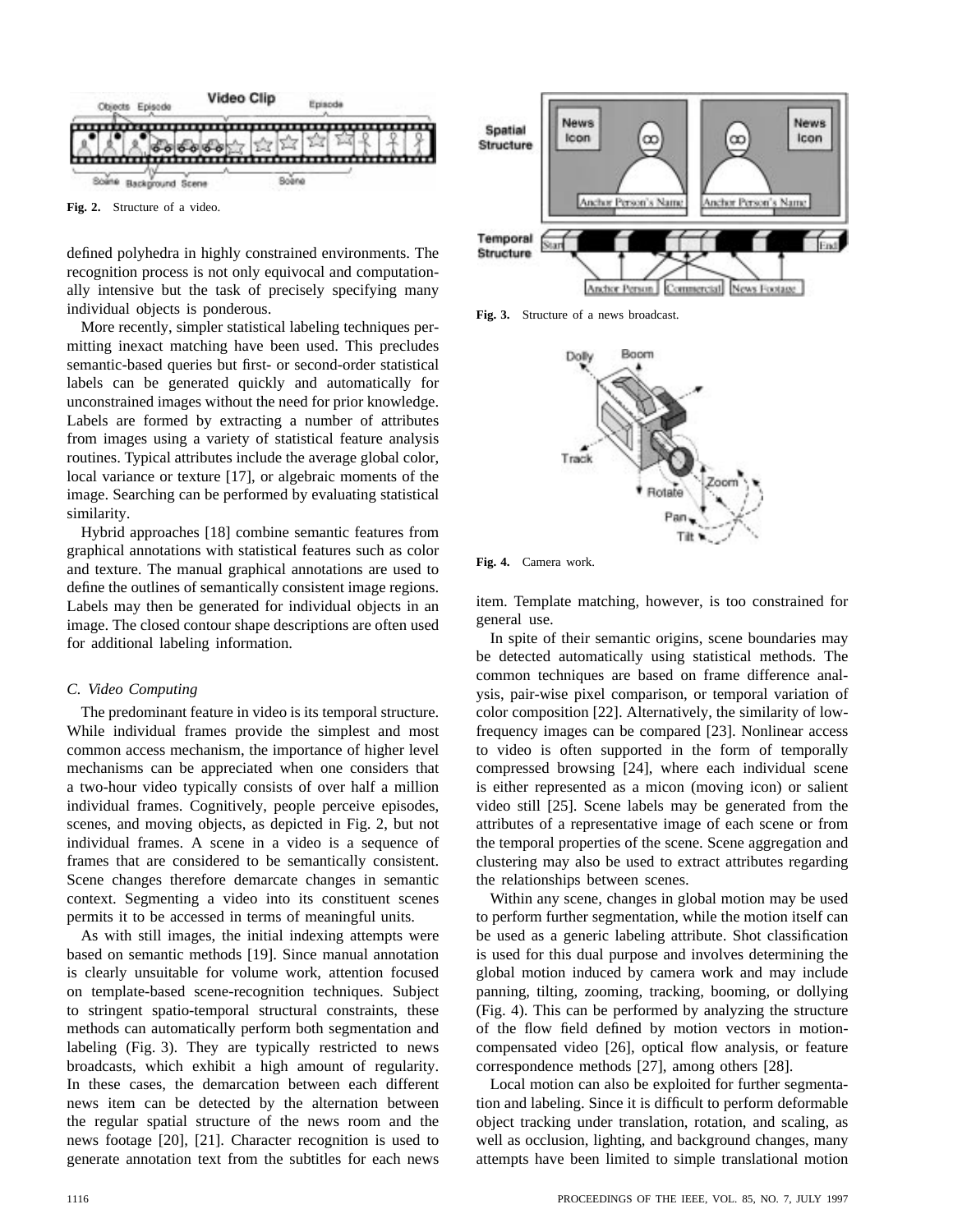with limited rotation [29]. These schemes often rely on an operator's tracing around the outline of each object to be tracked in the initial image, followed by a simple search to find matching areas in the succeeding frames. Simple regions generated automatically using edge, texture, histogram-splitting, or motion-based image-segmentation techniques [30] may also be tracked.

## *D. Audio Computing*

Little support exists for nonspeech audio data since most of the work in this area has focused on recorded speech. While automatic speech recognition [31] would be an ideal solution for transforming linear speech into "hyperspeech," it unfortunately only works across a fairly narrow range of conditions. Hence, manual annotation in the form of synchronized transcripts is typically used to support nonsequential access. While it is useful for component labeling, speaker-dependent word spotting is also too constrained for general unsupervised use [32].

Other, less constrained statistical techniques also exist in speech processing such as detecting pauses, changes of speaker [33], gender identification, and possibly voicing and prosodic features [34]. These typically rely on evaluating energy measures, zero crossing rates, autocorrelation, and/or linear predictive coder (LPC) coefficients [35]. Similarly, simpler generic statistical methods may be used for arbitrary audio data. These are based on extracting features such as signal power, centroid (brightness), pitch, bandwidth, and harmonicity from the short-time Fourier spectrum (STFT) of the audio signal [36].

In the specific case of music, it is also possible to exploit the inherent organization contained in the music itself. Aigrain *et al.* [37] propose a representation of music based on a hierarchy of objects that are automatically delimited. This representation is composed of *strokes, patterns*, which are collections of up to 100 strokes, and *sections*, which are delimited by silence and/or scansions. The strokes are roughly equivalent to chords or notes. The continuity of the fundamentals can be used to delimit harmonic groupings. Individual notes may be detected as the local minima in the smoothed amplitude signal.

#### *E. Intrinsic Information Management*

Current MIMS try to organize data according to semantic or statistical criteria, often implicitly forming incidental data models. All support for information management is totally external to the data itself and based on antecedently generated indexes. The entities in these indexes form the basis of the data models so that the data itself as a rendition of an entity is only peripheral to the data model. Since the indexes and data are normally separate, support for information management is not intrinsic to the actual data but instead specific to the system application layer (or DBMS). This creates a problem with portability and reusability of the data, requiring the generation of new indexes whenever the data is reused in a new environment or system. This can only be overcome by appending or interleaving the index into the data stream and embedding the application as well [38]. In any case, the actual multimedia data representation remains unchanged and, therefore, unstructured.

This indexing information, however, constitutes a potentially large amount of storage overhead. Consider the amount of data required to index just one hour of video. A current method is based on storing binary image masks for each object in the video [18]. Assuming that for each frame only a single binary mask was used, the storage overhead would be 5% of the total video. This is quite a significant amount, approaching 3.5 Gb for 1 h of video. (i.e., 640  $\times$  $480 \times 1$  b/frame  $\times 25$  f/s  $\times 3600$  s/h). Compressing the indexing data is only a partial solution since this would be offset by the increased query processing required to access the compressed index data.

Ideally, the source media representation itself should intrinsically support information management based on its data model without requiring a separate index. Such hypermedia data-representation schemes would encode the data in terms of a structure where the salient characteristics of its elements are explicit and directly accessible. This obliterates the overhead of storing persistent indexes separately and removes the need to decode and process the data before it can be manipulated. Such representations should not necessarily offer less compression than current coding technologies.

Except in highly constrained environments [39], syntactical methods have been largely overlooked as the basis of information management. The use of suitably abstracted syntactical over statistical information is cognitively more appropriate for similarity matching [40]. It is also more flexible and less constrained than semantic methods. A large component of the primary information required for this type of analysis in the visual domain is available through low-level vision techniques [41], [42].

# IV. MULTIMEDIA CODING MODELS AND REPRESENTATIONS

This section reviews existing multimedia coding models and representation schemes. Section IV-A introduces the principles of multimedia coding and representations. Section IV-B discusses computer graphics models and representations. Sections IV-C, D, and E, respectively, review common audio-, image-, and video-coding schemes from the perspective of their assumed data models.

# *A. Coding Principles*

Traditionally, the sole objective in audio, image, and video coding has been to compress the data. Multimedia coding methodologies have accordingly approached the problem by regularizing or conditioning the data to make it well behaved in light of the selected coding technique. Most of the techniques used to achieve high compression do so at the expense of information-management interests by obfuscating the salient perceptual and structural information in the underlying data.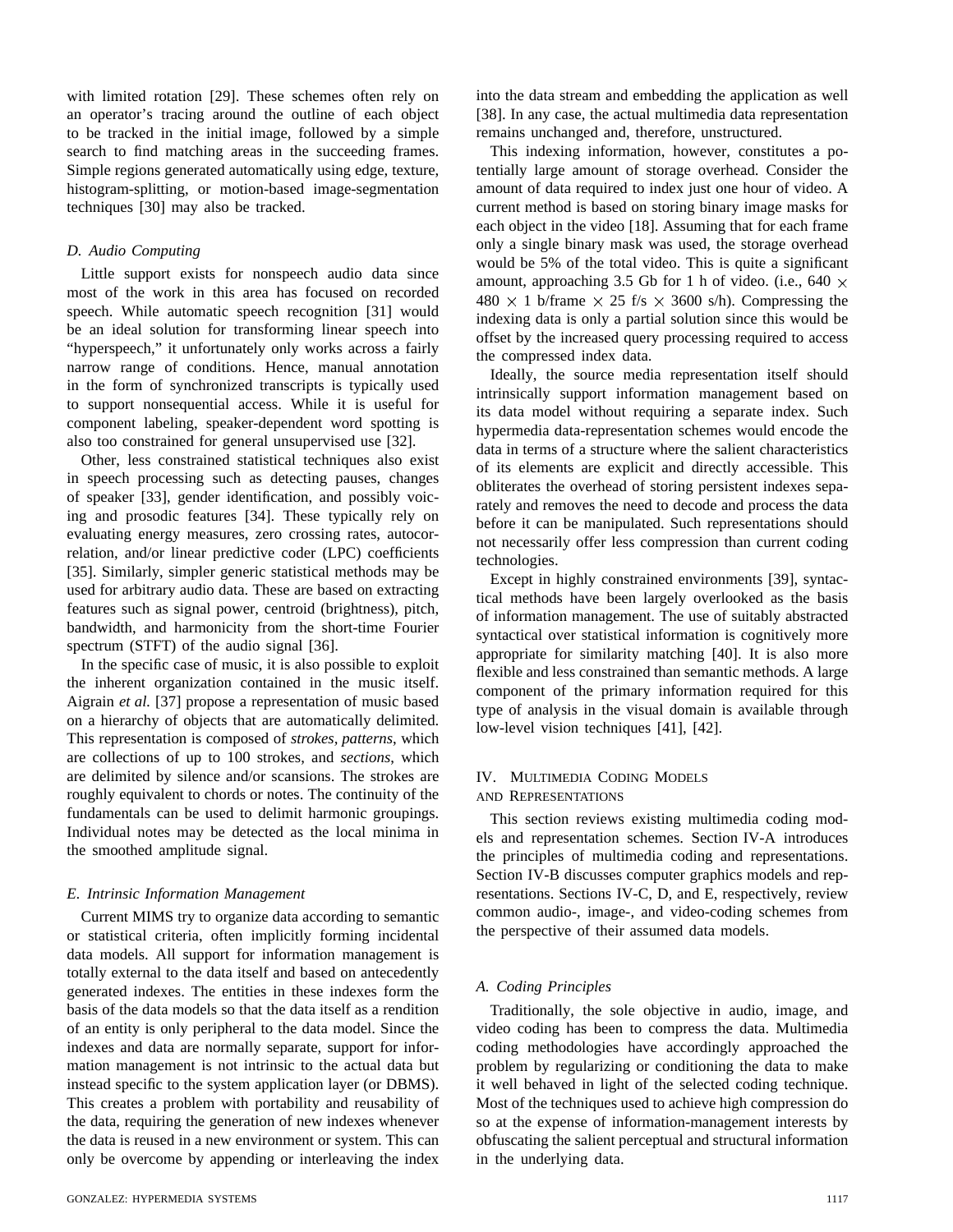**Table 2**

|                 |             | Shane     | Representation     | <b>Colour Format</b> | Interactive<br>Structure |
|-----------------|-------------|-----------|--------------------|----------------------|--------------------------|
| Video           | Preserved   | lgnored   | Complex - Raster   | Separate Component   | Obfuscated<br>No         |
| <b>Graphics</b> | Approximate | Preserved | Metafile-Primitive | Composite            | Yes<br>Explicit          |



Fig. 5. Constructive solid geometry.

Typical examples are the standard JPEG and MPEG coding techniques, which uniformly segment images into small blocks that are transformed into the frequency domain. The coefficients in each block are then reordered according to a "zig-zag" pattern and run-length encoded using variablelength codes. The mapping from the initial spatial domain into this final representation is extremely complex. This encoding process occludes most of the spatial information that is present in the image, which is then unavailable for interactive manipulation or information management in any form.

In image coding, the intensity or shading information is of the utmost importance and accurately encoded. Little attention is given to the spatial information, and most techniques typically segment images into small uniform blocks without consideration of the underlying image data. Also, elements in encoded images typically are neither randomly accessible nor individually decodable. Conversely, the encoding of computer graphics has pursued the objective of supporting interactive manipulation. Hence, graphic images are stored as a list of explicit and readily accessible unrendered graphic primitives in metafiles [43]. The shapes of primitives are accurately encoded while the color is only approximated. Each primitive is randomly accessible and individually decodable. Table 2 contrasts these approaches.

#### *B. Computer Graphics*

The basic data model in 3-D graphics normally consists of a small set of parametized graphic primitives. Techniques such as constructive solid geometry (CSG) permit the creation of compound objects by merging primitives through the use of set theoretic operators (Fig. 5). This uses a treestructure representation (Fig. 6) where the nodes contain the operations and the leaves contain the geometric primitives [44]. There is a strong correlation between this representation and the hypertext data model. In CSG, each primitive



**Fig. 6.** CSG surface generation.

**Table 3**

| Data Model            | <b>Intraframe Coding Schemes</b>    |  |
|-----------------------|-------------------------------------|--|
| Pixels                | PCM / Statistical / Predictive      |  |
| Vectors               | Simple Run length Encoding, WBS     |  |
| Polygons              | 2D RLE / Quadtrees / Polygonisation |  |
| Smooth shaded regions | Contour-Texture / V.Q. / Transform  |  |
| 3D Objects            | Model Based Coding                  |  |

corresponds to a node while each operator corresponds to a typed hyperlink. The operator tree encapsulates syntactical information regarding the composition of an object. The overall semantic interpretation of the object is a function of the semantics of each component primitive in conjunction with the syntactic information of the operator tree.

Using this basic model, complex objects can be generated through deformations of simple primitives or by using more complex primitives, such as superquadrics [45]. Alternatively, as in the case of quadtrees [46] and octrees [47], a single primitive may be used to tessellate a complex data space hierarchically. Conversely, instead using solid primitives, boundary models rely on two-dimensional (2- D) primitives to model a 3-D object. These representations define a 3-D wire frame or polygon mesh as a list of its composite flat-shaded 2-D polygons or smooth-shaded surface patches in 3-D space.

# *C. Image-Coding Models*

The classical approach to image coding has been to model the statistical distribution of the interpixel luminance variations across the 2-D image plane. It is possible to classify the existing coding schemes according to the data models suggested by the spatial relationships of the interpixel variations. This approach presents five common data models that are consistent with the evolution of image coding first identified in [126]. These models consist of elements that are given in Table 3.

The earliest image-coding techniques, like pulse-code modulation (PCM), attempt to encode the data as an ordered set of statistically independent pixels. Schemes falling into this category include predictive [48] and statistical or entropy-based encoding, which normally encode each element as an independent symbol. This model cannot convey any significant information about the data since the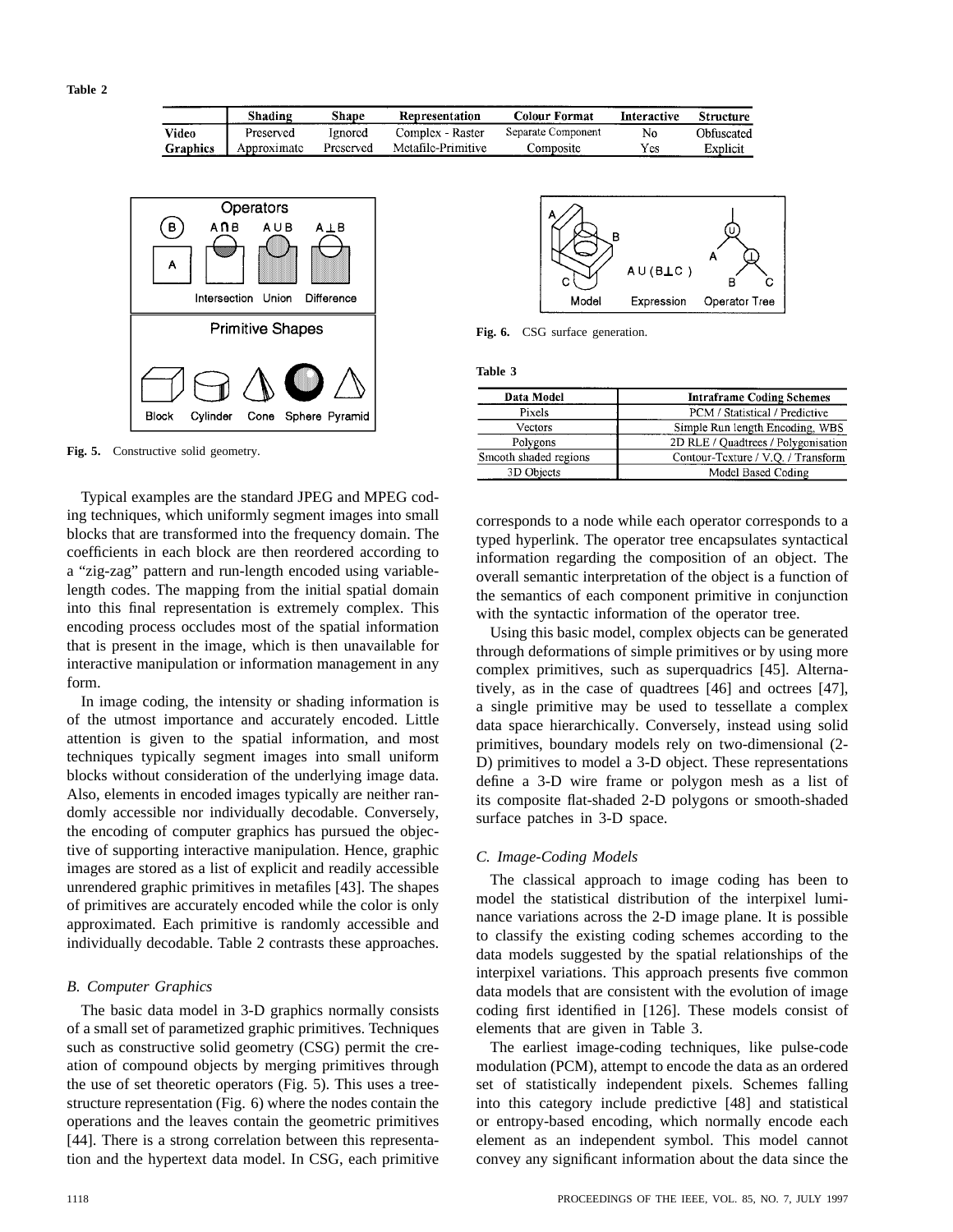**Table 4**

| <b>Dimensionality</b> | <b>Temporal Domain Primitives</b> | <b>Interframe Coding Model</b>   |
|-----------------------|-----------------------------------|----------------------------------|
| 0 <sub>D</sub>        | Still Images                      | None                             |
| 1 D                   | Stationary Change                 | <b>Conditional Replenishment</b> |
| 2 D                   | <b>Planar Motion</b>              | <b>Motion Compensation</b>       |
| $2\%$ D               | <b>Layered Motion</b>             | Object-Background Schemes        |
| 3D                    | Full 3D Motion                    | 3D Model Based Coding            |

granularity of the elements is too small and the relationships between elements are fixed to the raster scan order.

Vector-based schemes such as run-length encoding (RLE) and white-block skipping exploit correlation between adjacent pixels in one dimension. These model the data as a sequence of fixed color, horizontal, variable-length vectors [49]. One advantage of RLE is that some information is directly accessible in the compressed representation from the distribution of run lengths. Since the granularity is not as fine, the elements may convey some limited information. The orientation and order of the vectors is fixed, however, limiting the possible structural information conveyed.

Polygon-based schemes model images as a set of regions where the pixel values are stationary in two dimensions. Examples of this model include tree-based schemes, 2-D RLE, and polygonization techniques. The 2-D RLE schemes [50] typically produce huge numbers of minute irregular regions for continuous tone images. Polygonization schemes [51], [52], which attempt to fit large, simple flat-shaded polygons to the image data, must introduce substantial loss to form the polygons. Alternatively, tree-structured representations [53] like quad and binary trees [54] hierarchically decompose images into many flat-shaded rectangular regions with both size and location constraints. While the granularity of this model is better, the stringent regularizing constraints needed obscure any inherent important information in the image.

Most schemes model the data as an array of nonoverlapping surface patches, regions where the pixel values vary smoothly in two dimensions. This model permits a significantly higher level of information to be encapsulated by each element, such as perspective or depth information from the surface shading. Examples of this model include contour-texture coding, vector quantization, fractals, and transform-based coding. These are distinguished by the representation used to describe the surface-intensity variations. In the simplest case, vector quantization schemes often directly specify the pixel values for each surface [55]. Transform coding [56] represents surfaces as weighted sums of transform coefficients. Contour-texture coding typically represents the surface intensity as a low-degree 2-D polynomial approximation [57]. Fractal coding schemes [58] represent images as a set of surfaces, each defined as a 3-D contractive affine transformation of a given attractor. Fractal schemes are related to grammatical image models that interpret a regular language as an image [59].

Most of the surface-based schemes uniformly segment each image into small blocks to best exploit local stationarity. Even the methods that explicitly attempt to preserve the shapes of natural image regions, such as contourtexture coding, heavily regularize the data. This is due to the simplistic descriptions typically used for the region shapes [60], using either small rectangles [61] or very low order polynomial approximations. The severe constrains on the shape and locality of each surface and the complex representations typical of implementations of this data model limit their usefulness.

Ultimately, it is possible to model the image data as a 3- D environment. Model or analysis-synthesis-based coding [62], [63] relies on updating a predefined 3-D geometric model of an image. These schemes assume a lot of knowledge *a priori* regarding the scene, relying heavily on object recognition [64], [65]. The types of scenes they can cope with are accordingly restricted. One result of this dependence on recognition is that much semantic and structural knowledge is encapsulated by the representations. Identifying an object as a face or the relationship between the eyebrows and the eyes conveys much meaning. These techniques cannot handle arbitrary environments containing unknown or deformable objects, although some work is addressing this problem [66], [67].

It should be noted that in the cases of JPEG and MPEG, the final data representation is a compound generated by successively applying various encoding methods. A different data model is used for each stage. First, an image is modeled as an array of smoothly varying blocks. After transformation and quantization, the data within each block is modeled as a sequence of vectors and accordingly runlength encoded. Last, the resulting data is modeled and encoded as a set of statistically independent variables.

# *D. Video Interframe Coding Models*

Interframe coding schemes are distinguished by the manner in which they attempt to model data changes between consecutive frames. Typically, interframe differences are all assumed to have been generated by some form of motion. This motion can be described according to its dimensionality [126], as in Table 4. At the lowest level, no motion in any dimension yields still images.

The stationary-change model includes simple predictive [68] and conditional replenishment techniques [69], [70]. It assumes the absence of any image flow so that any changes are due only to an "in-place" change of pixel values. The motion is purely orthogonal to the image plane, which is the color domain. This model can only indicate that change has occurred and its location. It is not very robust, failing in the presence of global image motion or even just a large amount of object motion.

Planar motion models assume that motion is purely translatory and confined to a single plane. These seg-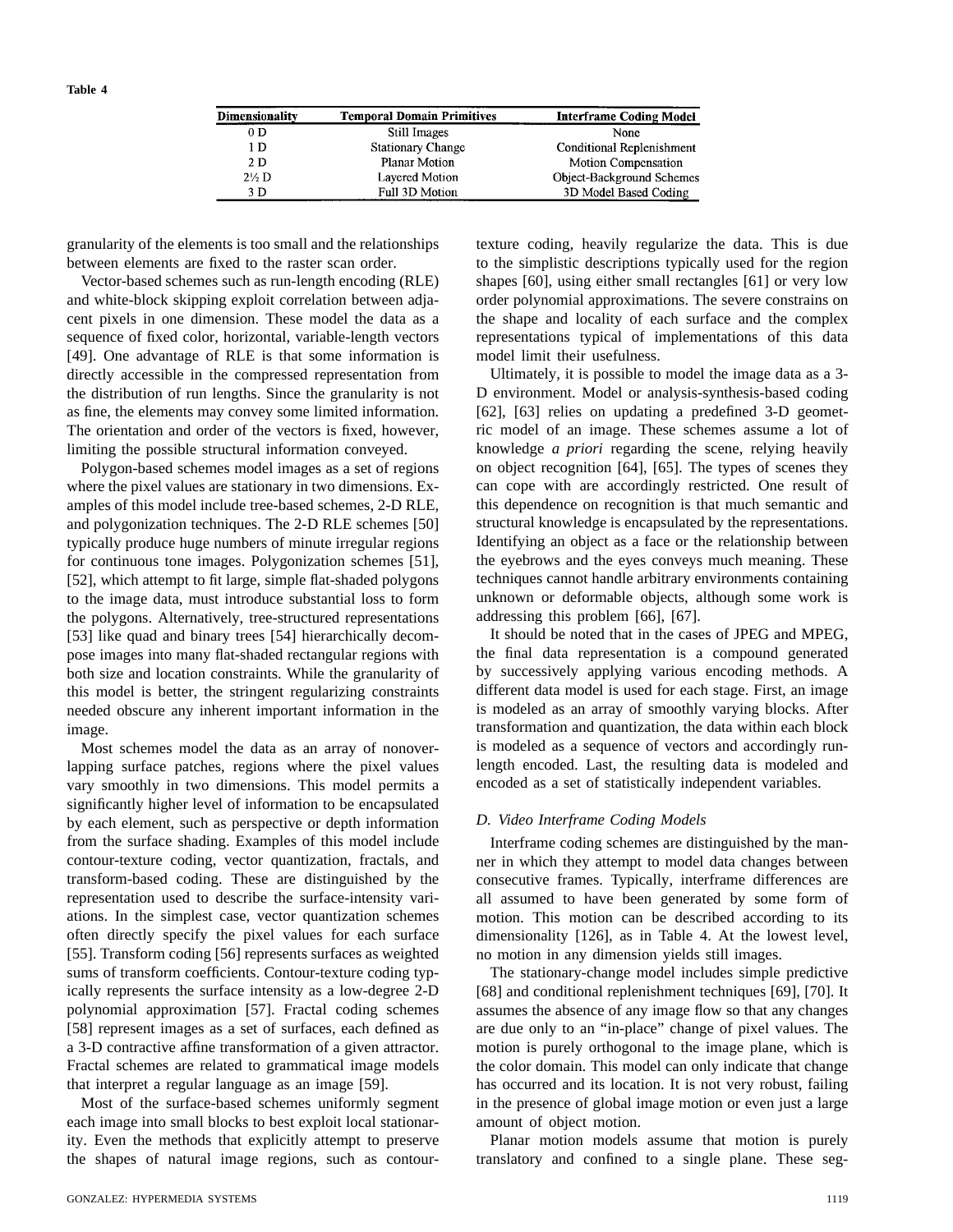| able |
|------|
|------|

| Data Models                      | <b>Coding Scheme</b>     |
|----------------------------------|--------------------------|
| <b>Amplitude Variations</b>      | PCM, Temporal Predictive |
| Spectral lines / Frequency Bands | ATC, DCT, spectral VO    |
| Frequency tracks                 | Sinusoidal Transform     |
| Harmonic groups                  | DHC, Vocoders            |

ments frame spatially into two parts, the unchanged background and the displaced regions, providing motion vectors for each displaced region. Effective structural information can be conveyed by the relationships between the motion vectors. Uniform patterns may be indicative of certain forms of global motion, while nonconforming vectors indicate the presence of independent object motion. Motioncompensation schemes [71] fall into this category and operate either at a pixel level, such as the differential methods and pel-recursive schemes [72], or at a block level. Second-order geometric or affine transformations [73] may be used additionally to model rotation, skew, and zooming as well as to compensate for global motion [74].

Layered (2 1/2-D) schemes model planar motion assumed to occur in multiple coexistent parallel planes and consist of a background image and an ordered set of planar objects undergoing motion. These schemes are used to implement background-preserving prediction algorithms, which eliminate the need to retransmit background segments when they are revealed after having been occluded. Implementations of this model may operate at either the pixel [75] or block level with simple translational motion, although perspective and affine transformations may also be supported with small image regions [76]. This coding model directly provides information regarding motion velocity, depth order, and motion continuity in the event of object collisions.

Three-dimensional motion models are expressed in analysis-synthesis-based coding techniques [77], which rely on object recognition and mainly perform tracking tasks. They accordingly require a predefined geometric scene structure. This *a priori* knowledge about the scene permits high-level interpretation of the scene motion. A wide variety of techniques have been used to perform this type of analysis [78]. Alternatively, modeling and parametizing the unconstrained 3-D motion that is occurring in an unknown scene [79] is a difficult task.

## *E. Audio Coding Models*

Traditionally, audio coding has been based on either timeor frequency-domain representations. Many of the coding techniques can be applied to either domain. Audio signals can be defined by their frequency, intensity, and time, and most coding schemes can be classified according to the degrees of freedom that the individual elements of their data models have in this 3-D framework (Table 5). Time-domain representations can be considered to be based on collapsing the frequency dimension into a single channel. A few 4-D representations also exist, which use the periodicity of the signal in terms of its frequency decomposition as the other dimension, such as correlograms and wefts [80].

The simplest schemes model the audio signal as a sequence of unit-length amplitude samples. The frequency composition of the signal is disregarded. Coding schemes in this category include PCM, differential PCM, and temporaldomain vector quantization, which represents the data as discrete segments of waveform samples. This model cannot provide much significant information about the audio data.

Next are schemes that model the signal as a set of spectral lines or frequency bands, which are permitted to vary in amplitude. Again, each element is of unit length but this time localized in frequency. This permits each model element to convey information regarding its pitch and intensity. Typical examples include subband coding [81], which encodes the signal as a relatively small number of independent frequency bands, and adaptive transform coding (ATC) [82], which generates spectrogram-like representations with homogeneously treated high-resolution frequency bands.

A signal may also be modeled as a set of sinusoidal frequency tracks. These may vary across both amplitude and frequency in time. Each track additionally conveys information about the time evolution of pitch contours and the presence of frequency modulation. The temporal and frequency relationships between these tracks also provide cues for stream segregation [83]. An example of this model is sinusoidal transform coding [84], which encodes a signal as a polynomial description of the amplitude and phase evolution of the frequency tracks to be reconstructed in each frame of an STFT.

A harmonic group is defined as a set of simultaneous frequency tracks having similar time evolution but being displaced in frequency. Direct harmonic coding (DHC) [85] is an example of this class attempting to identify harmonics in a signal based on its STFT and pitch estimation. A special case of this model is vocoding, which models speech as a set of formants together with other voicing parameters. A formant is defined as a set of adjacent frequency tracks forming specific frequency distributions that remain approximately constant over time. The most common form of vocoder is the LPC, which extracts the formants directly from the predictor coefficients that represent an optimal estimate to a spectrum for a given number of poles.

#### *F. Coding Models for Hypermedia*

The sole objective in coding and representation schemes for multimedia data has been compression for bandwidth reduction. This has been pursued without consideration of information management issues, resulting in unstructured stream-based data representations. Accordingly, the compressed data can only be accessed sequentially, and interactive manipulation is impossible. While existing coding schemes make use of a variety of data models, their convoluted representations and regularizations obfuscate the structural information of the underlying data, making them unsuitable for hypermedia. Hence, nonlinear access can only be supported after extensive processing to generate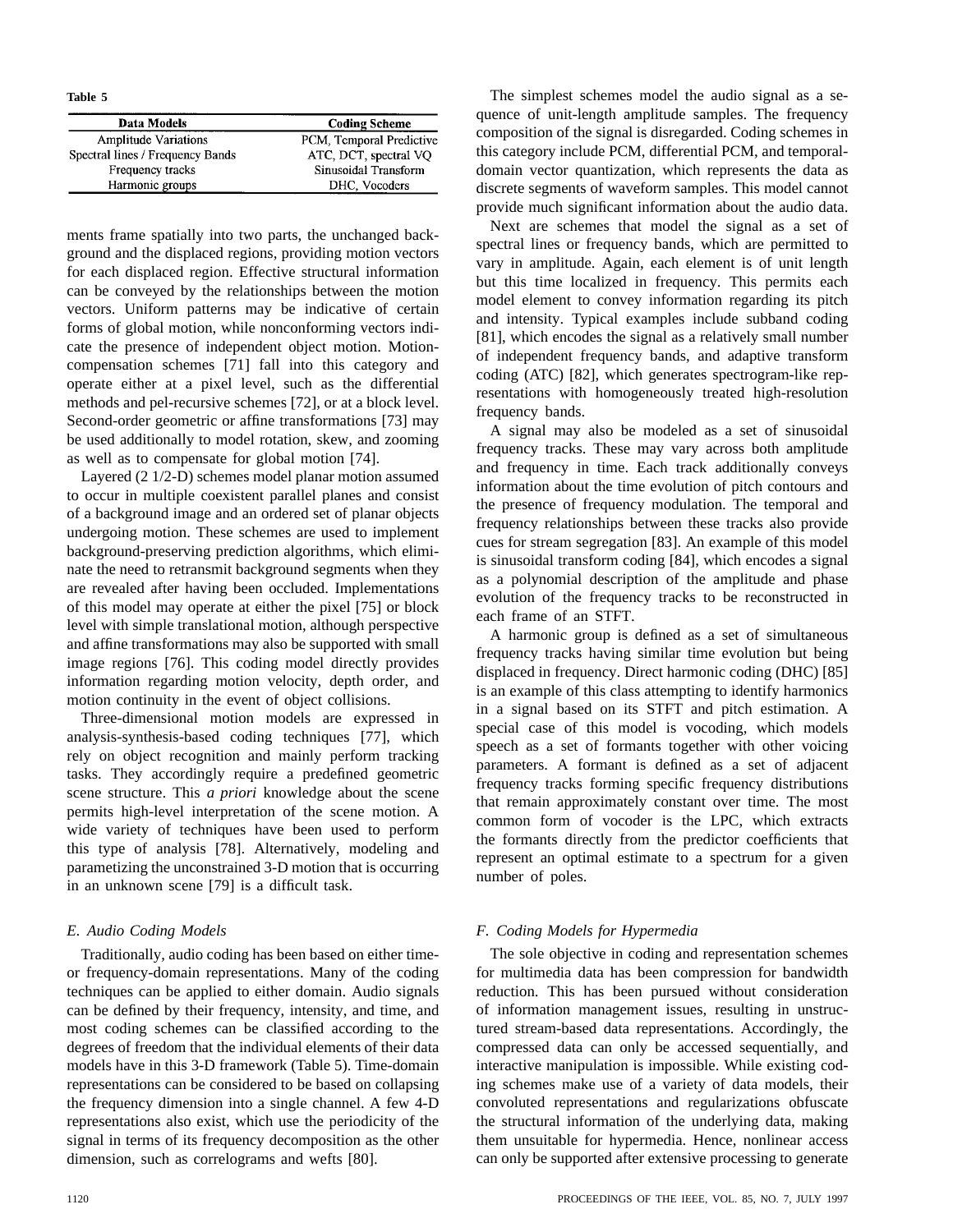separate index files. While these may permit some random access, the data are still not interactively manipulable.

Only the model-based (recognition) coding schemes seem to provide suitable support for hypermedia. The requirement of precisely knowing what an object is prior to being able to access or interact with it, however, is an unnatural imposition. It is the process of interaction (if only in the form of exposure) with an unknown object that leads to its classification (at a late stage in cognition) within a semantic network in the mind based on the nature and outcome of the interaction.

Accordingly, semantic methods are inappropriate as generic techniques for generating structured data representations. Instead of attempting to recognize specific objects or first understand the data semantically, the problem should be approached through abstraction. In this case, a subsumption-style architecture [86] is more appropriate. The architecture consists of simple layers, each building on and utilizing the functionality of the preceding layer to perform increasingly more complex tasks. This alleviates the lower levels from being overburdened with knowledge that is irrelevant to their function. Instead of a system that can recognize and identify a limited number of specific objects, a system is required that can identify the presence of objects and their characteristics without necessarily recognizing what they are. Object recognition can be delegated to some later stage of processing if it is so desired. Rather than semantic information, syntactical or structural information should be exploited as the basis for these coding models, as in cognition.

# V. COGNITION, SEMIOTICS, AND PERCEPTUAL PSYCHOLOGY

This section surveys pertinent cognitive, psychological, and semiotic issues for multimedia data models. Section V-A reviews general cognitive principles and data models. Section V-B examines the mental representations in the early perceptual processes. Section V-C surveys semiotics and its relation to hypermedia systems. Section V-D reviews semiotic articulation in multimedia data streams. Section V-E discusses Gestalt theory in relation to the creation of structured data representations.

## *A. Cognitive Data Models*

Since hypermedia is meant to imitate the cognitive process, it would not be inappropriate to base any hypermedia data models on the mental representations that underlie cognition. However, cognition is a complex process composed of different tasks proceeding in various stages concurrently, for each of which a new representation is used. While our understanding of cognition is still very primitive, some basic principles may be exploited in the formulation of suitable data models for hypermedia.

The study of eye movements during reading [87] reveals much about the early cognitive processes. In essence, word recognition relies on a feature-analytic approach operating at three levels with feature-, letter-, and word-specific



**Fig. 7.** Memory model.

detectors. From a formal language theory perspective, the lexical word-formation process is followed by sentence formation through syntactical analysis. The semantics are then evaluated and the meaning is integrated with past experience in the mind through pragmatic processes. The contextual theory of meaning specifies that the meaning of a symbol is a syntactic function of its relation to other symbols. Thus, the reading process utilizes at least five distinct representations composed of features, letters, words, sentences, and semantic structures. This description is somewhat simplistic, for in reality, there are various feed-forward and feedback systems that mediate in the processes and influence them based on contextual factors and expectations. A similar process occurs when speaking with a new representation formed in a different region of memory as it proceeds from semantic through syntactic, morphologic, and phonological systems.

According to the memory-spatial metaphor often used to help explain this principle, memories are treated as objects stored in specific locations in the mind. The common multistore memory model (Fig. 7) specifies three main types of memory, each with very different data representations. These are 1) a predominantly feature-analytic, modalityspecific, brief sensory store, 2) the working memory [88], which seems to contain about seven pointers [89] to previously stored memories, much like address registers in a computer [90], and 3) the long-term store with unlimited capacity. According to a long tradition arguing that all knowledge is in the form of associations [91], the longterm memory stores knowledge in the form of either an associative, semantic, or declarative network.

Semantic networks consist of nodes, each representing a single concept, connected by links of various types and activation strengths. The constitution of the nodes may be explained in part by the attribute theory of concepts, which states that semantics are captured by conjunctive lists of attributes. These attributes may be one of two types: defining or characteristic. This theory also specifies that the concepts themselves are hierarchically organized, probably through link-based inferences. Coding theory attempts to describe the analogical or propositional representations of concepts as syntactically based primitive codes in the mind composed of imagens or logogens [92]. Kosslyn [93] proposed a computational model of imagery stating that in long-term memory, analogical information is stored about the spatial representation of images and is linked to propositional information about the parts of visual objects and how these are related to each other.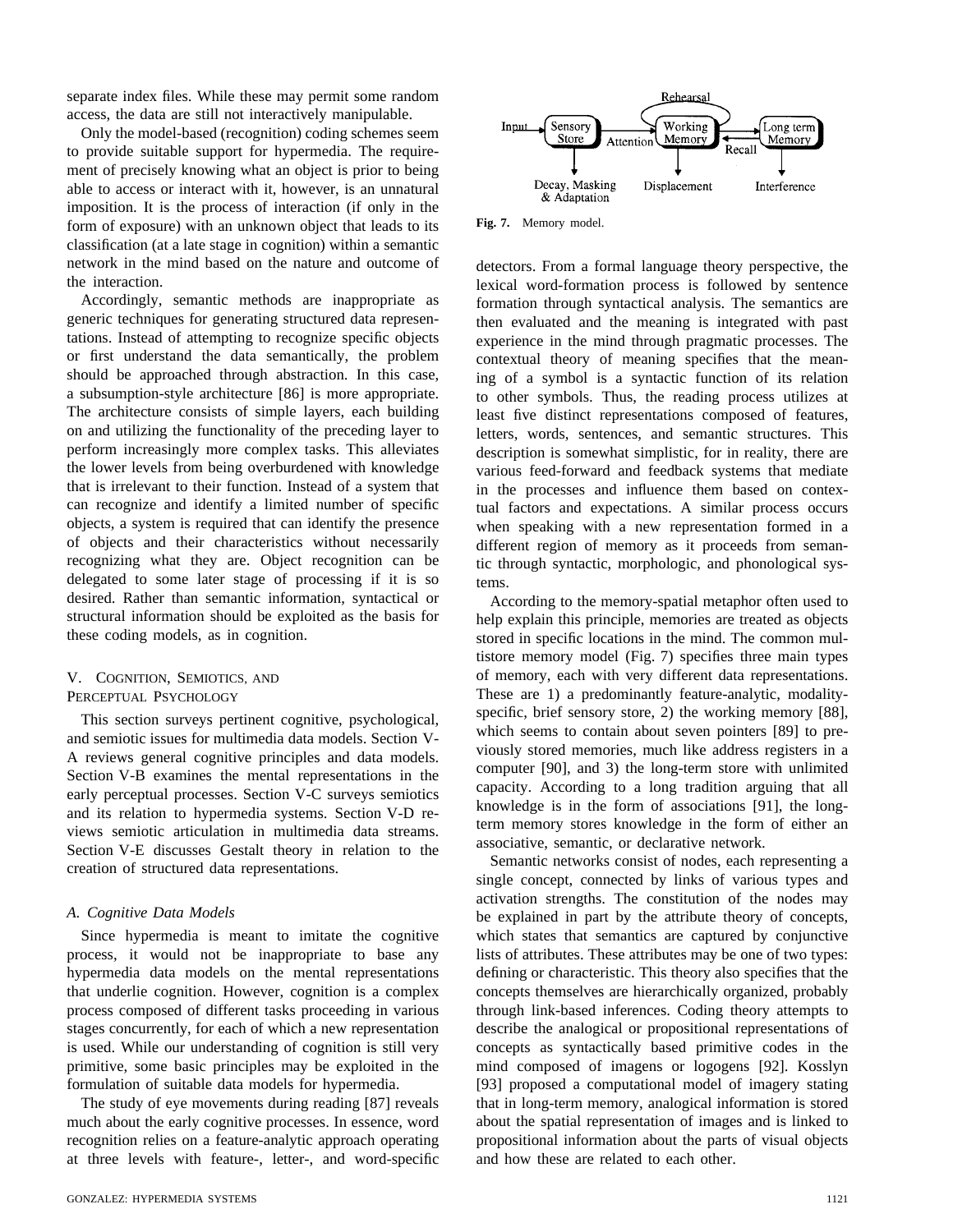Essentially, cognition revolves around the formation and manipulation of a hierarchical network of mental representations. At the bottom are the simple features detected by the early perceptual processes, which are somehow transformed into meaningful conceptual units at the top. How the semantic understanding actually takes place probably can best be understood in the context of the fundamental principle of understanding, which states that to understand something is either to understand it in terms of something else (a recognition task) or to get used to it [94].

In the first case, understanding is externally relative since it concerns correspondence between two domains: a previously understood semantic domain and the new one providing only syntactic information. While the syntactic domain is understood in terms of the semantic domain, at some previous time the semantic domain must also have been understood in this way in terms of another, so that understanding is recursive in this manner. This is known as the correspondence continuum [95], which affirms that an element may be either syntactic or semantic depending on the point of view. This dual role of cognitive objects may be partly appreciated through the overlap between syntax and semantics, since both are concerned with the relations that exist among symbols.

In the second case, understanding can only be internally relative and therefore can only concern syntax. In absence of external relations, semantic understanding is reduced to syntactic understanding. Without any correspondences with which to define the meaning of any given symbols, they must be understood in terms of themselves. Therefore, the syntactic domain becomes its own semantic domain. This base case, the last semantic domain in a correspondence continuum, can only be understood syntactically. The cognitive process of transforming sensory data to perceptual features and finally into a semantic network representation is reduced to a purely syntactical process in this instance. Given that these transformations rely on syntactical processes, two questions remain: What are the syntactical units at each level and what is the nature of these syntactical transformations?

#### *B. Perceptual Data Models*

Some insight into the modality-specific representations and transformations found in the sensory store is provided by psychophysical evidence. While containing many both inhibitory and excitory feedback and feed-forward paths, the neurological organization tends to be predominantly hierarchical. This structure consists of increasingly more complex receptive fields in succeeding levels, forming specifically tuned pathways. The receptive fields at each level are composed of simple configurations of its subordinate elements and detect increasingly more abstract features.

In the case of vision, we know that while the spatial layout is preserved, the representation generated by the retina is heavily distorted due to the physical limitations of the eye and the properties of the retina [96], [97]. A number of processes also specifically enhance the visibility



**Fig. 8.** Mental audio representation.

of perceptually important features such as luminance edges [98], [99]. Color is encoded according to an opponent color model [100] providing lower spatio-temporal resolution to the chromatic detail. In fact, the perception of color is often extrapolated from luminance edges via a filling-in mechanism [101].

It has been shown that there are two main pathways operating in parallel in the visual cortex. It is known that structure and motion are processed separately from color, form, and texture [102]. The color pathway mainly performs recognition tasks, while the other is dedicated to structure and motion analysis. This distinction is interesting from a cognitive viewpoint because it implies that structural understanding is to a certain extent separate from recognition. This suggests that semantic understanding is intrinsically related to, yet separate from, syntactic understanding in the mind.

The first data representation in the visual cortex [103] is defined by the incipient neurones, which have centersurround, circularly symmetric receptive fields. These feed into "simple" cells, which respond to specifically oriented line segments. Next, temporally modulated, specifically oriented line segments are detected by "complex" cells. Corners and ends of line segments are next detected by orientation-specific "hypercomplex" or end-stopped cells [104]. Each higher level is less dependent on spatial localization, and cells that respond to hand images and faces have even been found.

The initial data representation in audition is a tonotopically organized frequency decomposition of the acoustic signal performed by the basilar membrane in the cochlea [105]. Signal masking arising in the cochlea has the effect of accentuating dominant frequencies. The frequency separation is logarithmic due to the placement of the innervating nerve fibers. Below about 4–5 kHz, they also encode timing information of the stimulus waveform [106]. Beyond the cochlea, temporal and intensity information are separately processed in two parallel pathways [107]. At these higher levels in the cortex, neurones detect three main types of features: tone bursts, noise bursts, and frequencyor intensity-modulated components [108] (Fig. 8). Some neurones detect specific frequency or intensity modulation rates while others respond to the direction or speed of frequency sweeps. Others detect repetition rates or the onsets or offsets of stimuli, or are stimuli-duration selective.

The characteristic of isolating dominant frequencies together with directional sweep and modulation detectors in-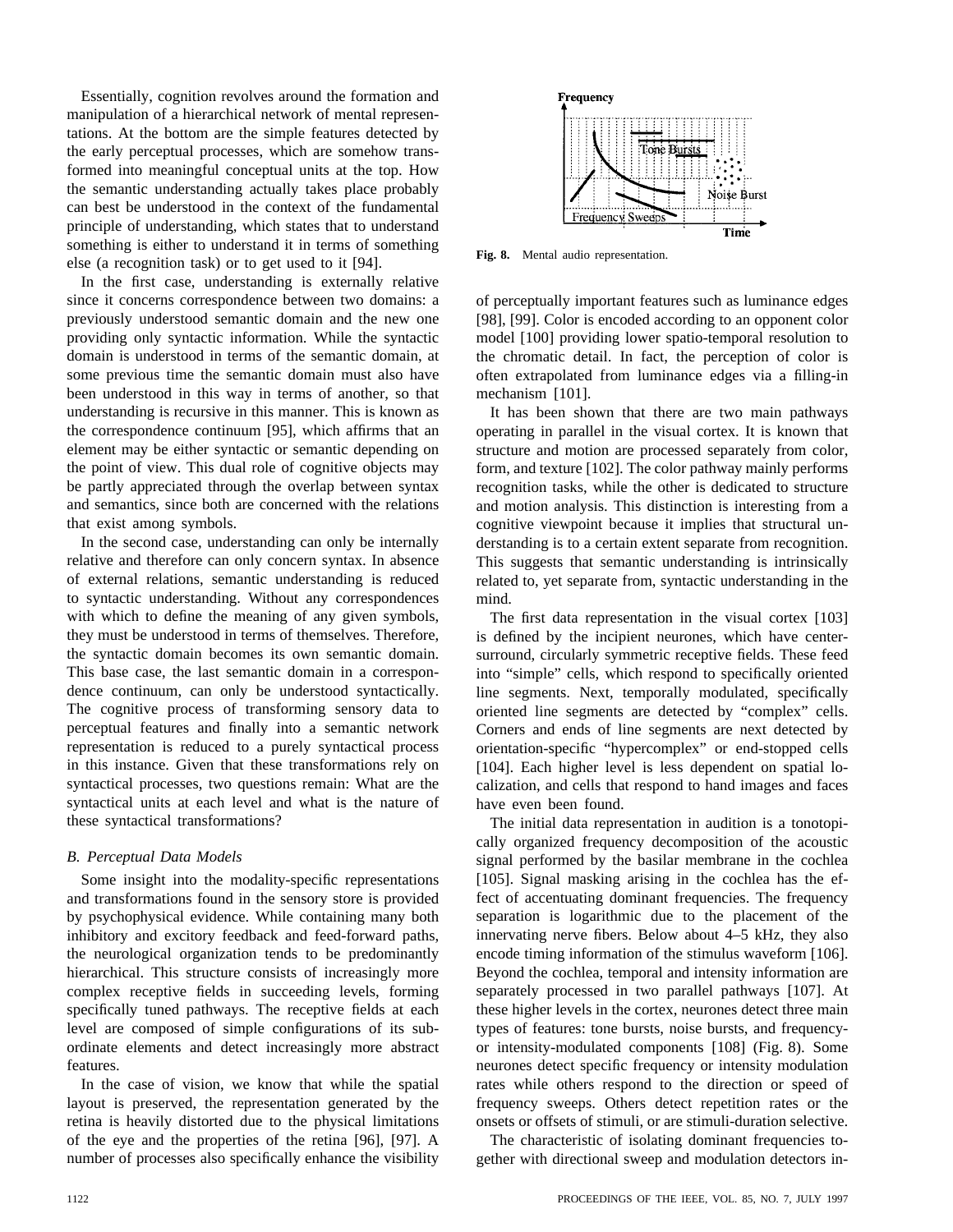

**Fig. 9.** Dimensions of semiosis.

dicates that some type of frequency and amplitude tracking is performed by the auditory system. One could hypothesize the existence of a mental auditory representation composed of tracks in frequency-time-intensity space. In reality, there are many interconnected representations in the cortex but we have very little information about what these are. It is known that the higher level representations are based on the lower level features but little is known about how the latter are combined into higher level representations. There is, however, clear evidence that the grouping of these primitive features underlies the phenomenon of stream segregation [109].

There are a number of factors that influence the gradual segregation of auditory stimuli into acoustic objects. Each factor competes for supremacy in determining groupings, forming various segregation propositions that are evaluated in parallel, of which the most probable is chosen. Some of these factors include the synchrony and harmonicity of the frequency partials, correlations in frequency or intensity modulation, suggestive signal transitions, the presentation rate of the stimuli, and the intensity of the partials, with more intense higher frequency partials tending to segregation.

#### *C. Signs and Semiosis*

Semiosis is the process of making and using signs to effect communication and understanding. Semiotics [110] is the study of communication and understanding. It is concerned with the relationships of meaning of the signs. Apart from the classical verbal and lexical communication processes to which it is applied, semiotics is pertinent to a wider range of interactive information processing. Morris [111] describes semiotics in the context of three basic phases of interaction. First is the perceptual stage, which is based on seeking signs or objects. Second is the manipulatory stage, which is gaining control of the signs. Third is the consumatory stage, which lets the signs perform their function. There are also three corresponding types of inquiry that can be performed and three different relationships that can be held with the signs. In the perceptual stage, signs are primarily designative in that they signify what to expect from them. In the manipulatory stage, signs are prescriptive because they signify appropriate courses of action. In the consumatory stage, signs are appraisive because they reveal how well they respond to the desired manipulation.

Fig. 9 shows the three dimensions of semiosis: signs, designatum (what a sign stands for), and the interpretant (or user). These three dimensions have correlates in semiotics,

which are syntax, semantics, and pragmatics. The syntactical dimension of semiotics defines the formal relationships between individual signs and how these may be combined to form compound signs. Semantics defines the meaning of the signs themselves through the relationship between each sign and its designatum. Pragmatics is the integration of the meaning with the interpretant's past experience. It defines the relationships between signs and their interpreters and is based on the origin, uses, and effects of the signs. The domain of semiotics also embraces the classical engineering realm of information theory. In semiotic terms, Shannon's information theory deals with efficient sign vehicle transmission where a sign vehicle is a sign independent of its significance.

Semiotics traditionally has been applied to the external representational systems used for explicit communication. These representations correspond to lower levels in the cognitive-communicative process that are predominated by syntactical considerations. A distinguishing feature of human communication is the fundamental principle of double articulation, which specifies a two-level structure for communication [112]. Classical semiotics accordingly has focused on the analysis of signs (monemes) and their composition in areas such as text and speech. The signs (which are defined as the smallest units of meaning) are constituted by subsigns, which are meaningless but distinctive units whose only function is to distinguish the monemes. Typically, semiotics has involved the study of words (which are primarily syntactic units) as monemes and their composition.

It is also possible to extend the semiotic model to higher level knowledge representations. Metasigns are formed by grouping signs in the same manner as subsigns are grouped to form signs. These metasigns may be considered to be true semantic units, given that semantics arise within appropriate groupings of syntactic units. A group of these metasigns can be considered to define the graph of a semantic network, with each metasign corresponding to a node instance and the designatum being the conceptual unit represented by each sign. The syntactical domain specifies the links defining the relations to other nodes. In this manner, a hierarchical semiotic structure may be defined where the higher level signs may be recursively decomposed into their component subsigns.

Hypertext specifically attempts to model the data as a network of semantic or conceptual units (Fig. 10). Hypertext nodes are more appropriately called hypersigns, conveying potent semantics and typically consisting of a number of metasigns. At this level, the (hyper)signs become more amorphous and the focus is on the relationships between the concepts they designate. In hypertext, the sign vehicles are anchor keywords or phrases that are directly linked to their designatum, the nodes. This reduces the role of the interpretant since both the sign vehicles and designatum are concurrently present in the media. The syntax or relationship between the signs in hypertext is defined by other sign vehicles embedded within each node. The semiotic analysis of each hypertext node in isolation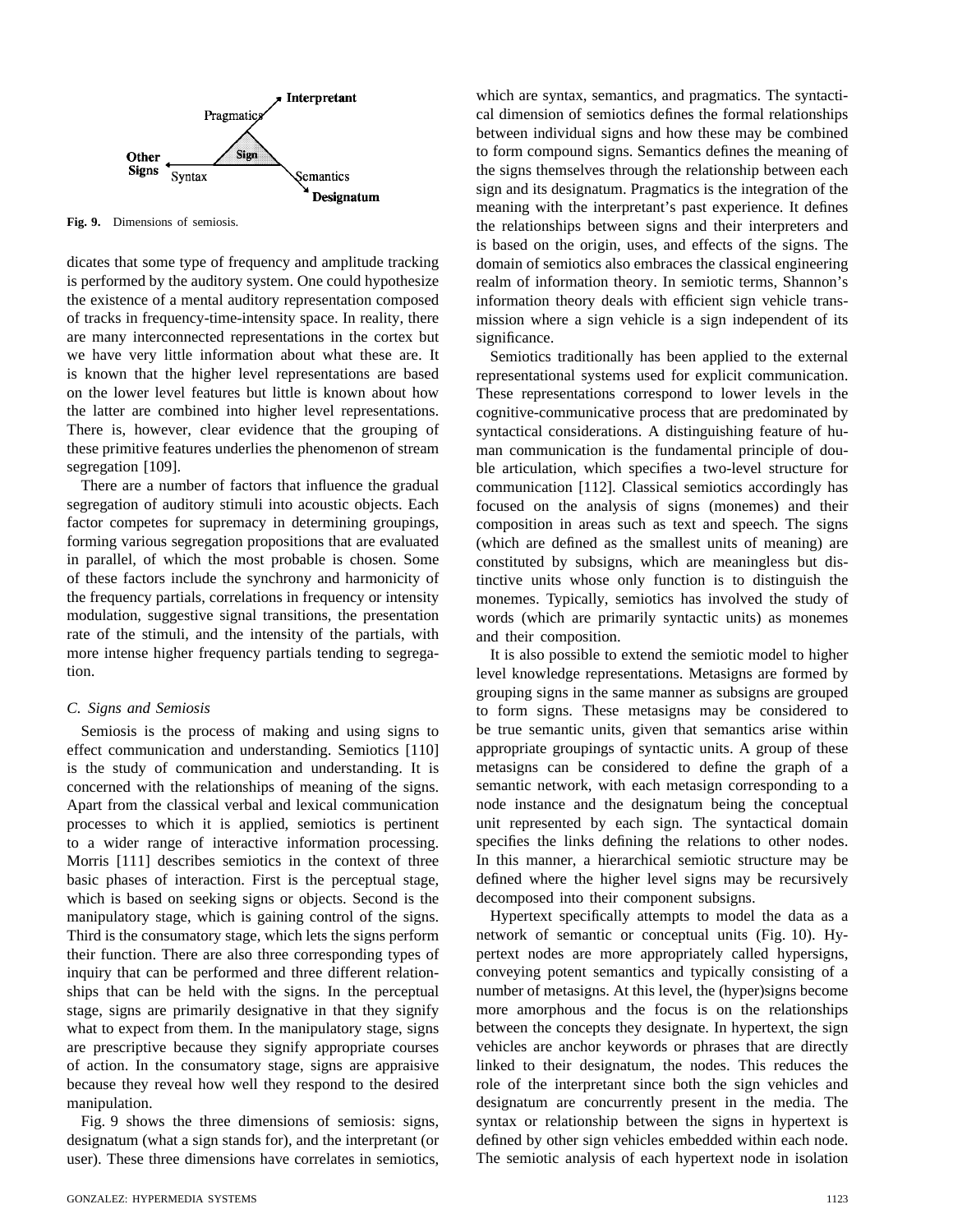

**Fig. 10.** Semiotic dimension of hypertext.

may additionally be performed in terms of its component signs and subsigns.

The semiotics of hypertext systems can be readily analyzed since the articulation of text and speech is quite evident, but this is not the case for other modalities. Determining the articulation in multimedia data is not straightforward since there may be little correspondence between the physical manifestation of the data and mental representation of the sign vehicles. For example, phonetic representations are quite different from the time-domain speech signals. Generating suitable data models for hypermedia requires the identification of the semiotic articulation in multimedia data. This requires identifying the subsigns in each media and how these may be combined to form signs.

#### *D. Semiotic Articulation*

While classical semiotics is based on the theory of double articulation, each different communication system has its own domain-specific set of articulatory units. A good example of a well-developed theory of double articulation is linguistics. Phonemes, which are meaningless sounds, are the subsigns that can be combined to form monemes (or morphemes) equating roughly to syllables.

In the textual domain, the subsigns are known as graphemes and correspond to alphabetical letters in English. This is an example of cenemic writing, where the graphemes represent phonetic elements such as phonemes or syllables (Table 6). Conversely, in pleremic writing systems, the graphemes refer to semantic units such as pictographs. Accordingly, the semiotics of writing is viewed as either an autonomous or heteronomous system. Depending on which view is accepted, graphemes are either signs or subsigns. In the autonomous view, the monemes equate to words, while in the heteronomous view, graphemes are already signs so that when grouped they become metasigns.

Articulation is also evident in music, although it is more abstract than other forms of communication. This is because there is no clear separation of form or expression from the content in music since the expression is the content. Instead of information, it mainly communicates emotion since music is the logical expression of feelings. Music also has a powerful referential potential, which assigns meaning through association to past experiences. Music has

| Letters | Words |
|---------|-------|
|         |       |

| <b>Textual Element</b> | Letters | Words     | Sentences | Paragraphs |
|------------------------|---------|-----------|-----------|------------|
| <b>Type of Unit</b>    | Lexical | Syntactic | Semantic  | Conceptual |
| <b>Designation</b>     | Subsign | Sign      | Metasign  | Hypersign  |

a highly evolved structure with definite rules much like normal grammars, resembling the hierarchical organization of text. While music can be physically expressed in terms of frequency, time, and intensity, in musicological terms, music has three dimensions: melody, harmony, and rhythm. Melody is the progression of tones produced by adding them horizontally, while adding tones vertically generates chords and adding chords sequentially produces harmony. Rhythm is produced by periodic repetition. The smallest subsign of music is therefore a tone or toneme. While a single tone has no embodied meaning, a short series of tones can readily convey an emotional experience [113]. If the series is ascending, it expresses outgoing emotion; if descending, it expresses incoming emotion. If it is in a major key, joy is conveyed; alternatively, sorrow [114]. The logical theory of semiotics in music [115] postulates that at least three notes are required to form monemes.

Articulation also exists in pictures. Various proposals for the articulatory units include the concept of *chromemes* (color elements) and *formemes* (shape elements), among others [116], [117]. However, it is difficult to foresee any lexical constructs to combine *chromemes* to produce meaningful units. Another approach that has been proposed is Marr's model [118], which postulates the existence of three different representation systems starting with an initial 2-D primal sketch and progressing to a viewercentric 2 1/2-D sketch and finally to an object-centric 3-D representation for semantic recognition. Apart from the vague notion of *texturemes*, which are difficult to isolate and are not distinctive, Marr's model does not really provide primitive elements that could be considered suitable articulatory units. A better approach is based upon Gestalt psychology, although a suitable definition of subsigns or primitive elements in pictures is currently lacking.

Video or film communication is a composite medium of a sequence of images undergoing motion. Since the articulation within each frame is the same as for still images, the primary feature of video and film is its temporal domain. Accordingly, the first level of articulation is the shot (or scene) and is known as the *videme* [119], [120]. Some uncertainty has been expressed regarding the existence of a second level of articulation. One proposal is that it is composed of spatial-graphical objects called *cinemes* (or *iconemes*). These already represent meaningful elements, however, and are therefore unsuitable. An alternative would be to exploit the predominantly temporal nature of video and the observation that interframe changes are largely motion induced. Accordingly, it would not be inappropriate to propose that the second-level units be composed of a set of motion primitives. Eco [121] considers motion primitives the dynamic units of a third level of articulation called *cinemorphs*.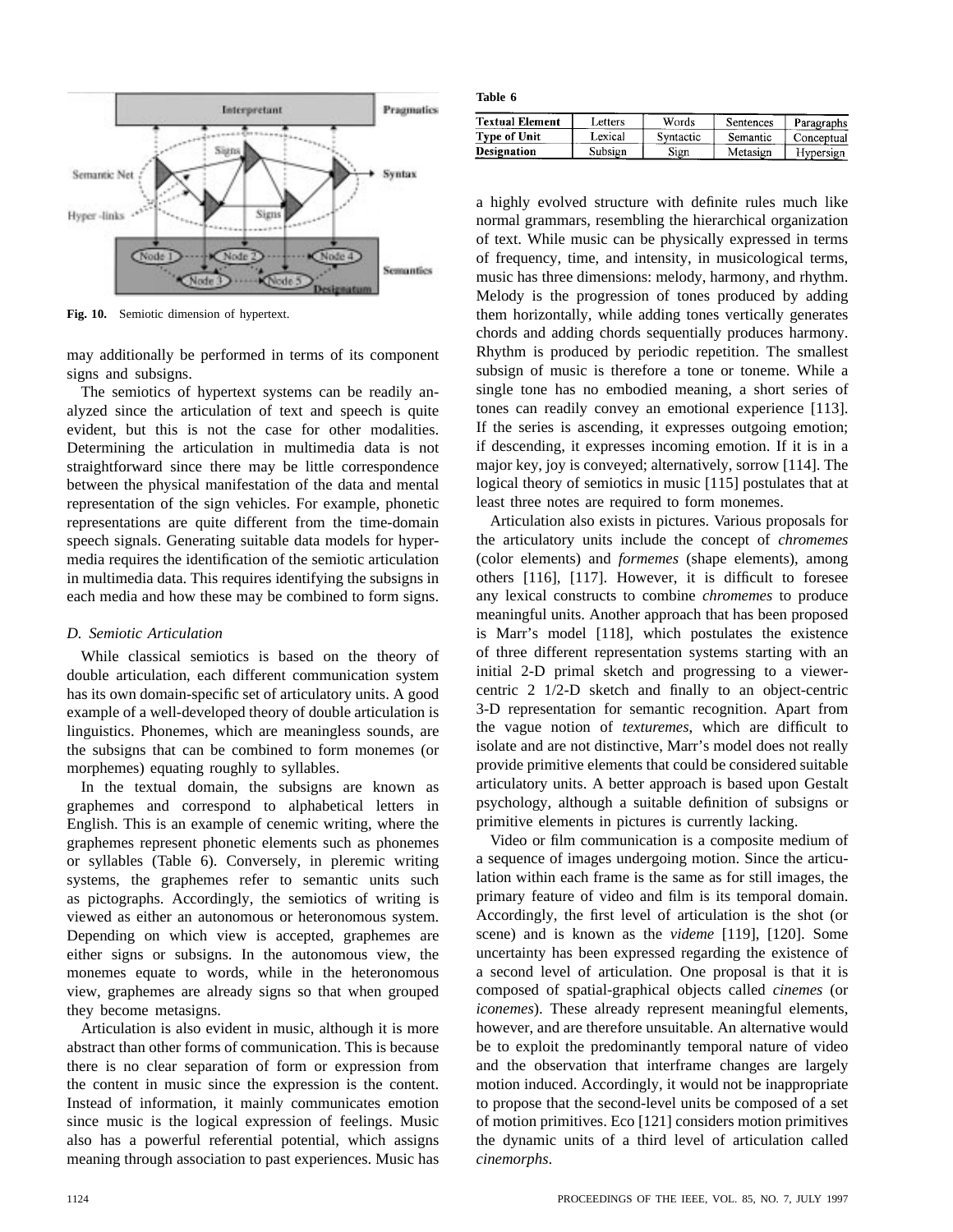| Level   | Text      | Sneech.        | Music   | Images             | Video                    |
|---------|-----------|----------------|---------|--------------------|--------------------------|
| Sign    | Words     | <b>Monemes</b> | Motifs  | Obiects            | Videmes                  |
| Subsign | Graphemes | Phonemes       | Tonemes | Graphic Primitives | <b>Motion Primitives</b> |

The double articulation in classical semiotics implies the existence of only a single level of cognitive units, each capable of equivalent semantic value, and a single level of precognitive detection units. In reality, there is a continuum of cognitive units having increasingly higher semantic significance. For example, phonemes in speech can be described in terms of formants, voicing, and manner of articulation. Suprasegmental phonemes in speech (secondary phonemes or *prosodemes*) include the pitch and melody of speech, which in some languages, like Chinese, are essential in determining meaning. Graphemes in text can also be defined in terms of simpler primitives consisting of oriented straight lines, intersections, and closed or open curves in certain configurations. Fortunately, from psychophysics, we know the general nature of these most primitive elements for multimedia data. We also have a fair idea as to the nature of the signs and metasigns (Table 7). The task remaining to formulate perceptually concurring data models is to determine the specific nature of these primitive elements and how they combine together at each level to form signs and metasigns.

Understanding how these elements can be grouped to form single conceptual units is a significant difficulty since this typically requires semantic knowledge. At higher levels, the rules defining how elements may be combined are also increasingly more complex. The task of assigning a semantic to a given metasign is a recognition process heavily dependent on pragmatics. More than just a clustering problem, the question of how the meaning of each individual sign is modified by the grouping and determination of the overall meaning of the metasign is perplexing. However, divorced from semantic and pragmatic issues, the individual low-level signs, being syntactic units, are relatively easy to identify in a given communication medium. Gestalt psychology attempts to offer some insights into the question of how syntactic units are grouped together to form semantically significant units.

## *E. Gestalt Psychology*

Gestalt theory is perhaps one of the best established yet poorly defined theories of perception [122]. This theory postulates that perception is based on sets of stimuli where the whole has a meaning or significance that is not predictable from its elements. These semantic groups are known as Gestalten. For example, a square is semantically more significant than a group of lines and a tune is more than the sum of its notes. This leads to some interesting questions, namely, what is the nature of the groupings that have increased significance over other arbitrary groupings? This question has two implicit components. First, what bearing does the relationship between the elements have on the significance of the whole? Second, are there any specific



Fig. 11. (a) Contextual effects. (b) Contextual influence.

characteristics required on the part of an element for it to contribute to the forming of a more significant whole?

When a whole is greater than the sum of its parts, it creates a recursive relationship in that the meaning of the whole must then influence the meaning of each part. Context clearly influences perception. In fact, we seem to respond more to relationships among stimuli than to the specific characteristics of the individual stimuli. This explains why it is possible to replace original parts of a stimulus with other parts and still manage to retain the quality of the whole. Examples of this are commonly found in musical transposition and in the phenomenon of brightness constancy. The importance of contextual influences in perception is readily exemplified in Fig. 11(a), where horizontal lines of equal length appear to be disparate. In this case, the diagonal lines impart depth cues that affect the interpretation of the line length.

The role of contextual influences in perception extends beyond simultaneous context to historical influences such as familiarity and expectations. There is the tendency to classify stimulatory events according to past experience. In this case, categorical event perception takes precedence over sensory perception and may override it. In Fig. 11(b), the letters O, V, U, m, and x are interpreted as facial features and not as letters. A powerful example of contextual effects is the filling-in mechanism, which automatically interpolates stimuli to preserve the perception of continuity even when the stimulus itself is discontinuous. This phenomena can be found in audio perception, where a gap due to signal dropout in a tone or in a frequency sweep can be masked by presenting narrow-band noise in synchrony with the onset and offset of the gap. In the visual domain, the filling-in mechanism is more powerful and can completely eliminate certain image contours and create the perception of surfaces that do not exist. In the Kanizsa diagrams [123], white polygons are clearly perceived through visual interpolation even though they do not exist (Fig. 12).

Apart from complex contextual influences that affect the formation of perceptual groupings, another difficulty in defining grouping rules for perceptual organization is that the mind is constantly searching for alternate organizations. Also, groupings may be difficult to define in complex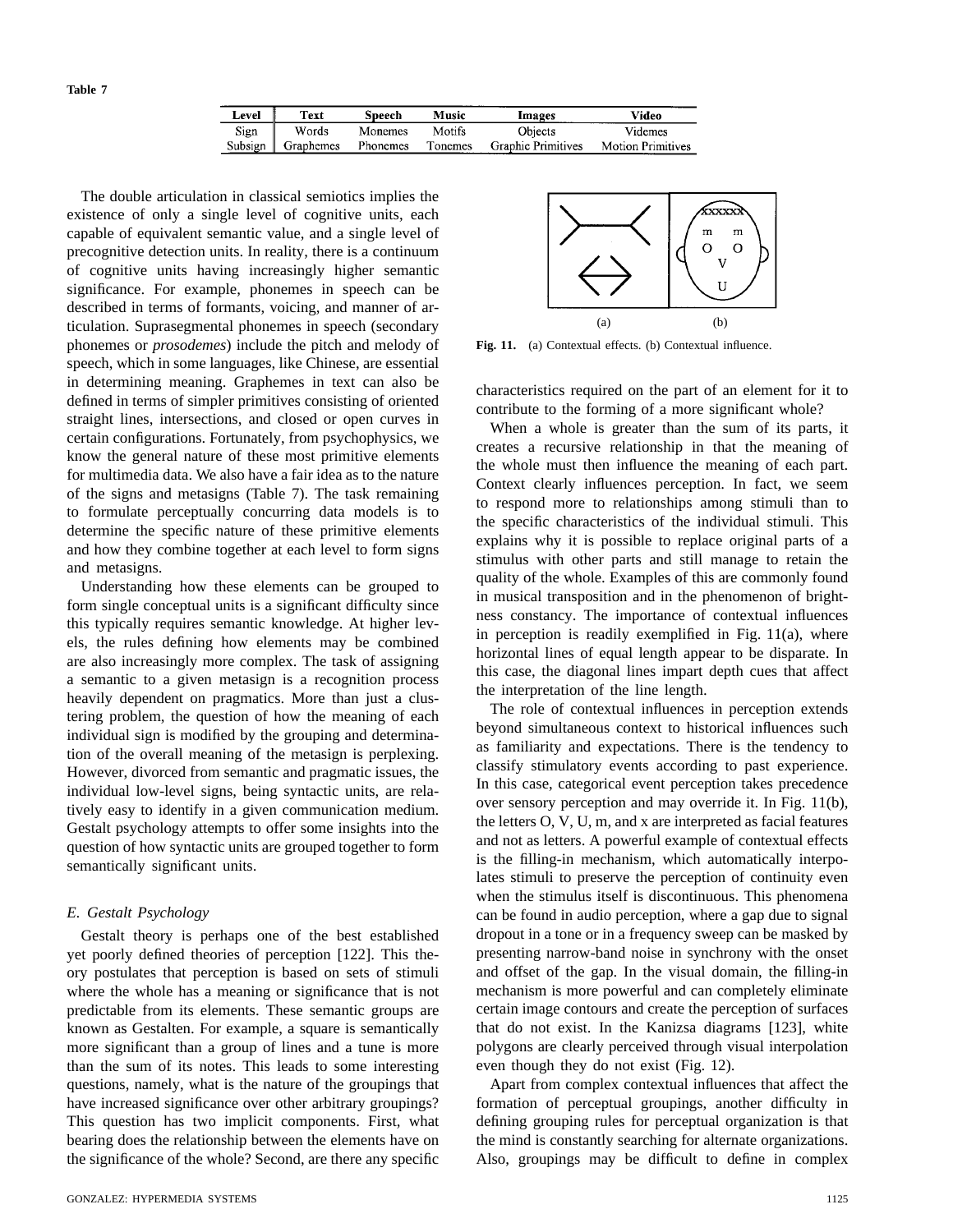| <b>Semiotics</b>                 | <b>Hypertext</b> | Cognition                 | Graphics (CSG)          |
|----------------------------------|------------------|---------------------------|-------------------------|
| Semantics / Designatum           | Node Layer       | Defining Attributes       | Geometric Primitives    |
| Pragmatics / Interpretant        | Presentation     | Characteristic Attributes | <b>Shape Parameters</b> |
| / Relationships<br><b>Syntax</b> | Link Laver       | Associations              | Set Theoretic Operators |





**Fig. 13.** Grouping rules.

**Fig. 12.** Visual interpolation.

patterns, and a single component may only be assigned to a single group. In spite of this, various principles have been proposed [124] that are based on the proximity, similarity, continuity, common fate, and closure of the stimuli (Fig. 13). The common-fate principle is based on correlations in the form of synchronization or frequency or intensity modulation. Closure implies the continued perception of obscured stimuli via an interpolative or fillingin mechanism.

While general grouping principles have been suggested, Gestalt theory has difficulty in specifying the definition of the primitive elements themselves. This is because contextual factors and relationships interfere with the interpretation and definition of the elements. However, from Section V-B, we know that the elements must be hierarchically defined. Also, since the relationships among perceptual stimuli are more important than the absolute values of the stimuli, it appears appropriate to propose a hierarchy of primitive elements based on clearly defined relationships between the elements.

# VI. HYPERMEDIA DATA MODELS: A NEW SEMIOTIC PARADIGM

This section presents the new semiotic paradigm for hypermedia data modeling. Section VI-A discusses the characteristics desired for hypermedia models and introduces the new paradigm. Section VI-B presents new syntactic data models for multimedia based on a semiotic articulation. Section VI-C discusses the informationmanagement support provided by the data models. Section VI-D presents rudimentary compressed representations for audio and video data based on the models.

# *A. Semiotic Paradigm*

As a communication system operating at an advanced cognitive level, the semiotics of hypermedia is complex. Semiotics is established on the fact that all communication is based on the generation and perception of signs. All but the most primitive communication is highly structured, and semiotics attempts to determine the nature of these structures and their constituent elements. For hypermedia systems to be effective, the data representations should be based on data models, which permit direct access to the semiotic structures in the data. The problem is how to identify and isolate these structures. Initially, we may begin by abstracting the three dimensions of semiotics (semantics, pragmatics, and syntax) into the type definition, expression or form, and relations. The basic type definition of an object epitomizes the core semantic value and is its principal attribute. The form of rendition or expression of an object provides additional interpretational cues suggesting specific semantic detail similar to prosodics in speech. This encapsulates an object's characteristic attributes and may be conveyed through parameterization. The relations define the possible interactions between the objects or signs. We can use this abstracted framework to compare the general equivalence of diverse information-processing systems, as demonstrated in Table 8.

Additionally, we can identify a number of general principles from cognition and Gestalt psychology (Fig. 14) that govern semiotic structures in multimedia data. Essentially, they are semihierarchical, multilayer network structures. Each element or node in this structure is separately described in terms of both its defining and characteristic attributes, and the relationships between elements are explicitly defined. Furthermore, to permit intramedia nodes to be fully linkable as a source or destination and to support both information management and interactive manipulation of the data, each element must also be indexible, individually decodable, and randomly accessible.

Another consideration is that the basis of this organization should not be semantic but syntactical to permit environment-independent automatic processing. The representation should not obfuscate any inherent structural and perceptually important information in the data. Also, in conformity with the concept of subsumption architectures for information processing, the representation should be midlevel and generic rather than distinct for each specific application. This would permit the representation, given suitable supplementation, to be used for a variety of different applications. It should make all information explicitly available to higher level processes such as content-based retrieval, structured browsing, editing, recognition, and understanding without attempting to interpret the information in any way. Searching in such a compact data space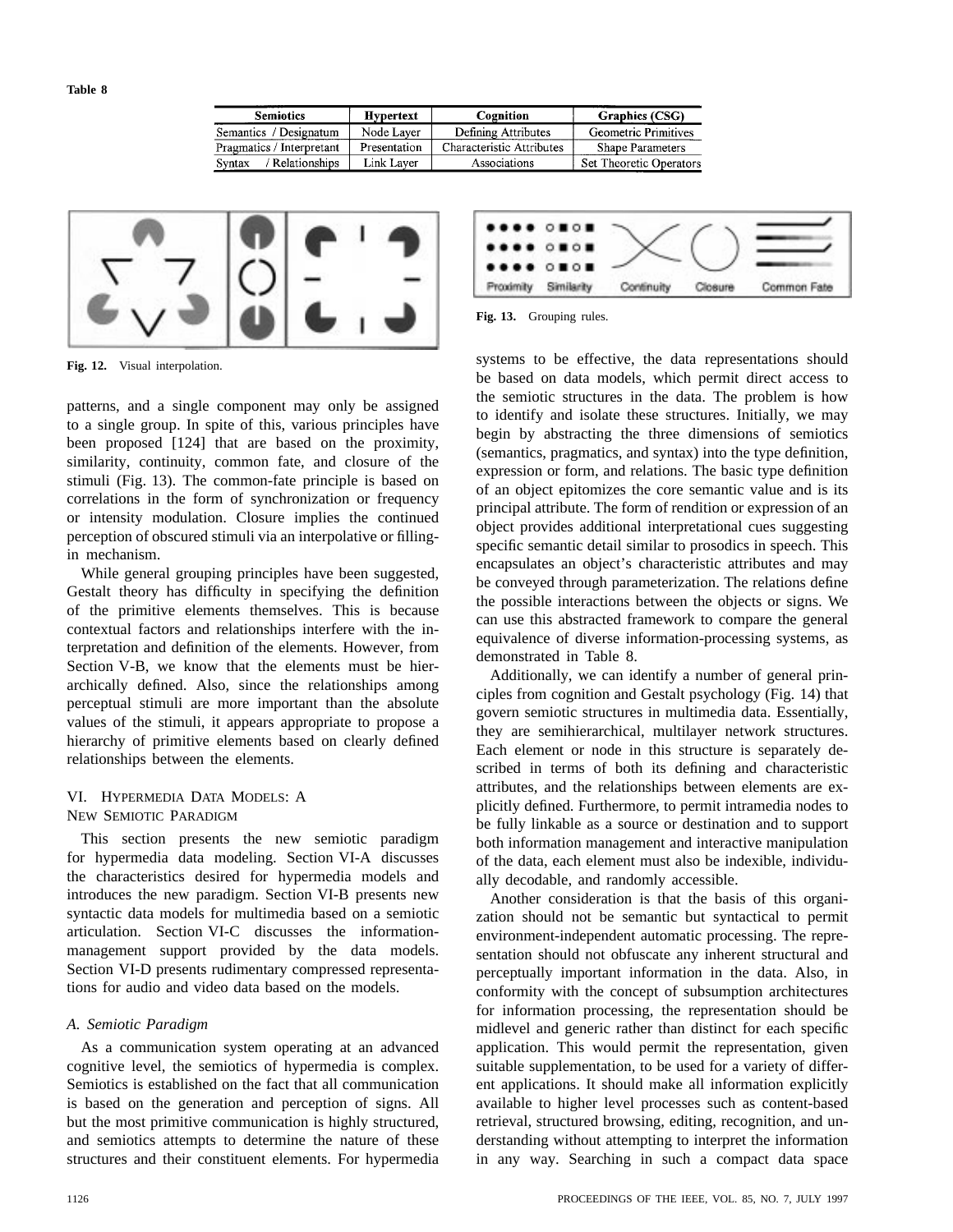

**Fig. 14.** Principal properties.

**Table 9**

| <b>Hypermedia Properties</b>            | <b>Existing Representations</b>  | <b>Required Representations</b> |
|-----------------------------------------|----------------------------------|---------------------------------|
| <b>Structured Representation</b>        | No - bit steam                   | Multilayer Network Structure    |
| <b>Indexible Components</b>             | At best Frame based              | Per Object/Node Indexing        |
| <b>Random Access</b>                    | No.                              | <b>Content Based</b>            |
| <b>Decoding Granularity</b>             | Often entire stream              | Individually Decodable Nodes    |
| <b>Internode Relationships</b>          | None or serial only, concealed   | Unconstrained and Explicit      |
| <b>Link Support / Navigation</b>        | Only as a destination            | Per node source and destination |
| <b>Content Based Access / Retrieval</b> | Manually Annotated Indexes       | Intrinsic Support               |
| <b>Structured Browsing</b>              | No.                              | Hierarchical, intrinsic         |
| <b>Restructureable</b>                  | No                               | Add, Move, and Delete Nodes     |
| <b>Manipulable Representation</b>       | Virtually full decoding required | <b>Fully Compressed Editing</b> |
| <b>Compressed Data</b>                  | Yes                              | Same amount as existing         |
| <b>Interaction</b>                      | Extremely limited, frame based   | Extensive node / content based  |
| <b>Navigational Dependencies</b>        | Presentation level integration   | Environment independent         |
| <b>Authoring Support</b>                | Not reusable, system dependent   | Reusable, Portable              |
| Information abstraction / preservation  | No / Obfuscated                  | Yes / Explicit                  |

would only involve supplying similarity-matching algorithms without needing to decompress or further process the data, or to create separate index files. Object recognition and understanding could be performed simply by directly interpreting the structural information that is made explicitly available in the same compressed data. Table 9 contrasts these properties with those provided by existing coding schemes.

A general semiotic framework based on syntactic principles can be formulated to create data models and representation schemes to meet these requirements. Syntactical models can explicitly reveal the structure of the information, permitting efficient, generic, and interactive access to any encapsulated semantic information without permitting the semantic information to encumber the interaction. While not necessarily revealing what the encapsulated semantics are, they do not preclude the inferral of semantic interpretations. The constituent elements in syntactical structures are easy to identify and extract through statistical techniques. They are also capable of conveying powerful semantic information given the right association through the relationships between them. Specific statistical information about each syntactic entity can be obtained by individually accessing each syntactic element. The proposed data model for each medium is accordingly constituted of three specific components: primitive syntactical units, the characteristic attributes or parameterizations for each primitive, and the set of relationships between the units. Corresponding representation schemes would preserve these three information components, making them explicit and directly accessible.

#### *B. Semiotic Data Models*

While various ad hoc attempts have been made to define the primitive syntactical units in multimedia data, no **Table 10**

| Domain               | <b>Images</b> Spatial | Video - Temporal      | Audio-Acoustic        |  |  |
|----------------------|-----------------------|-----------------------|-----------------------|--|--|
| MetaSign             | Picture               | Episode               | Episode               |  |  |
| Signs                | Objects               | Scene                 | Phrase / Motif        |  |  |
| SubSigns 1           | Surfaces              | Shot / Global Motion  | Harmonic Group        |  |  |
| SubSigns 2           | Lines                 | Object / Local Motion | Pitch Contour / Track |  |  |
| SubSigns 3<br>Pixels |                       | Stationary Change     | Tone Burst            |  |  |

systematic approaches have been suggested. It is proposed that these elements should be defined in terms of a multidimensional decomposition of the data space itself, creating a hierarchy of elements with decreasing degrees of freedom as the dimensional constraints increase. This permits the generation of higher level elements from simple linear groupings of those below them that mimic the organization of the early perceptual processes. The dimensionality of an element becomes its defining attribute while any additional parameterizations are the characteristic attributes.

The elements at the higher levels of this hierarchy contain greater semantic power than those at the lower levels due to the Gestalt principle that the whole is greater than the sum of its parts. For example, at the lowest level of an image, a row of picture elements (pixels) forms a line, and an appropriately structured group of four lines forms a square. The square is much more than just four lines; it has an extra quality of "squareness." Each line is more than just a cluster of pixels; it exhibits "lineness." Judicious placement of lines produces simple vector and cartoon-like images that nonetheless can carry very powerful semantics, such as computer-aided design drawings. Rather than focusing on the capacity for semantic expression through Gestalt phenomenon or determining possible grammars at this stage, however, we are interested only in defining the primitive elements. Table 10 identifies these elements for each domain according to their dominant modes.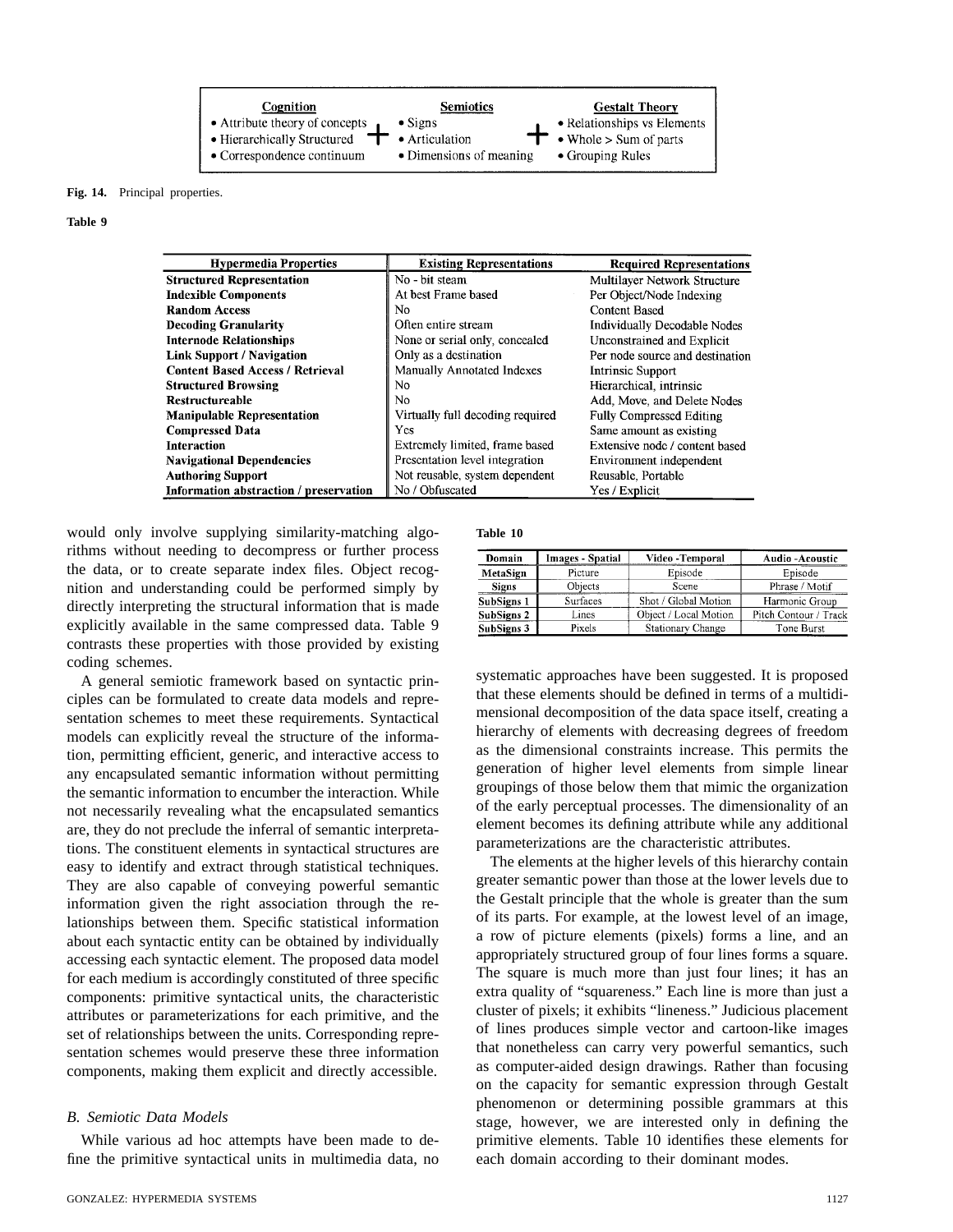

**Fig. 15.** Semiotic data model.

Each of these primitive elements or subsigns in isolation, a simple polygon, or a motion primitive or tone burst have little (if any) semantic qualities. To constitute signs, it is necessary to group these primitives together appropriately to create semantically significant elements. For example, phonemes are a select grouping of frequency tracks and a face is an appropriate grouping of surface patches. Omitted from this analysis is any definition of the grammars required to generate these signs. Such definitions are beyond the scope of this analysis since there are a plethora of potential grammars, one for each different semantic entity. It should be possible to infer groupings for a particular data stream, however, by identifying commonly occurring configurations, which, while not necessarily constituting semantic units, may be used to enhance coding gains.

Each sign can be decomposed into one or more of the subsigns in its domain (Fig. 15), and each subsign also recursively can be defined in terms of the simpler ones. Rather than representing data by a single type of element, as many coding schemes do, these models encourage the simultaneous use of all the elements for a given domain. This enables the concept of layering where complex data can be defined by the superposition of simpler elements. It is intended that higher level elements define the basic data characteristics and lower ones are used to supply any additional fine detail not adequately conveyed by the more complex elements. While it is possible exclusively to use the lowest level subsigns to represent a given media, it would be making poor use of the model. The main purpose of the lower level elements is to provide a fallback mode to compensate for when the higher level elements fail to model the underlying data accurately. Video coding is an example of this where planar motion compensation alone is insufficient to compensate for interframe changes. In this case, the residue can be appropriately modeled as the result of additional stationary changes. Layering also facilitates progressive refinement of data and the ready discarding of fine detail if needed.

Each primitive element in this generic data model also has a set of parameters associated with it that is specific to the element's domain. These are identified in Table 11. The abstraction provided by this model permits all of the important cognitive information to be explicitly available for later high-level processing. For humans, it is difficult to perceive something without simultaneously interpreting its meaning. This recognition of meaning is highly dependent

| lable |  |
|-------|--|
|       |  |

| Defining                                         | <b>Characteristic Attributes</b>           |                                                 |                 |  |
|--------------------------------------------------|--------------------------------------------|-------------------------------------------------|-----------------|--|
| Pixel                                            | Colour / Intensity                         | Location                                        |                 |  |
| Line                                             | Path (length, orientation)                 | Intensity contour                               |                 |  |
| Shape (area, orientation)<br>Surface             |                                            | Shading                                         | Texture         |  |
| <b>Stationary</b> change<br>Region Shape / Area  |                                            | Region Content                                  | Time / Duration |  |
| Affine Transformation<br><b>Object Motion</b>    |                                            | Depth Order                                     | Time / Duration |  |
| Camera Motion<br><b>Shot</b>                     |                                            | <b>Lighting Changes</b>                         | Time / Duration |  |
| <b>Pure Tone</b><br>Frequency                    |                                            | Amplitude                                       | Duration        |  |
| Pitch Contour (melody)<br><b>Frequency Track</b> |                                            | <b>Intensity Contour</b><br>Energy distribution | Modulation      |  |
|                                                  | <b>Harmonic Group</b><br>Frequency spacing |                                                 | Periodicity     |  |

on the interpretation of the relationships between syntactic elements. Alternatively, in this model no attempt is made to interpret this information in any way, thereby not binding any semantics to the data. This preserves the generality of the information encapsulated by the model by not constraining its ultimate designation. This also permits generalized scene descriptions conveying the core semantics to be generated from the data by simply considering the defining and relational attributes alone. A formal description of the proposed data models for image, audio, and video data is presented in the following definitions.

*Definition 1—Image Points:* An image is a function of the set of all ordered pairs  $(x, y)$  of real numbers  $f: \mathbb{R}^2 \to \mathbb{R}$  or  $(x, y) \stackrel{f}{\rightarrow} z$ . The pair  $(x, y)$  is referred to as a point. The set of all points,  $C \subset \mathbb{R}^2$ , given by  $\{(x, y) | 0 \le x \le w, 0 \le x \le y\}$  $y \leq h$ , defines the image plane.

*Definition 2—Relational Vectors:* Given an ordered set of *n* points  $E = \{(e_1, e_2, \dots, e_n) | e \in C\}$ , one can define an ordered set of *n* vectors  $V = \{(v_1, v_2, \dots, v_n)|v \in \Re^2\}$ specifying spatial relationships between these points. A graphical pattern is then defined as the biproduct  $G =$  $E \oplus V = \{(e_1 + v_1, e_2 + v_2, \dots, e_n + v_n)\}.$  If these are time variant  $V(t)$ , they become relational motion vectors.

*Definition 3—Adjacency:* The neighborhood of a point  $a = (x, y)$  in the image plane can be defined as the set  $N(a) = N(x, y) = \{(u, v); |x-u|+|y-v|=1, |x-u|=1\}$  $|y-v|=1$ ,  $(x, y) \in C$ ,  $(u, v) \in C$ . The adjacency of two points a and b is denoted by  $a * b \Leftrightarrow a \in N(b)$ ,  $b \in N(a)$ . Adjacency can also be expressed by the relationship defined by the vectors  $\mathbf{V} = \{[(u, v), (u+i, v+j)] | u, v \in \Re, i, j \in \mathbb{R}\}$  $\{-1, 0, +1\}\}.$ 

*Definition 4—Paths:* Joining a string of adjacent points forms a "path." A path  $Q$  of length  $n$  is defined as the set of *n* adjacent points  $Q = \{(p_1, p_2, p_3, \dots, p_n)|p_1 * p_2 *$  $p_3 * \cdots * p_n$ . Each point can be defined parametrically as  $p(t) \rightarrow [x(t), y(t)]$  subject to the constraint that  $p(t+1) =$  $[x(t) + i, y(t) + j]$  where  $i, j \in \{-1, 0, +1\}$ . The path definition then becomes  $Q = \{p(t)|p(t) \in C, p(t) * p(t + \theta)\}\$ 1),  $0 \le t \le n$ . A closed path is subject to the additional constraint that  $p_n * p_0$ .

*Property 1:* Paths  $f(t)$  and  $g(s)$  are said to be connected if at least two points (one point from each) are adjacent. This is denoted by the commutative relation  $f(t)\blacklozenge q(s) \Leftrightarrow$  $\exists t \in \Re | f(t) \in N | \{ g(s) | 0 \le s \le m \}].$ 

*Property 2:* Two paths  $f(t)$  and  $g(s)$  can be said to be adjacent if they are connected and every point in path  $f$  is adjacent to a point in path q over the common interval  $s \cap t$ . We then say  $f(t) * g(s) \Leftrightarrow f(t) \blacklozenge g(s), \forall h \in s \cap t, f(h) \in$  $N[\{g(s); 0 \le s \le m\}], g(h) \in N[\{f(t); 0 \le t \le n\}].$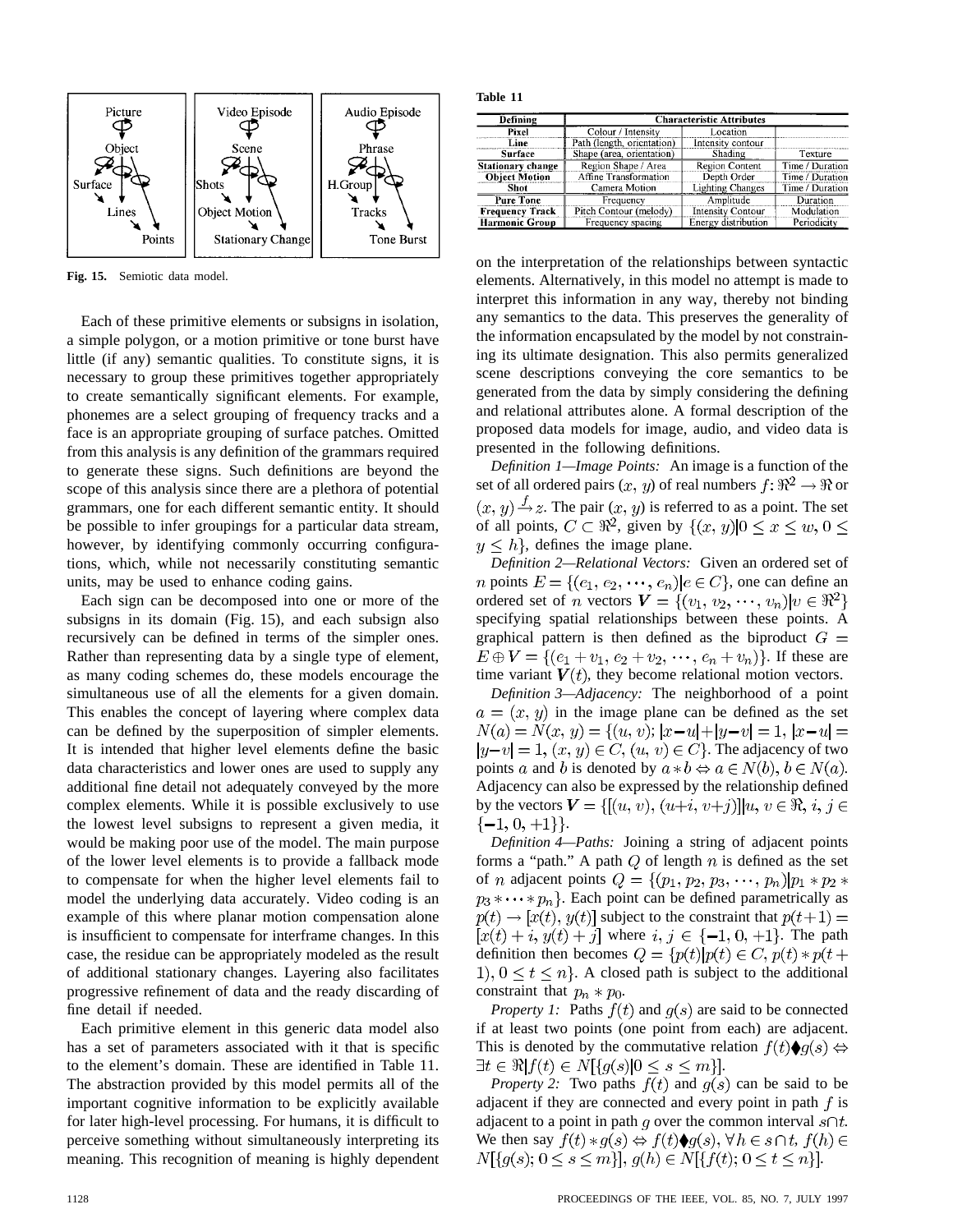*Definition 5—Domains:* Joining adjacent paths that lie side by side forms a domain  $D = \{(q_1, q_2, q_3, \dots, q_n)|q_1 *$  $q_2 * q_3 * \cdots * q_n$ . This equally can be expressed as  $D = \{q(s) | q(s) \in Q^*, q(s) * q(s+1), 0 \le s \le n\}$  where  $Q^*$  is the infinite set of all possible paths. Since  $p(t) \rightarrow$  $[x(t), y(t)] \in q(s)$ , then any point on D can be specified by  $p(s, t) \rightarrow [x(s, t), y(s, t)]$ . Alternatively, a domain may also be defined as the set of all points lying within a closed path or closed set of connected paths, i.e.,  $D =$  $\{q(s)|q(s) \in Q^*, q(s)\blacklozenge q(s+1), q(0)\blacklozenge q(n), 0 \le s \le n\}.$ 

*1) Image Model:* An image can alternatively be defined as being composed of a set of ordered three-tuples  $(x, y, i) \supset C$  where i is the color or intensity of the image at location  $x, y$ . An image then becomes  $I = \{(x, y, i)|0 \le x \le w, 0 \le y \le h, 0 \le i \le 1\}.$ The most primitive elements in an image are the pixels or picture elements  $P = (x, y, i)$ , which have two distinct attributes: their color/intensity  $i$  and spatial location.

Adding a number of pixels together in any given direction forms a line that has the additional property of length. Its orientation can be disregarded as being a function of an arbitrary frame of reference. The formal definition of a line  $L$  is given by the set of pixels lying on a path  $Q$  where  $L = \{ [p(t), i(t)] | p(t) \in Q, 0 \le t \le 1 \}$ . Both the path and the intensity of the line along the path are defined as simple parametric functions. Two special classes exist: flat-shaded lines where  $i(t)$  is constant over Q and the case where  $p(t)$ defines a straight line.

Adjacent lines form a surface. A surface  $S$  is defined by a set of adjacent lines that contain all of the pixels in a domain D. Formally,  $S = \{ [p(s, t), i(s, t)] | p(s, t) \in D, 0 \le s \le$  $m, 0 \leq t \leq n, s \perp t$ . The function  $i(s, t)$  defining the intensity contour is assumed to produce a smooth surface. A polygon is a special case where  $i(s, t)$  remains constant over the surface area. Due to this smoothness constraint, to model a natural image region properly, one may require the addition of a zero mean, stationary noise component. In this case, the surface model becomes  $Sn =$  $S + \{[\eta(x, y)]|(x, y) \in D\}$  where  $\eta(x, y)$  is the noise function at point  $(x, y)$ . If the nonzero components in the noise function are separated out, the model becomes a superposition of a set of pixels over the original surface.

An object  $O$  is defined as a collection of connected parametrically defined surfaces, lines, and pixels that have been translated to the origin. The spatial relationships between them are given by the set of vectors  $V \subset \mathbb{R}^2$ . Thus  $O = V \oplus \{(e_1, e_2, e_3, \dots, e_n) | e \in S^* \cup L^* \cup L^* \}$  $P^*, e_1 \blacklozenge e_2 \blacklozenge e_3 \blacklozenge \cdots \blacklozenge e_n\}$  where  $S^*, L^*,$  and  $P^*$  are the infinite sets of all possible surfaces, lines, and points, respectively. An image is finally defined as a finite set of spatially related objects, formally  $I = O^+ \oplus V$ .

While the typical image-coding models are based on an array of nonoverlapping uniform rectangles, the elements in this model are spatially unconstrained in their shape and localization. Every image can be considered to be composed of these primitive elements. The discontinuities in the image form the boundaries between each element. The nature of the discontinuities defines the type of primitive

inferred. For example, macrodiscontinuities such as edges bound the region defining a smooth-shaded surface patch. A microdiscontinuity will bound the region defining a flatshaded polygon or vector. In this sense, any image can be considered to be a product of primitive instancing.

A simplistic example can best serve to illustrate the application of this model. Fig. 16 is an image composed of four identifiable foreground objects (sun, plant, ant, and cloud) and the background. Each of these occurs in a certain spatial relationship to the other. Placing a grid of 9  $\times$  7 elements over the image, we can additionally specify the spatial relationships between each of these objects in reference to an origin, say the bottom left-hand corner. The respective relations then become approximately  $\{(0, 6), (5, 4), (2, 1), (7, 5)\}$ , which could alternatively be defined relative to each other. The full definition of the diagram becomes the set of constituent elements, the relationships between them, and the parameterizations for each element, which have been omitted for simplicity. The symbols  $O^+, L^+, S^+,$  and  $P^+$ , respectively, denote the sets of all objects, lines, surfaces, and pixels in the image (see Fig. 16).

*2) Audio Model:* Audio signals can be represented as a time-frequency distribution defined as an ordered set of three-tuples  $(f, y, i)$  where i is the amplitude of the signal at frequency  $f$  and time  $y$ . A time-frequency representation of audio then becomes  $A = \{(f, y, i) | 0 \le f \le h, 0 \le$  $y < l, 0 < i < 1$ .

The most primitive audio element is a pure tone burst or spectral line localized in both time and frequency. In its simplest form it is defined by a point  $(f, y, i)$  that has constant intensity and unit-length duration. A noise burst is a set of statistically uncorrelated points. The general form of a tone burst has arbitrary duration and is time variant in intensity. This is parametrically defined as  $F =$  $\{[f, y(t), i(t)] | 0 \le t \le 1\}$  being localized in both time and frequency and having an intensity contour.

The set of unit tone bursts lying on a path  $Q$ , which is permitted to vary parametrically in frequency, forms a frequency track. These have the additional property of pitch contour and are defined as  $T = \{[f(t), y(t), i(t)]|0 \leq$  $t \leq 1$ . A set of m synchronous tracks, which follow the same path but are displaced in frequency, form a harmonic group that is defined as  $H = \{t(n)|t(0) = T, t(n+1) =$  $(f, 0, 0) + t(n), 0 \le f \le h, 0 \le n < m$ }. These (Fig. 17) have the additional properties of harmony or timbre.

A phrase or moneme  $M$  is defined as a temporally connected group of frequency tracks, tone bursts, and harmonic groups. Translating each of these to the origin, the spectral and temporal relationships between them are given by the set of vectors  $V \subset \mathbb{R}^2$ . Thus  $M =$  $V \oplus \{(e_1, e_2, e_3, \cdots, e_n) | e \in T^* \cup F^* \cup H^*\}\$  where  $T^*$ ,  $F^*$ , and  $H^*$  are the infinite sets of all possible tones, tracks, and harmonic groups, respectively. Both rhythm and meter are higher level concepts beyond the scope of this analysis.

*3) Video Model:* At the most primitive level, a video episode can be considered to be composed of an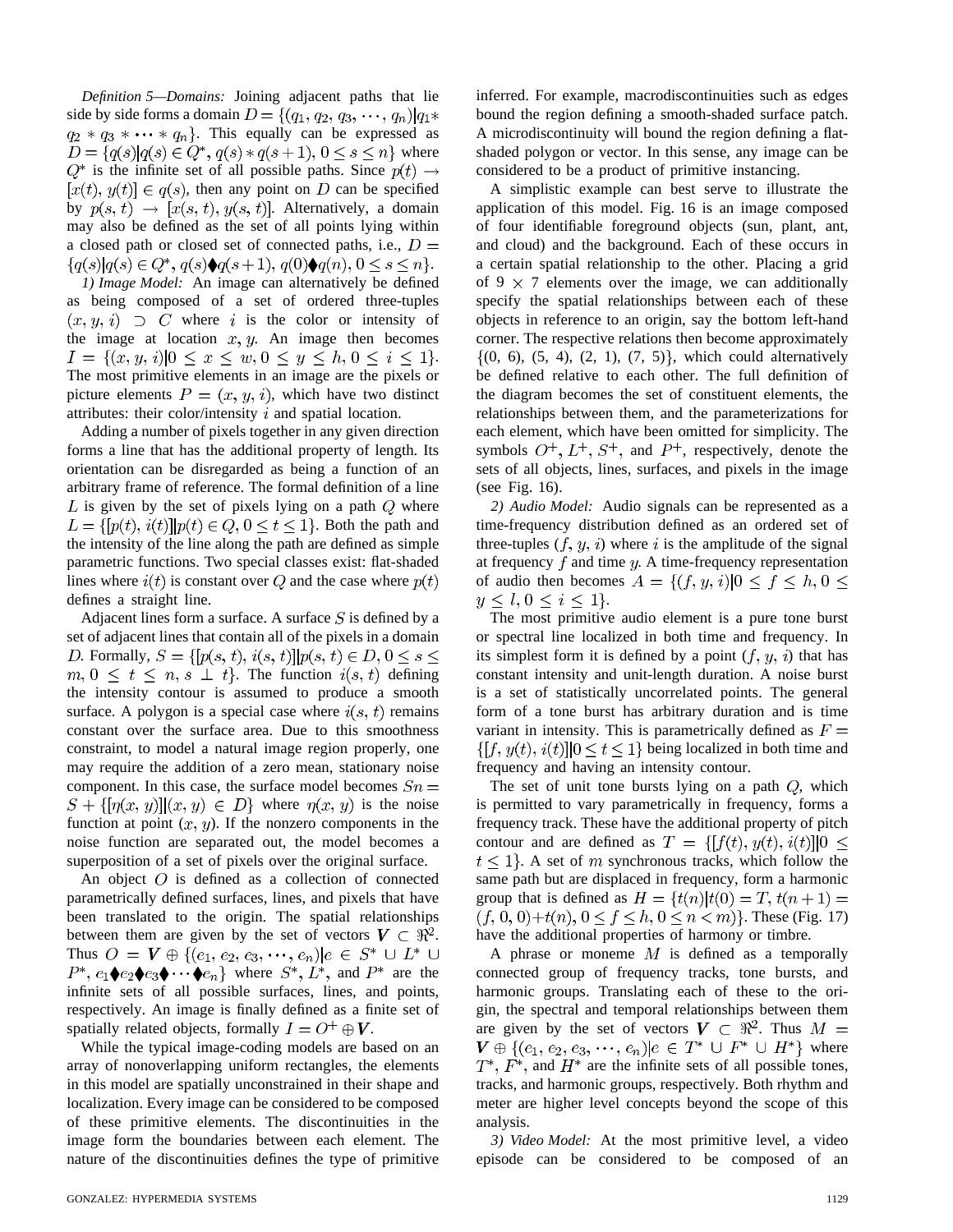**Image** = {**sun, plant, ant, cloud** | **cloud**  $\in$  O<sup>+</sup>}  $\oplus$  {(0,6), (5,4), (2,1), (7,5)}

**sun** = {corona, 5 rays | corona  $\in$  S<sup>+</sup>, rays  $\subset$  L<sup>+</sup>}  $\oplus$  {V | rays radiate out from corona}

- **plant** = {centre, stem, 8 petals | stem  $\in S^+$ }  $\oplus$  {V | stem is beneath centre, radiating petals}
	- centre = {oval, spots | oval  $\in S^+$ , spots  $\subset P^+\}$   $\oplus$  {V | spots lie within oval}
	- petals = {surface, texture | texture  $\subset P^+\}$   $\oplus$  {V | texture radiates from centre}
- **ant** = {head, thorax, abdomen | thorax  $\in S^+$ }  $\oplus$  {V | thorax  $\blacklozenge$  head  $\blacklozenge$  abdomen}
	- head = {oval, antennae | oval  $\in S^+$ , antennae  $\subset L^+\} \oplus \{V$  | antennae above head}

thorax = {oval, legs | oval  $\in S^+$ , legs  $\subset L^+\}$   $\oplus$  {V | legs below body}



**Fig. 16.** Image articulation.



**Fig. 17.** Audio structural primitives.

ordered set of scenes. A scene is a set of images  $\{(I_0, I_1, I_2, \cdots, I_n)|I_n \approx I_{n+1}\}\$  delimited by a scene change or sharp discontinuity  $I_n \ll \gg I_{n+1}$ . A scene may be interpreted as a single time-variant image, denoted  $I(t)$ , but it may be equivalently expressed as an ordered set of tuples  $[x, y, i(t)]$  where i is the color value of the scene at a location or point  $(x, y)$  for the image at time  $t$ . Formally, a scene is the set  $\{[x, y, i(t)][x, y, i(t)] \approx [x, y, i(t+1)],$  $0 \le x \le w, \ 0 \le y \le h, \ 0 \le i \le 1, \ 0 \le t \le n$ . Three basic types of time-variant phenomena may occur over the duration of a scene: stationary change (SC), planar motion (PM), and global motion. Fig. 18(a) depicts a twoimage scene exemplifying all three types of changes and Fig. 18(b) shows all of the nine regions in the scene that change over the two images.

Stationary change is the simplest primitive produced by only an "in-place" color change. This is defined as the set of time-variant color pixels such that  $SC = \{ [x, y, i(t)] | \exists t \in$  $\Re[i(t) \neq i(t+1)]$ . While the SC primitive assumes that changed pixels are spatially fixed, an alternative interpretation considers the color value of each pixel to be fixed and its spatial location to be time variant. This gives rise

to planar motion where the direction and distance of the motion is parametrically defined in time as the set of points such that  $PM = \{ [x(t), y(t), i] | \exists t \in \Re | i(t) \neq i(t+1) \}.$ 

Stationary change or planar motion normally occur simultaneously to groups of adjacent pixels in given domains of the scene having the properties of the region shape and the nature of the change. In these cases, instead of modeling motion at the pixel level, it is more convenient to do so at the region or object level. Hence, an image undergoing planar motion can best be described as a set of objects whose spatial relationships are time variant. From the image model, we have  $I(t) = O^+ \oplus V(t)$  where  $O^+$  is the set of all objects in the scene and the relationship vectors are temporally variant, becoming relational motion vectors  $V(t)$  =  $\{ [v_0(t), v_1(t), v_2(t), \dots, v_n(t)] | 0 \le t \le \text{frames} \}.$  Rather than just describing the two-dimensional translational motion, this planar-motion definition may be extended to account for layered motion (LM) by defining the vectors as three-dimensional entities  $\mathbf{v}(t) = [x(t), y(t), z(t)]$  where  $z(t)$  specifies the depth information.

Since planar motion assumes the content of each region to remain constant, it is unable to account for all of the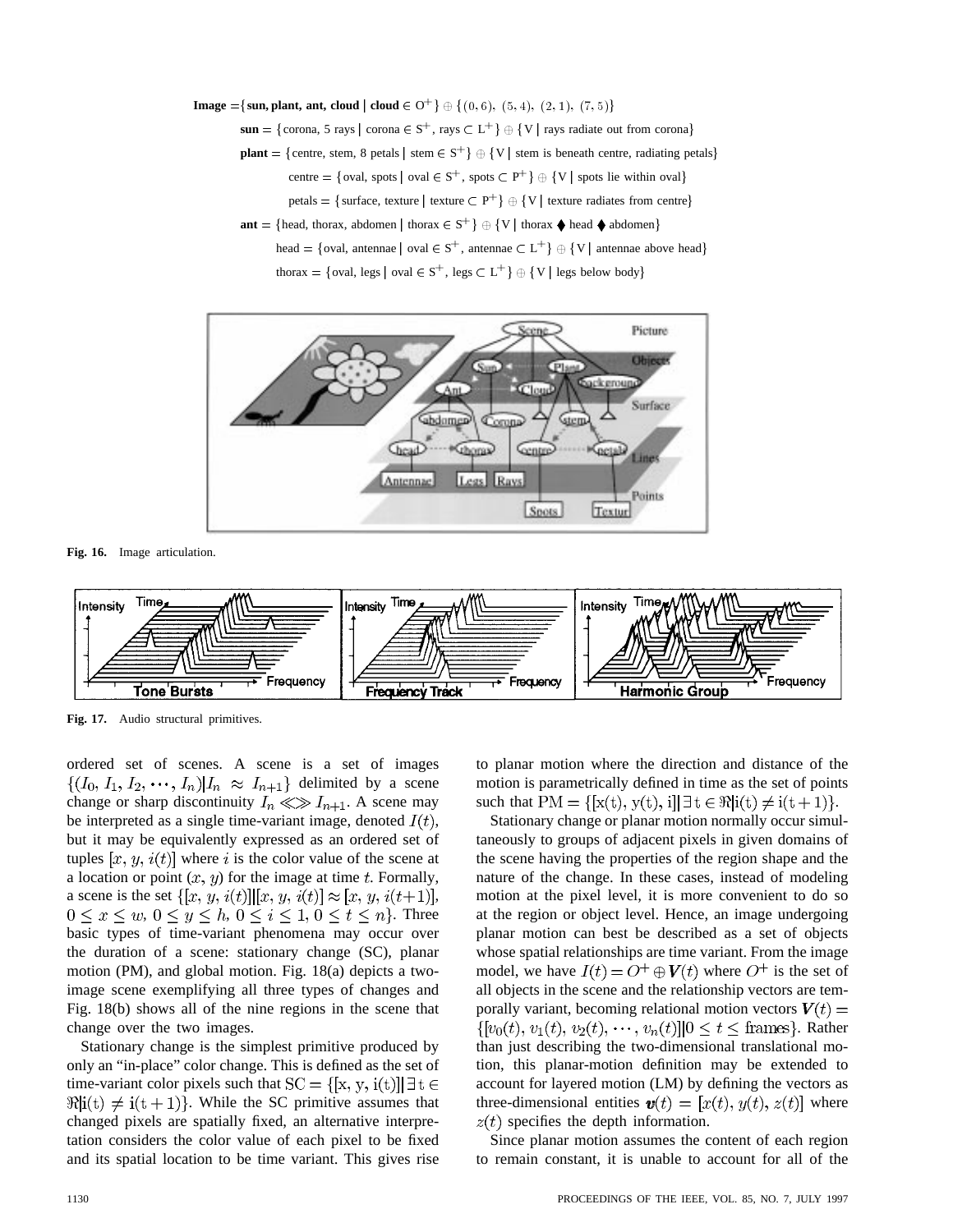

**Fig. 18.** (a) Motion in a scene. (b) Stationary change.



**Fig. 19.** (a) Planar motion vectors. (b) Global motion compensation in scene.

changes in Fig. 18. In this case, it is necessary to fall back onto stationary change to complete the scene. Fig. 19(a) shows the five motion vectors for the scene, which includes one bird and the street marking, person, and traffic light. It is unable to account for the changed state of the traffic light or the missing bird, which must be compensated for using the SC primitive.

Since planar or simple layered motion can only exist in very constrained environments, this definition is too restrictive to model the motion of real objects since these are subject to more complex 3-D transformations. In this case, it is convenient to consider a scene to be a timeconstrained view of a 3-D space. Returning to our object image model  $I(t) = O^+ \oplus V(t)$ , the vectors become sixdimensional time-variant entities, each defining an affine transform. This permits the objects to move in simulated 3- D space by rotating, translating, and scaling. Planar and layered motion are just special cases of object motion, which is defined by motion vectors of the form

$$
\mathbf{v}(t) = \begin{bmatrix} a(t) & b(t) & x(t) \\ c(t) & d(t) & y(t) \\ p(t) & q(t) & 1 \end{bmatrix}
$$

where the translation is defined by the parameters  $x, y$ , the scaling by  $a, b$ , and the rotation by the combination of  $a, b, c, d$ . Perspective transformations are accounted for by parameters  $p$ ,  $q$ . Rather than just considering the motion of independent regions, uniformity in the timevariant set of motion-relationship vectors may be suggestive takes the form of an affine or perspective transform that applies to the entire image. Taking the global motion vector component  $q(t)$  into consideration, the set of relational motion vectors in a scene becomes  $V(t) = g(t) \bullet W(t)$ where  $W(t)$  defines the globally compensated local motion vectors. Since the use of multiple motion models is required to describe the motion in a scene adequately, then the addition of the global-motion model further enhances the flexibility. In this case, compensating for the translational global motion reduces to the number of motion vectors required to describe the motion. Fig. 19(b) shows the result of applying a global motion transformation to the previous example. Three local motion vectors and two cases of stationary change must be updated.

of the existence of global motion. This global motion also

A set of frames in a scene where the global motion is uniform defines a shot. A scene can be considered to be composed of an ordered subset of shots. A shot is formally defined as the set of adjacent images such that  $I(t) = O^+ \oplus [g(t) \bullet W(t)]]g(t) = g(t+1), 0 \le t \le \text{frames}.$ 

#### *C. Content-Based Access and Management*

In addition to forming the basis for compact representations, these data models permit the access and management techniques of the general cognitive memory model to be imitated in various ways. The memory model consists of a modality-specific sensory store that receives and analogically encodes input data from the perceptual processes. This data is then passed to the working memory, where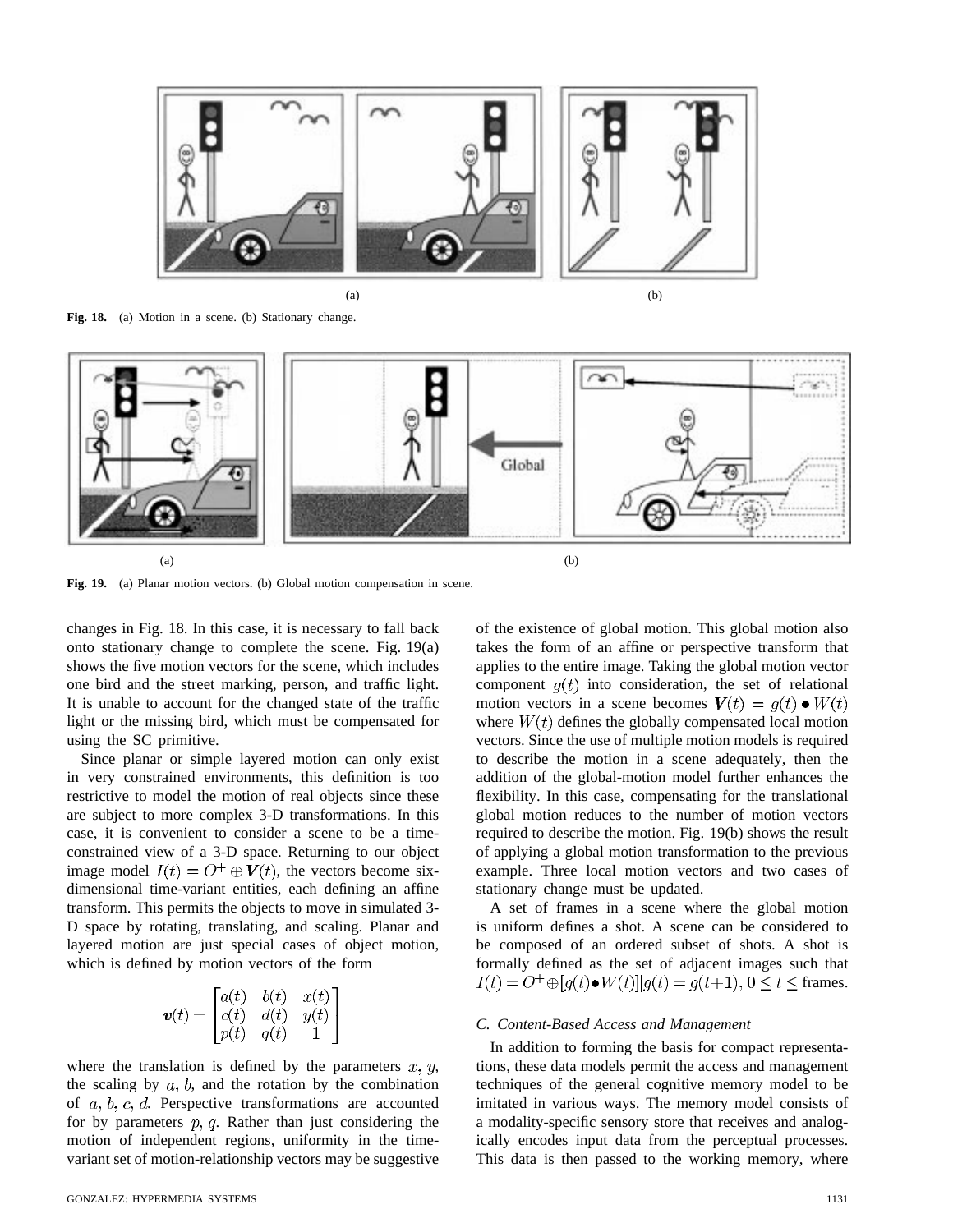

**Fig. 20.** Syntactic analysis.

control is consciously performed, and finally placed in longterm storage. Rather than containing representations of the actual sensory data, the working memory operates with labels or pointers to conceptual objects or groups of objects, permitting the manipulation of highly complex entities or groups of these. The counterparts to these components in a hypermedia system are the input processing, hypermedia engine, and hyperbase.

The input-processing section of such a system should accept raw multimedia data and encode it according to the semiotic data model. Following this, the hypermedia engine can effortlessly mediate in all of the user-directed control functions such as navigation, authoring, or integrating new data elements into the existing hyperbase. Content-based retrieval functions can be performed by directly querying the node attributes. Additionally, in contrast to existing compressed time-based browsing of audio and video data streams, browsing can be content-based since the support for this is intrinsically provided by the data models. To be particularly effective, however, this access should be based on semiotic signs generated from the subsigns through the application of Gestalt principles.

In the case of content-based retrieval, there is no need for additional processing to extract labels or create indexes since the data models explicitly represent the data in terms of their salient attributes. These models provide a wide range of information for generating component labels, which may be interpreted to be of a statistical, syntactical, or semantic nature. Primarily, statistical information is directly encapsulated by them since the primitive elements are statistically defined. More abstract information is provided by the syntactic analysis of the relationships between the elements and their defining attributes. Depending on the analysis domain, this high-level syntactical analysis may provide either structural, episodic, tonal, 3-D motion and shape, or subject information. This information may be used in conjunction with Gestalt principles or audiostream segregation to generate semantic groupings from the syntactical units. For example, adjacent image primitives that have synchronized motion have a high probability of forming a semantically consistent and meaningful object. Fig. 20 demonstrates the basic concept behind this analysis.

The lowest level elements in the data models readily produce statistical information about their subject. For example, the average color or texture can be directly calculated from the pixels or vectors in an image. In video, the amount of stationary change is a good indication of the occurrence of scene changes. Likewise, in the audio domain, the energy distribution exhibited by tone bursts can be used to perform source classification. Music predominantly consists of long harmonic tracks with rare periods of silence. Noise is composed of many short discordant tone bursts. Silence is defined as the absence of any frequency tracks. Speech is a combination of relatively short noise and tone bursts interspersed with frequency sweeps and many pauses.

Alternatively, syntactical information is predominantly conveyed by the primitive elements at the higher levels. In images, the relationships between the region segmentation suggested by the surface elements may be used for structural analysis. Shot classification in video also conveys syntactic information by defining the relationship between frames and image elements in a scene over time. In audio, the relationship between temporally adjacent frequency tracks can be directly used for retrieval by defining pitch contours or melodies. Additionally, speaker changes and gender may be determined from the fundamental frequency or pitch of the lowest track. Speaker emphasis may be detected from the change in relative amplitude of the tracks.

The highest level elements may be used to generate semantic information directly. The surface shading of objects in a scene can be used to perform shape estimation and identify region shapes used for object recognition. The generation of this semantic information may often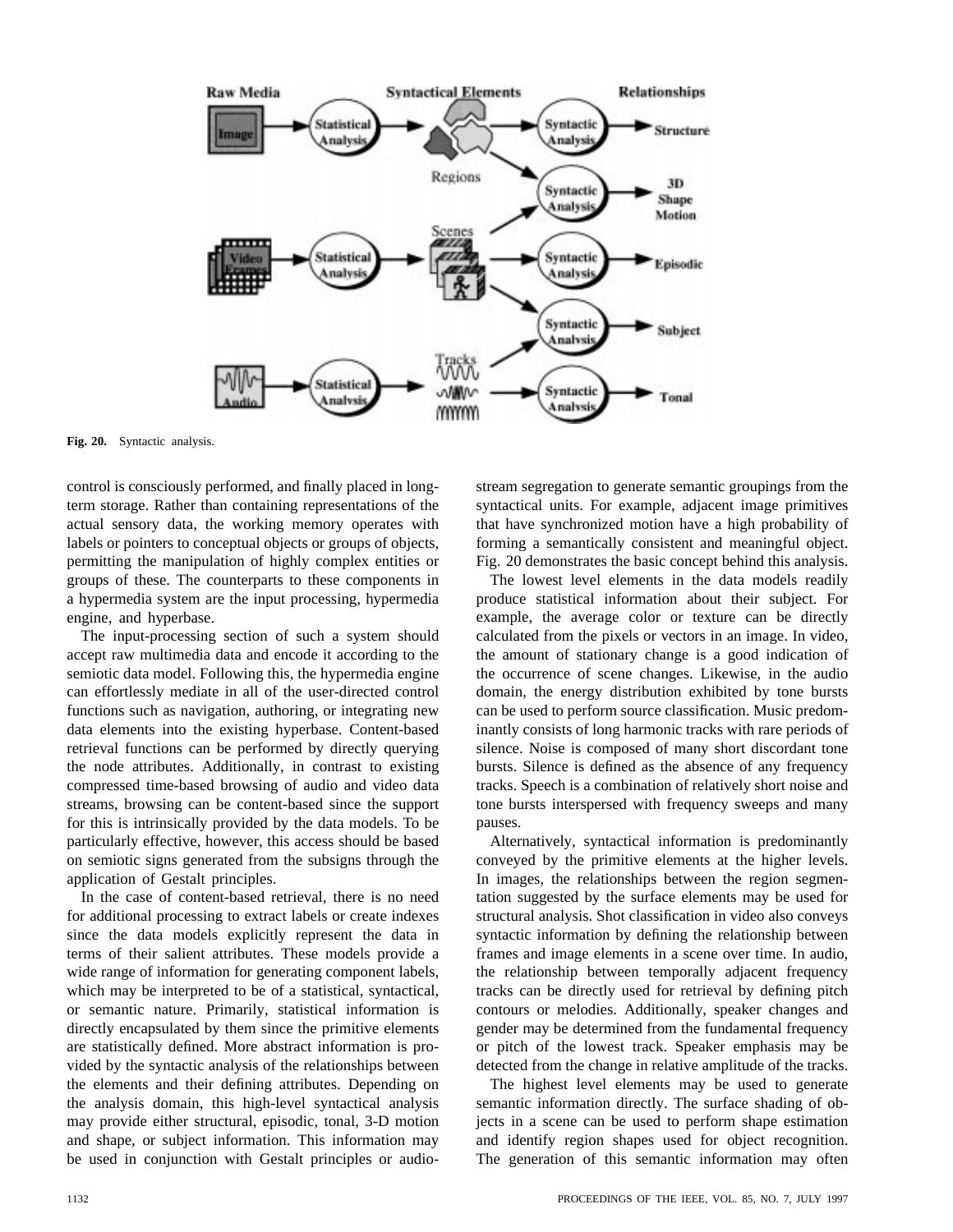| <b>Attributes</b> | <b>Still Images</b>       | Video                    | Audio                            |  |  |
|-------------------|---------------------------|--------------------------|----------------------------------|--|--|
| Statistical       | Colour and Texture        | Scene Change Detection   | Spectral Energy Distribution     |  |  |
|                   | Geometric moments         | Scene lengths, activity. | Dynamics, Silence detection      |  |  |
| Syntactical       | Image and                 | Shot Classification      | Pitch contours, Timbre, Source   |  |  |
|                   | segmentation structure    | Scene transition graphs  | Classification, Chord Structure, |  |  |
|                   |                           | Object motion tracking   |                                  |  |  |
| Semantic          | Shape Estimation          | Motion Estimation        | Speech and melody recognition.   |  |  |
|                   | <b>Object Recognition</b> | Gesture Analysis         | word spotting,                   |  |  |



**Fig. 21.** Query processing for content-based retrieval.

be contingent on the specification of appropriate grouping rules or the nature of the relationships between primitive elements. Certain groupings may have specific semantic interpretations such as in face recognition. In audio, certain harmonic groupings may be indicative of particular musical instruments. Additionally, even with these higher level primitives, the statistical and syntactical attributes are still readily available since each element is linearly decomposable into its constituent lower level elements. Table 12 summarizes information that may be immediately extracted or directly generated from the model.

To provide effective content-based retrieval, a variety of query methods must be supported, which must be mapped into the attribute set irrespective of how they are posed. Given an attribute set, queries may be posed by directly specifying attribute values. For example, to locate a red image, one could enter  $(255, 0, 0)$  into the color field of a form-based query. Alternatively, a natural language interface would permit the expression of these values within language like constructs by saying "find images with color 255, 0, 0." A more advanced query mechanism would rely on the mediation of an expert system where the knowledge base would maintain descriptive lists of real-world objects in terms of their attributes. Posing a semantic query by specifying the name of an object (e.g., find a red image) would result in a set of attributes' being submitted to the retrieval engine. All of these queries are fundamentally similar in that they are expressed alphanumerically. Alternatively, a query may be posed by example. Synthetic visual queries could be formulated by using a drawing tool or by compositing an image from a feature database. Similar methods can be used for audio queries, such as humming a tune. Fig. 21 shows some options for posing queries and their mapping mechanisms.

#### *D. Example Representations*

Thus far, the data models and their management aspects have been discussed but not the issue of their derivative representations and encoding. This will determine the accessibility of the information provided by the data models. This section describes rudimentary audio and video representation schemes, which seek to make this information explicitly available in compressed form. These coding schemes are two specific instances of the data models and are by no means definitive. They permit information management data and interactive manipulation in its compressed form to a certain extent. More work is required to develop representations that fully implement the data models.

The communication systems of advanced animals are composed of three classes of audio signals: noise bursts, tone bursts, and frequency sweeps. Frequency resolution is better at low frequencies while temporal resolution is better at high frequencies, leading to a scalogram-like time-frequency distribution (TFD). Instead of an STFT, a multiresolution discrete cosine transform (MDCT) is used to generate the frequency decomposition since the DCT domain has the advantage that it does not require separate phase information and has higher data compaction. The MDCT is preferred due to lower blocking artifacts. Constant-length, variable-resolution analysis windows are used to generate the analysis bands separated by octaves [Fig. 22(a)]. The higher frequency bands exhibit low frequency but high temporal resolution while the low frequency bands have high frequency and low temporal resolution.

The overall encoding algorithm is depicted in Fig. 22(b). After the scalogram is generated, it is processed by applying masking and quiet thresholds to remove perceptually redundant data. Peak picking and tracking is then performed to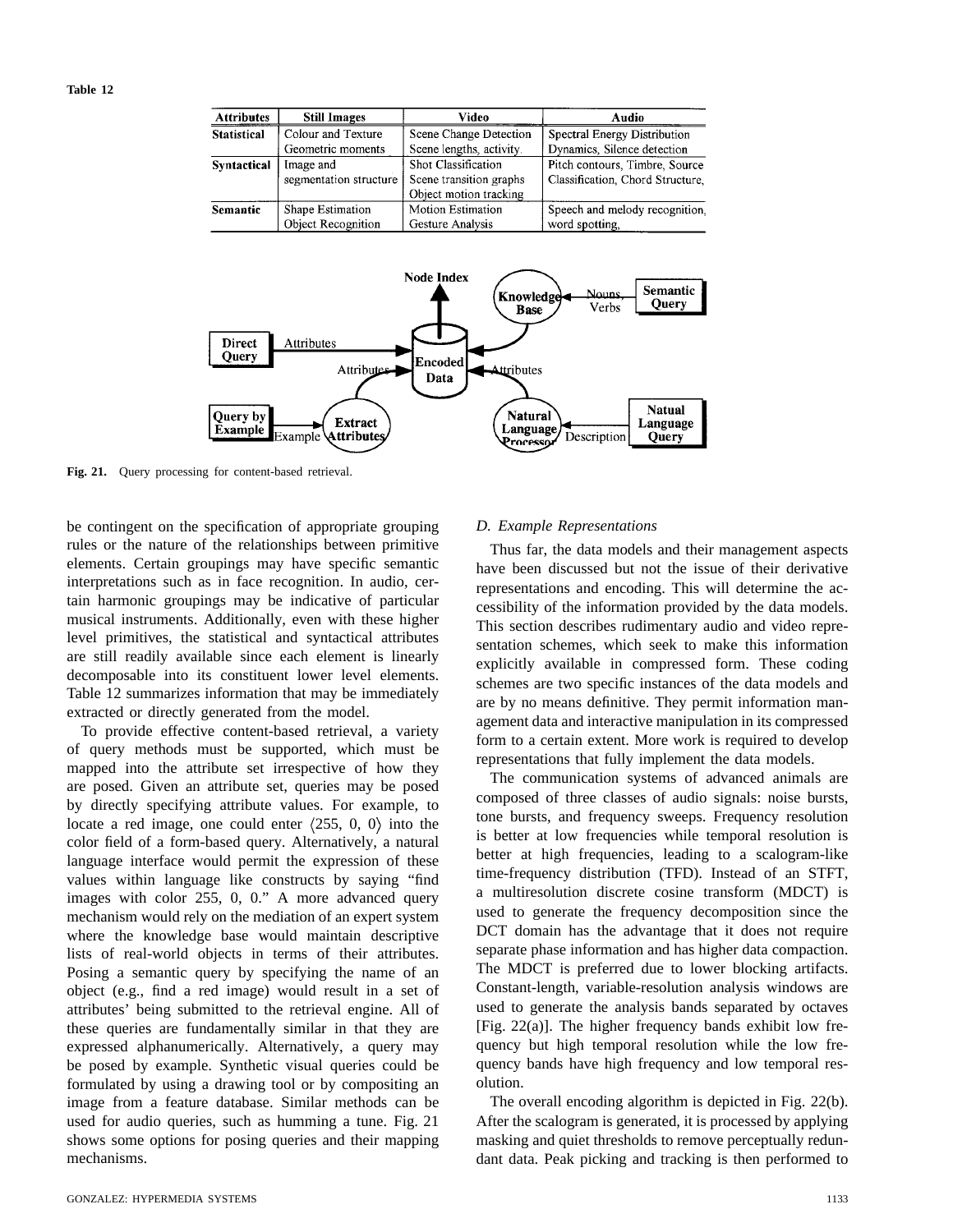

**Fig. 22.** (a) MDCT scalogram generation. (b) Coding algorithm.

extract the frequency tracks. Peaks are defined as the set of all points in the TFD such that  $|X(f_{i-1})| < |X(f_i)| >$  $|X(f_{i+1})|$  where  $X(f)$  is the magnitude at frequency f at each instance  $i$  in time. Tracking is performed by joining the peaks in time that are closest in frequency within limits. Each track is then classified according to its type (noise, tone burst, or sweep) and represented as differential chain codes. Following simple stream segregation, the tracks are encoded in groups. The residual spectrum is differentially encoded as a set of unit-length tone bursts. The representation structure is defined as a set of groups, sweeps, and tones. To simplify access, the header information contains a table of contents in chronological order of the elements containing only the type of element, its starting time, and a pointer to the location of any additional parameters in the stream. This structure is as follows:

 $AUDIO = \{ (Header Information, GROUP^*, TRACK^*,$  $TONE^*$ ,  $NOISE^*$ }  $GROUP = \{SWEEP, nPartials, offsets[nPartials],$ energy[nPartials]}  $SWEEP = \{TONE, frequency[length]\}$  $TONE = \{length, frequency, intensity[length]\}$  $NOISE = {frequency, intensity}.$ 

Using this representation, it is immediately possible to perform source classification by looking at the length, track type, and frequency localization. Following from this, it is possible to perform further class-specific analysis on the tracks. Since the tracks are defined parametrically, this analysis amounts simply to comparing the values of

| Coplanar Polygons |  | Overlaid Polygons |  |  |  |  |  |
|-------------------|--|-------------------|--|--|--|--|--|
|                   |  |                   |  |  |  |  |  |

**Fig. 23.** Primitive layering.

the parameters for each track. Voiced/unvoiced speech detection can be performed by evaluating the ratio of noise to tracks over a short time period. Change of speaker and gender may be determined from the frequency of the lowest track. Speaker emphasis may be detected from the change in relative amplitude of the tracks. The possibility of the use of this feature set for speech recognition needs to be investigated. The distribution of partials in harmonic groups can be analyzed to evaluate timbre. Other attributes may be directly determined from the tracks, such as the modulation, tempo, frequency, duration, dynamics, periodicity, pitch contour, and harmonics of the audio data, that may be used for content-based retrieval.

In the video representation [125], each frame is viewed as an image composed of primitive elements in various layers at different levels of detail. This permits complex-shaped elements to be defined in terms of an overlay of simpler elements. The representational efficiency of using simple overlaid primitives (Fig. 23) instead of coplanar primitives is apparent in that only two overlaid instead of three coplanar rectangles are required to represent the same complex pattern. Since the sensitivity of the human visual system decreases under temporal variations in the stimulus, an image can be updated progressively in terms of these layers and the finer detail layers can be updated at a slower rate.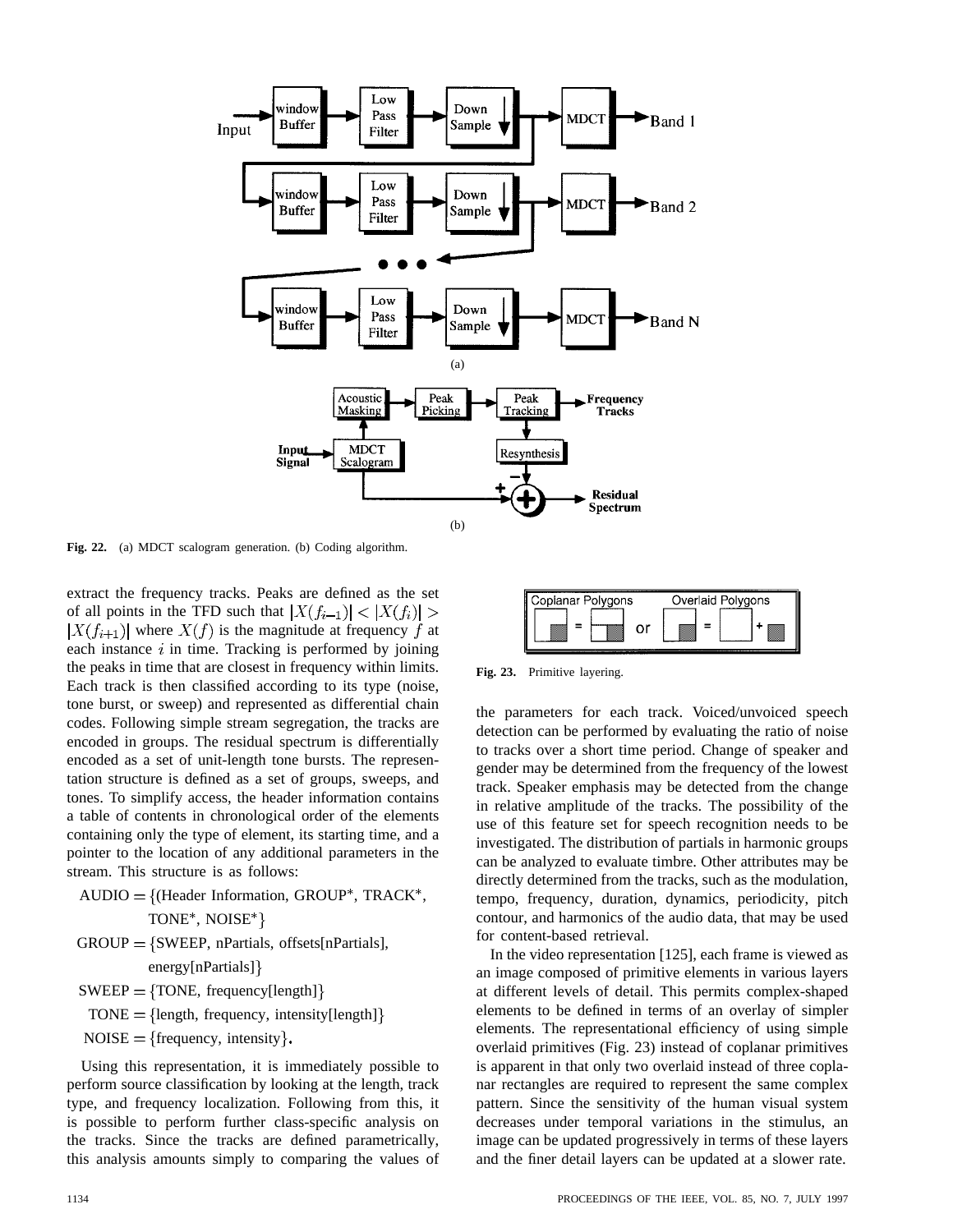

**Fig. 24.** Spatial layering.

The intraframe or image encoding algorithm extracts the primitive elements from each level in succeeding stages, as shown in Fig. 24. The encoder initially attempts approximately to fit the surfaces that are the largest primitives to the underlying image. The encoding process then proceeds by attempting to fit the next lower level, smaller primitives to the residual data. The adequacy of the fit is based on estimating the cost of encoding the same data using a coplanar arrangement of lower order primitives alone versus a layered representation. If no coding gain is achieved through encoding the region as the high-order primitive plus the required lower order primitives, then it is discarded and the region is encoded with the lower order primitives alone. This provides a multiresolution representation since each layer consists of primitives of a different spatial/temporal/spectral resolution. Less obvious is that it also provides a multilevel information system since each layer has different semantic value. To simplify development of the representation, however, it has been restricted to utilizing constrained lower level primitive elements.

The intraframe data model consists of pixels, lines, and surfaces. The lines may be of any orientation but are straight. Since the surfaces are also constrained to being flat-shaded rectangles with predefined sizes for simplicity, additional flexibility is provided by extracting each sized surface as a separate layer. No attempt at this stage has been made to isolate objects as special groupings of these primitives, and further work is required in this area. The defining attribute of each primitive is its type or shape, while its characteristic attributes include color, size, and orientation. The relationships between the elements are encoded as their relative position along a path that visits all the elements per layer. This path is defined by a pseudo-random adaptive raster scanning technique based on predicting both the scan direction and changes in direction [126].

The representation encodes each type of primitive in separate layers and grouped by color, since the video representation is color mapped. The representation for a layer becomes a layer-type specifier followed by the number of different color groups and each color group. Each color group is defined as the color for the group, the number of elements in the group, and the string of elements. Each element is defined by its spatial relationship with its preceding element and any additional shape information. The resulting information is encoded using variable-length codes. The simplified structure of the representation is as follows:

\n
$$
VIDEO = \{(Header Information, Color Map, \n IMAGES[frames])\}
$$
\n

\n\n
$$
IMAGES = \{SURFGROUP, LINEGROUP, \n PELGROUP, LINEGROUP, \n PELGROUP}; \n Layers of PGROUP, \n PGROUP = \{(nColor, CGROUP[nColors])\}
$$
\n

\n\n
$$
CGROUP = \{(Color, quantity, PRIMITIVES, \n [quantity])\}
$$
\n

\n\n
$$
PMITIVES = [localization, shape, generatedization]
$$
\n

 $PRIMITIVES = \{localization, shape parameterization\}$ 

Fig. 25 shows the progressive or layer-based update of both full images and a conditional replenishment image. In the interframe coding, only stationary changes have been modeled. Instead of spreading the update data over a larger time window, as is typical to reduce burstiness, we perform spatially localized temporal subsampling by temporally modulating the replenishment threshold. Varying the amplitude and period of the modulation allows high-contrast areas to be updated at a higher rate than low-contrast areas. This is in accordance with perceptual psychology since high-contrast areas are more quickly detected than low-contrast areas due to the characteristics of the probability summation detection process. In combination with the layered representation, this forms a new approach to exploiting the reduced sensitivity of the visual system based on spatio-temporal layering. This allows one to restrict spatial subsampling to specific regions of the image where motion is occurring as well as controlling the replenishment rate of individual regions based on the perceived contrast change. If a primitive at any layer has been encoded, none of the lower layers will be encoded for the area covered by that primitive during that frame. The finer resolution data will have to wait for the next frame to be updated. Additionally, deliberate dropping of the lower level data that has higher resolution permits graceful degradation to occur.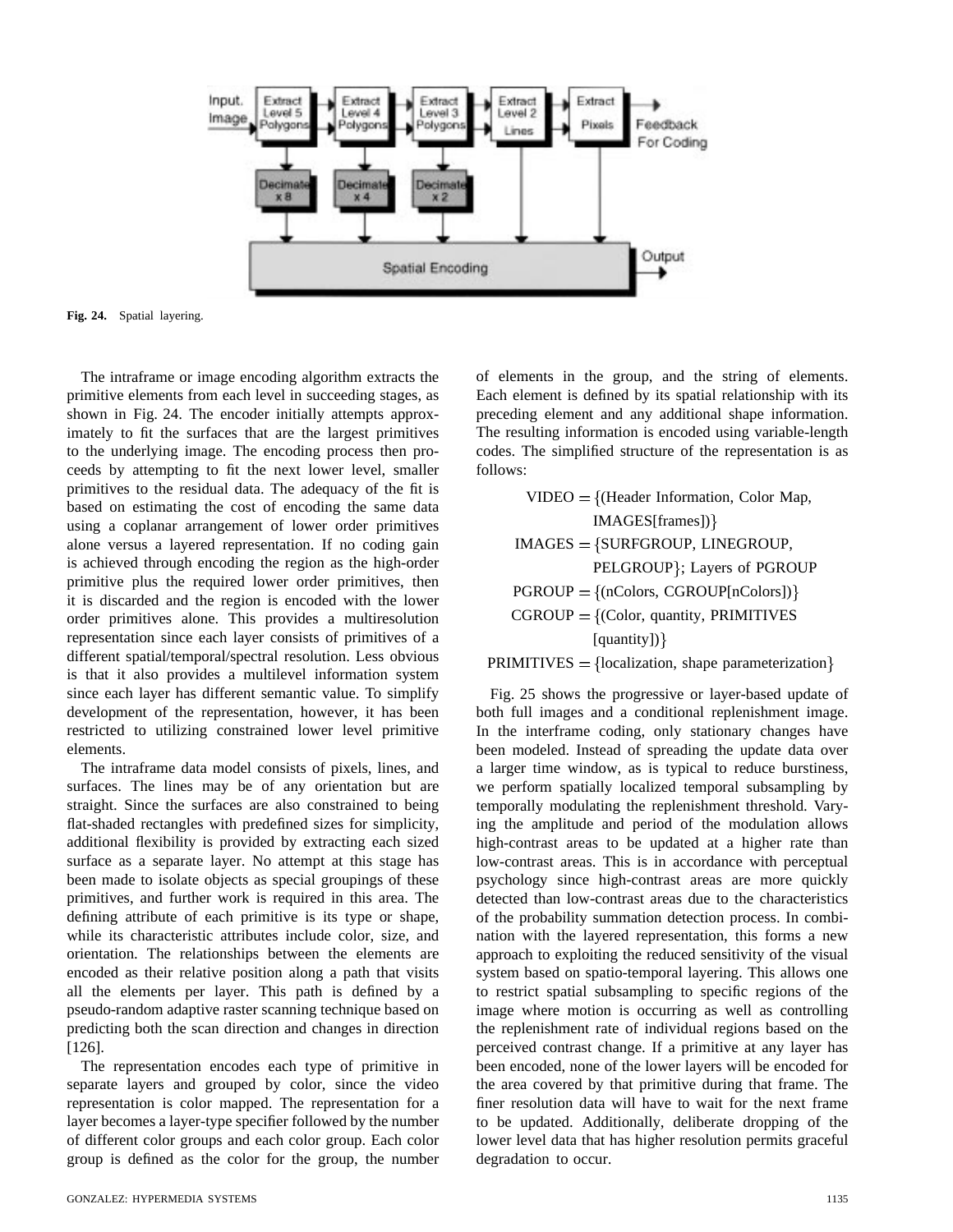

**Fig. 25.** Layered images.

This algorithm is ideally suited to scene-change replenishment, bringing the higher contrast changes into view first and then gradually bringing into view the changes that are of a lower contrast nature. Since the human visual system is particularly sensitive to edges, and especially moving edges, this scheme is also aptly suited to handling image motion. This is because a moving edge generally constitutes high-contrast changes, which will be updated faster than areas where the change is due to a moving image gradient. These will constitute low-contrast changes and need not be updated as quickly since their detection will be slower.

While maintaining relatively high image quality, this manipulable representation scheme can achieve compressed data rates on par with traditional schemes. The video encoding gives compression ratios around 20:1 to 80:1 depending on the amount of motion in the video. The average data rates for quarter common intermediate format  $(176 \times 144 \text{ pixels})$  teleconferencing-type color video are about 2 kb per frame. Because of the decoding simplicity, faster than real time decoding is possible even on low-power PC's. For example, on an IBM PC 486/33 MHz with a standard VGA display and ISA bus, decoding can achieve rates of up to 70 frames per second on average.

The versatility of the representation for content-based retrieval is evident since scene changes can be detected simply by a combination of thresholding the number of primitives per frame and the change in color composition given by the color fields. At most, this involves only adding together a few of the data fields in the representation. The average image color similarly can be calculated from the color and number of elements in each color group. The nature of the texture is given by the shapes and sizes of elements and their color contrast in any given region. Additionally, distinctly colored objects can be directly isolated and manipulated by simply identifying which color group(s) they belong to. Higher level information would be available given the full implementation of the data model, which requires further work.

# VII. CONCLUSIONS

This paper has presented a new semiotic paradigm for hypermedia data modeling. Commencing with the hypermedia vision from its inception and progressing to the existing multimedia extended hypertext systems, a brief review has been presented of the data-model-related issues along with the existing shortcomings and requirements for true hypermedia systems. The retarded state of multimedia technology in this situation is prevalent in its deficiency to provide random and associative (content-based) access, interactive manipulation, and a structured representation. Since the only objective of multimedia encoding has been compression, the resulting bit-stream-based data model is antagonistic to these requirements. The necessity for manipulable representations based on suitable data models is mandated to achieve the ultimate goals of hypermedia. Semiotics is presented as an avenue by which to achieve these goals.

The goals of hypermedia demand the consideration of cognitive and semiotic issues as the basis for any proposed data models for hypermedia. This will impinge on the nature of the information conveyed or encapsulated by the data model itself. Of the three domains that may form the basis of this information—semantic, syntactic, and statistical—only the syntactic domain is capable of providing the framework required to generate suitable data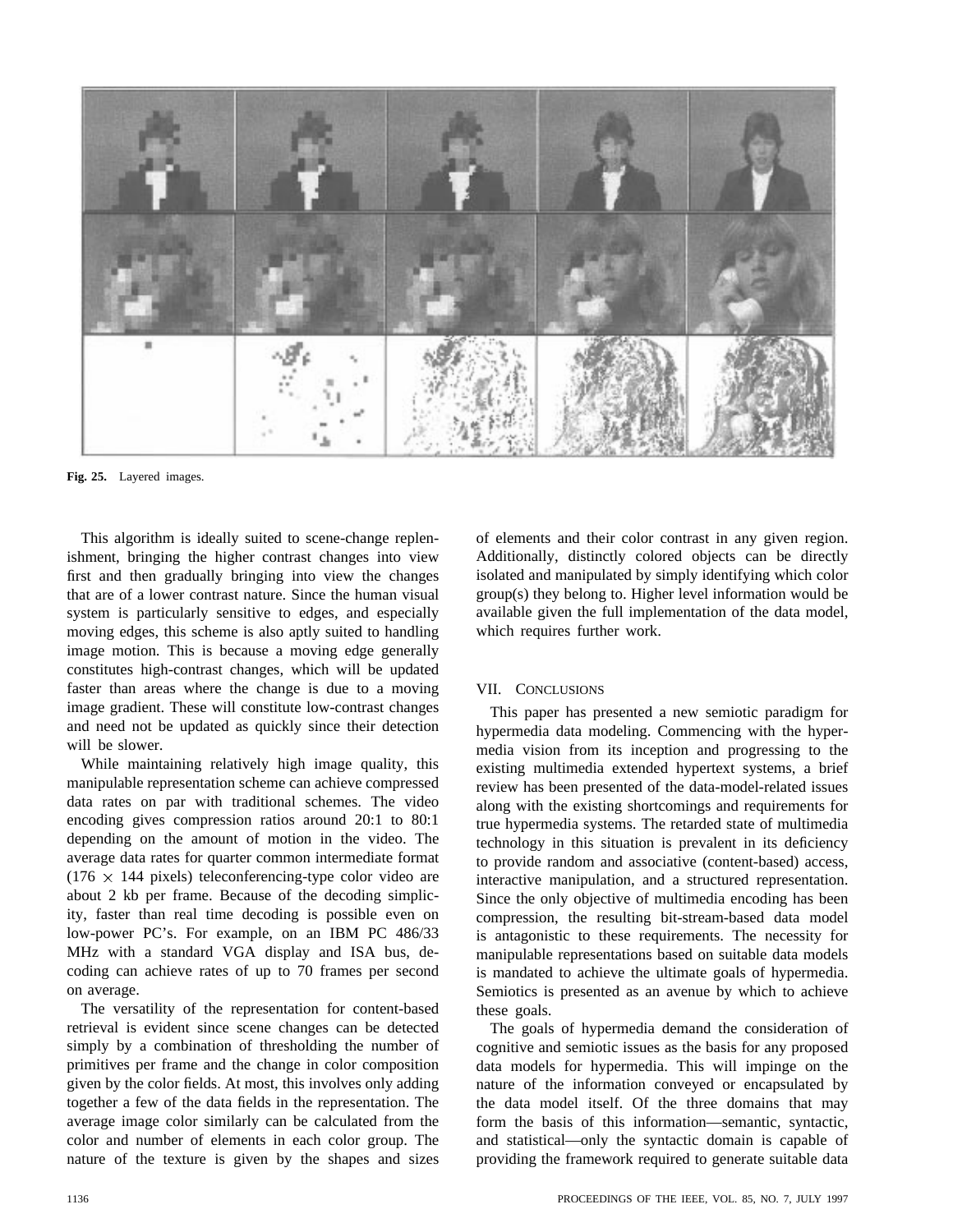models. Modeling the data as semantic units requires human intervention since semantic analysis is subject to a constant need for knowledge, being unable to cope in unconstrained environments. Statistical data models, which are currently used for obtaining compression, are unstructured and cannot convey any meaning about the data. Alternatively, modeling the data as syntactic units can be performed automatically, and there is significant evidence regarding the role of syntactical analysis in cognition. Since semantics can arise within a grouping of syntactical units, being able explicitly to access and interactively manipulate the syntactic units in a given media allows one to generate new semantics by restructuring them.

A review of the existing coding models used for vector graphics, image, video, and audio representations reveals their unsuitability for hypermedia since they virtually encrypt the underlying information. Coding schemes are required that can provide both compression and support for retrieval. Additionally, a review of existing multimedia information-management technologies reveals that existing management support is external to the data itself, relying on separate indexes, and is highly dependent on semantic methods. The same level of random and content-based access provided by multimedia databases should be supported by hypermedia systems. Rather than supporting this functionality through separate indexes, as is currently done, this should be intrinsically supported within the encoded hypermedia data through the mechanism of the data-coding model.

The cognitive principles governing semiosis used to formulate suitable hypermedia data models were presented in a brief review of cognition, semiotics, and perceptual psychology. Some of these principles include the dependence of semantic understanding on syntactic processes and the suggestion that structural (syntactic) understanding is processed distinctly from, yet simultaneously with, recognition or semantic understanding. The grouping of suitable syntactic elements to form perceptually significant units was discussed. Gestalt theory cannot define the nature of these elements but does suggest some general grouping rules. Alternatively, semiotics has traditionally defined a double articulation as being composed of the smallest semantically meaningful units of data (signs) and their constituent elements (subsigns). To extend and apply these principles to hypermedia data models, it is required recursively to decompose these signs into subsigns. This decomposition permits the definition of primitive elements that are known to combine syntactically into signs but it does not provide a grammar to define how they may be combined. The process of encoding a given data set in terms of these syntactic elements essentially becomes the task of inferring a grammar or alternatively defining the relationships required between elements to reconstruct the original data set.

Based on this framework, a new semiotic paradigm has been proposed for hypermedia data models and representations. Cognitively based semiotic articulations for multimedia data have been identified from which semiotic data models have been proposed for image, video, and audio data, permitting structured data representations to be developed. Each model element is separately treated in terms of its defining, characteristic, and relational attributes. The data models support content-based access to the data by providing direct access to statistical and syntactic information, and may be used to infer semantic information as well. The suitability of these data models is demonstrated through rudimentary encoding schemes, which provide compact representations while preserving direct access to the underlying information for contentbased retrieval purposes. Further work involves a complete implementation of the data models for the various modalities and the extension of the models to include semantically more significant articulated and deformable objects.

In conclusion, a new semiotic paradigm has been proposed for hypermedia data modeling and the basis for hypermedia representations. The need for the new paradigm has been established and its relationship with existing technologies in hypermedia has been presented. Data models based on semiotic articulation for multimedia data have also been proposed, and their utility as the basis for hypermedia representations has been demonstrated and explored.

#### ACKNOWLEDGMENT

The author wishes to express his gratitude to Dr. A. Qureshi for his considerable assistance in the preparation of this manuscript, to A. Wardhani and K. Melih for their contributions, and to the reviewers for their valuable comments.

#### **REFERENCES**

- [1] J. Conklin, "HyperText: An introduction and survey," *IEEE Comput. Mag.,* pp. 17–41, Sept. 1987.
- [2] M. H. O'Docherty and C. N. Daskalakis, "Multimedia information systems—The management and semantic retrieval of all electronic data types," *Comput. J.,* vol. 34, no. 3, pp. 225–238, 1991.
- [3] J. L. Schnase, J. J. Leggett, D. L. Hicks, and R. L. Szabo, "Semantic data modeling of hypermedia associations," *ACM Trans. Inform. Syst.,* vol. 11, no. 1, pp. 27–50, 1993.
- [4] G. H. Scholss and M. J. Wynblatt, "Providing definition and temporal structure for multimedia data," *Multimedia Syst.,* vol. 3, pp. 264–277, 1995.
- [5] J. Gu and E. J. Neuhold, "A data model for multimedia information retrieval," in *Proc. 1st Int. Conf. Multimedia Modeling,* Singapore, Nov. 9–12, 1993, pp. 113–127.
- [6] C. Meghini, F. Rabitti, and C. Thanos, "Conceptual modeling of multimedia documents," *IEEE Comput. Mag.,* pp. 23–29, Oct. 1991.
- [7] V. Bush, "As we may think," *Atlantic Monthly,* pp. 101–108, July 1945.
- [8] D. C. Engelbart, "A conceptual framework for the augmentation of man's intellect," in *Vistas Inform. Handling,* vol. 1. Washington, D.C.: Sparton Books, 1963.
- [9] T. Nelson, "Getting it out of our system," in *Information Retrieval: A Critical Review,* G. Schechter, Ed. Washington, D.C.: Thompson, 1967.
- [10] F. Halasz and M. Schwartz, "The Dexter hypertext reference model," *Commun. ACM,* vol. 37, no. 2, pp. 30–39, Feb. 1994.
- [11] L. Hardman, D. C. A. Bulterman, and G. van Rossum, "The Amsterdam hypermedia model: Adding time and context to the Dexter model," *Commun. ACM,* vol. 37, no. 2, pp. 50–62, Feb. 1994.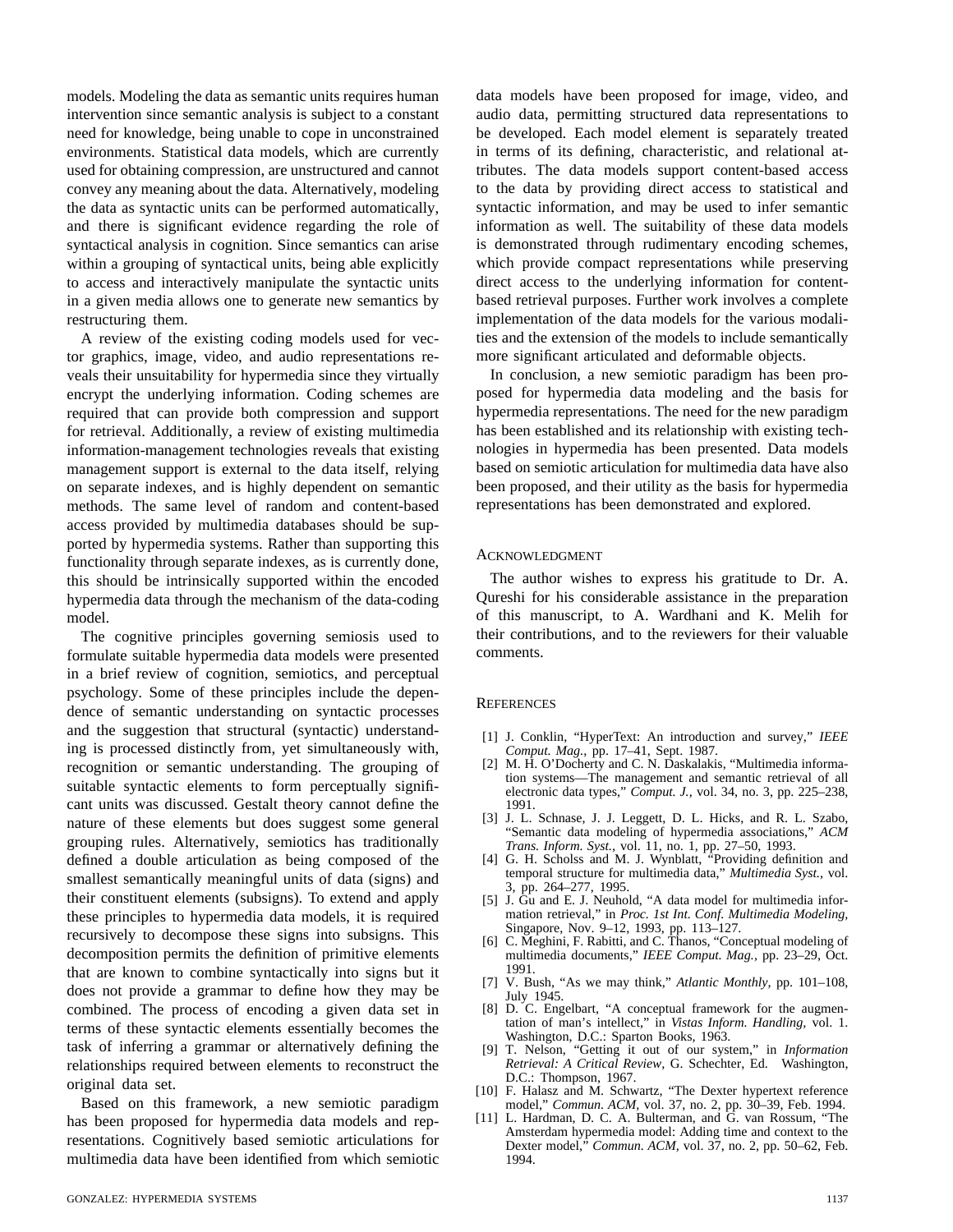- [12] Z. Chen, S. Tan, R. Campbell, and Y. Li, "Real time video and audio in the World Wide Web," in *Proc. 4th Int. World Wide Web Conf.,* Boston, MA, 1995.
- [13] "MPEG-4 synthetic/natural hybrid coding call for proposals," ISO/IEC JTC1/SC29/WG11 N1195, Firenze, Italy, Mar. 1996.
- [14] F. G. Halasz, "Reflections on notecards: Seven issues for the next generation of hypermedia systems," *Commun. ACM,* vol. 31, no. 7, pp. 836–852, July 1988.
- [15] M. Dunlop, "Multimedia information retrieval," Ph.D. dissertation, Glasgow University, Rep. 1991/R21.
- [16] D. R. Hardy and M. F. Schwartz, "Customized information extraction as a basis for resource discovery," Dept. Computer Science, University of Colorado, Boulder, Tech. Rep. CU-CS-707-94, Mar. 1994; revised Feb. 1995. See also *ACM Trans. Comput. Syst.,* to be published.
- [17] C. Faloutsos, R. Barber, M. Flickner, J. Hafner, W. Niblack, D. Petkovic, and W. Equitz, "Efficient and effective querying by image content," *J. Intell. Inform. Syst.,* no. 3, pp. 231–262, 1994.
- [18] M. Flickner, H. Sawhney, W. Niblack, J. Ashley, Q. Huang, B. Dom, M. Gorkani, J. Hafner, D. Lee, D. Petkovic, D. Steel, and P. Yanker, "Query by image and video content: The QBIC system," *IEEE Comput. Mag.,* pp. 23–31, Sept. 1995.
- [19] R. Weiss, A. Duda, and D. K. Gifford, "Composition and search with a video algebra," *IEEE Multimedia Mag.,* pp. 12–25, Spring 1995.
- [20] D. Swanberg, C.-F. Shu, and R. Jain, "Knowledge guided parsing in video databases," in *Proc. IS&T/SPIE Symp. Electronic Imaging: Science and Technology,* San Jose, CA, Feb. 1993.
- [21] H. Zhang, S. Y. Tan, S. W. Smoliar, and Y. Gong, "Automatic parsing and indexing of news video," *Multimedia Syst.,* vol. 2, pp. 256–266, 1995.
- [22] S. W. Smoliar and H. Zhang, "Content-based video indexing and retrieval," *IEEE Multimedia Mag.,* pp. 62–72, Summer 1994.
- [23] Y. Nakajima, "A video browsing using fast scene cut detection for an efficient networked video database access," *IEICE Trans. Inform. and Syst.,* vol. E77-D, no. 12, Dec. 1994.
- [24] H. J. Zhang, S. W. Smoliar, and J. H. Wu, "Content-based video browsing tools," in *Proc. SPIE Multimedia Computing and Networks,* San Jose, CA, Feb. 6–8, 1995, vol. 2417, pp. 389–398.
- [25] L. Teodosio and W. Bender, "Salient video stills," in *Proc. ACM Multimedia'93,* Anaheim, CA, 1993, pp. 39–46.
- [26] N. Dimitrova and F. Golshani, "Motion recovery for video content classification," *ACM Trans. Inform. Syst.,* vol. 13, no. 4, pp. 408–439, Oct. 1995.
- [27] A. Zakhor and F. Lari, "Edge-based 3-D camera motion estimation with application to video coding," *IEEE Trans. Image Processing, vol. 2, pp. 481-498, Oct. 1993.*
- [28] Y. Tonomura, A. Akutsu, Y. Taniguchi, and G. Suzuki, "Structured video computing," *IEEE Multimedia Mag.,* pp. 34–43, Fall 1994.
- [29] M. R. Dobie and P. H. Lewis, "Object tracking in multimedia systems," in *Proc. 4th Int. Conf. Image Processing Applications,* The Netherlands, Apr. 1992, pp. 41–44.
- [30] Y. Gong and M. Sakauchi, "An object-oriented method for color video image classification using the color and motion features of video images," in *Proc. ICARCV '92, 2nd Int. Conf. Animation, Robotics Computer Vision,* Sept. 1992, paper CV-10.6.
- [31] J. Picone, "Continuous speech recognition using hidden Markov models," *IEEE Acoust., Speech, Signal Processing Mag.,* pp. 26–41, July 1990.
- [32] L. D. Wilcox, I. Smith, and M. A. Bush, "Wordspotting for voice editing and audio indexing," in *Proc. CHI,* Monterey, CA, Mar. 1992.
- [33] L. D. Wilcox, F. R. Chen, D. G. Kimber, and V. Balasubramanian, "Segmentation of speech using speaker identification," in *Proc. ICASSP'94,* Adelaide, Australia, Apr. 1994.
- [34] F. R. Chen and M. M. Withgott, "The use of emphasis to automatically summarize a spoken discourse," in *Proc. ICASSP'92,* San Francisco, CA, Mar. 1992.
- [35] B. S. Atal and L. R. Rabiner, "A pattern recognition approach to voiced-unvoiced-silence classification with applications to speech recognition," *IEEE Trans. Acoust., Speech, Signal Processing,* vol. ASSP-24, pp. 201–212, June 1976.
- [36] E. Wold, T. Blum, D. Keislar, and J. Wheaton, "Content-based classification, search and retrieval of audio," *IEEE Multimedia*

*Mag.,* pp. 27–36, Fall 1996.

- [37] P. Aigrain, P. J. V. Longueville, and P. Lepain, "Representationbased user interfaces for the audiovisual library of year 2000," in *Proc. SPIE Multimedia Computing Networks,* vol. 2417, San Jose, CA, Feb. 6–8, 1995, pp. 35–45.
- [38] P. S. Kumar and G. P. Babu, "Intelligent multimedia data: Data + indices + inference," *Multimedia Syst. J.,* to be published.
- [39] J. K. Wu, Y. H. Ang, P. C. Lam, S. K. Moorthy, and A. D. Narasimhalu, "Facial image retrieval, identification, and inference system," in *Proc. ACM Multimedia 93,* Singapore, pp. 47–53.
- [40] A. Tversky, "Features of similarity," *Psychological Rev.,* vol. 84, no. 4, pp. 327–352, July 1977.
- [41] O. D. Faugeras, Ed., *Fundamentals in Computer Vision.* Cambridge: Cambridge Univ. Press, 1983.
- [42] J. Sanz, Ed., *Advances in Image Processing and Machine Vision.* Berlin: Springer Verlag, 1993/1994.
- [43] J. D. Foley, A. Van Dam, S. K. Feiner, and J. F. Hughes, *Computer Graphics Principles and Practice,* 2nd ed. Reading, MA: Addison-Wesley, 1990.
- [44] R. A. Earnshaw, R. D. Parslow, and J. R. Woodwark, Eds., *Geometric Modeling and Computer Graphics.* Brookfield, VT: Gower, 1987.
- [45] A. P. Pentland, "Perceptual organization and the representation of natural form," in *Readings in Computer Vision: Issues, Problems, Principles, and Paradigms,* M. A. Fischler and O. Firschein, Eds. Los Altos, CA: Morgan Kaufmann, 1987, pp. 680–699.
- [46] I. P. Stewart, "Quadtrees: Storage and scan conversion," *Comput. J.,* vol. 29, no. 1, pp. 60–75, 1986.
- [47] A. Poggi and G. Adoni, "An octree object-oriented geometric modeller," in *Proc. SPIE, Vol. 1293: Appl. Artificial Intelligence VIII,* 1990, pp. 152–159.
- [48] A. N. Netravali and B. Prasada, "Adaptive quantization of picture signals using spatial masking," *Proc. IEEE,* vol. 65, pp. 536–548, Apr. 1977.
- [49] H. G. Musmann, "Comparison of redundancy reducing codes for facsimile transmission of documents," *IEEE Trans. Commun.,* vol. COM-25, pp. 1425–1433, Nov. 1977.
- [50] T. S. Huang, "Run-length coding and its extensions," in *Picture Bandwidth Compression,* T. S. Huang and O. J. Tretiakpp, Eds. New York: Gordon and Breach, 1972, pp. 231–263.
- [51] T. Hata, S. Tomita, M. Nakada, and R. Ohnishi, "A graphic command coding scheme for multi-color images," in *IEEE Global Telecommun. Conf.,* Dec. 1986, pp. 1143–1149.
- [52] S. Shlien, "Raster to polygon conversion of images," in *Computers & Graphics,* vol. 7, nos. 3/4. New York: Pergamon, 1983, pp. 327–332.
- [53] Y. Cohen, M. S. Landy, and M. Pavel, "Hierarchical coding of binary images," *IEEE Trans. Pattern Anal. Machine Intell.,* vol. 7, pp. 284–298, May 1985.
- [54] H. Samet, *Applications of Spatial Data Structures.* Reading, MA: Addison-Wesley, 1989.
- [55] N. M. Nasrabadi and R. A. King, "Image coding using vector quantization: A review," *IEEE Trans. Commun.,* vol. 36, pp. 957–971, Aug. 1988.
- [56] M. Rabbani and P. W. Jones, *Digital Image Compression Techniques.* Bellingham, WA: SPIE, 1991.
- [57] M. Kunt, A. Ikonomopoulos, and M. Kocher, "Secondgeneration image-coding techniques," *Proc. IEEE,* vol. 73, pp. 549–573, Apr. 1985.
- [58] A. E. Jacquin, "Fractal image coding: A review," *Proc. IEEE,* vol. 81, pp. 1451–1465, Oct. 1993.
- [59] Y. Liu and H. Ma, " $\omega$ -Orbit finite automata for data compression," in *Proc. Data Compression Conf. '91,* Snowbird, UT, pp. 166–175.
- [60] M. Eden and M. Kocher, "On the performance of a contour coding algorithm in the context of image coding—Part I: Contour segment coding," *Signal Process.,* vol. 8, no. 4, pp. 381–386, July 1985.
- [61] B. B. Chaudhuri and M. K. Kundu, "Digital line segment coding: A new efficient contour coding scheme," *Proc. Inst. Elect. Eng.—E, Comput. Digital Techniques,* vol. 131, no. 4, pp. 143–147, July 1984.
- [62] T. Akimoto, Y. Suenaga, and R. S. Wallace, "Automatic creation of 3D facial models," *IEEE Comput. Graph. Appl. Mag.,* vol. 13, pp. 16–22, Sept. 1993.
- [63] K. Aizawa and T. S. Huang, "Model-based image coding: Advanced video coding techniques for very low bit-rate ap-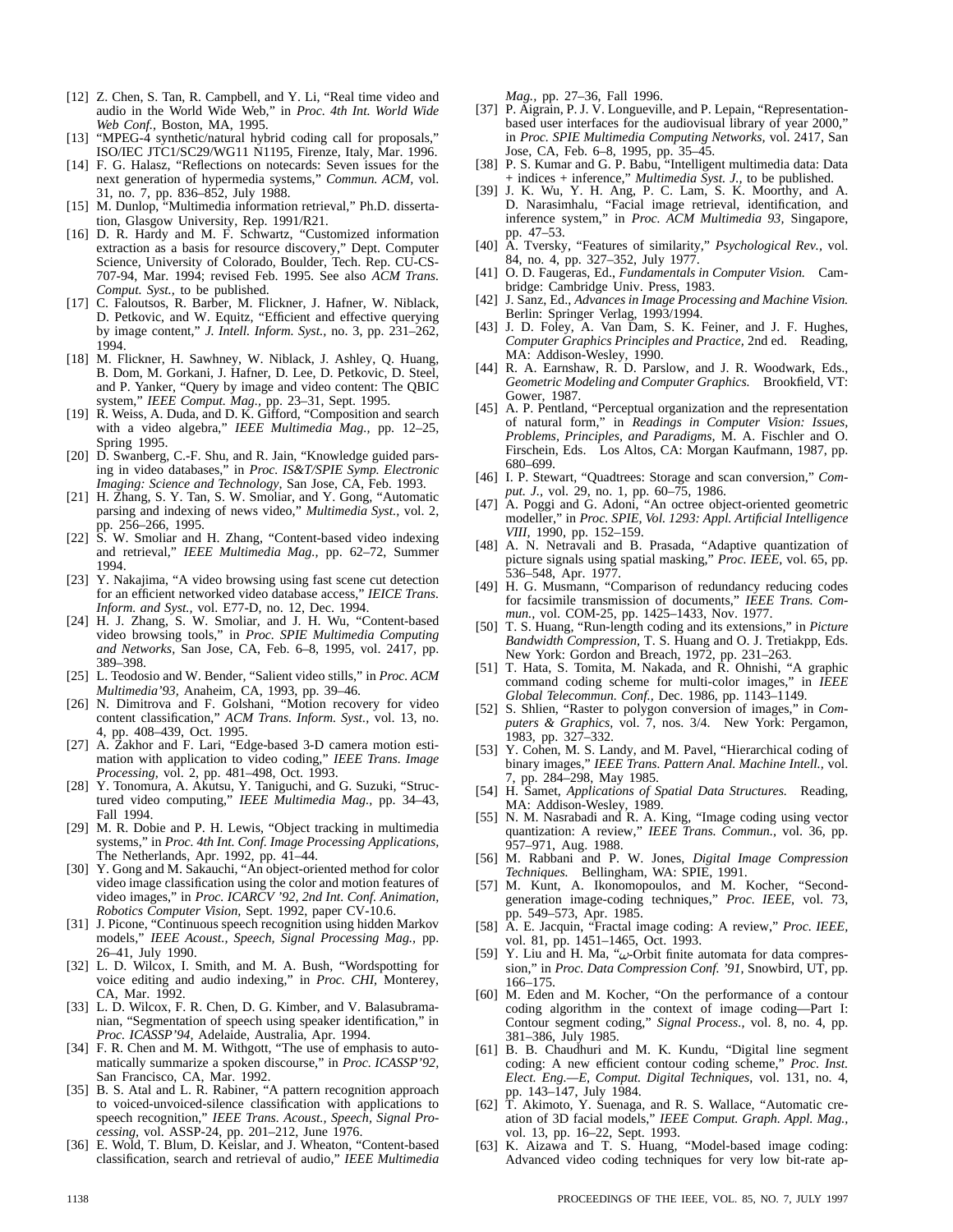plications," *Proc. IEEE,* vol. 83, pp. 259–271, Feb. 1995.

- [64] D. E. Pearson, "Developments in model-based video coding," *Proc. IEEE,* vol. 83, pp. 892–906, June 1995.
- [65] R. Forchheimer and T. Kronander, "Image coding—From waveforms to animation," *IEEE Trans. Acoust., Speech, Signal Processing,* vol. 37, pp. 2008–2023, Dec. 1989.
- [66] H. Morikawa and H. Harashima, "Structure and motion of deformable objects from image sequences," in *Proc. ICASSP'91,* Toronto, Ontario, Canada, May 14–17, 1991, pp. 2433–2436.
- [67] F. Kappei and C. E. Liedtke, "Modeling of a natural 3-D scene consisting of moving objects from a sequence of monocular TV images," in *Real Time Image Processing: Concepts and Technologies,* vol. 860, *Proc. SPIE,* 1987, pp. 126–132.
- [68] A. K. Jain, "Image data compression: A review," *Proc. IEEE,* vol. 69, pp. 349–389, Mar. 1981.
- [69] B. G. Haskell, "Frame replenishment coding of television," in *Image Transmission Techniques.* New York: Academic, 1979, pp. 189–217.
- [70] D. N. Hein and N. Ahmed, "Video compression using conditional replenishment and motion prediction," *IEEE Trans. Electromag. Compat.,* vol. EMC-26, pp. 134–142, Aug. 1984.
- [71] T. Ishiguro and K. Iinuma, "Television bandwidth compression transmission by motion-compensated interframe coding," *IEEE Commun. Mag.,* vol. 20, pp. 24–30, Nov. 1982.
- [72] R. J. Moorhead II, S. A. Rajala, and L. W. Cook, "Image sequence compression using a pel-recursive motion-compensated technique," *IEEE J. Select. Areas Commun.,* vol. 5, pp. 1100–1114, Aug. 1987.
- [73] Y. Nakaya and H. Harashima, "An iterative motion estimation method using triangular patches for motion compensation," in *Proc. SPIE Visual Communications Image Processing'91,* vol. 1605, pp. 546–557.
- [74] Y. T. Tse and R. L. Baker, "Global zoom/pan estimation and compensation for video compression," in *Proc. ICASSP'91,* Toronto, Ontario, Canada, May 14–17, 1991, pp. 2725–2728.
- [75] S. C. Brofferio, "An object-background image model for predictive video coding," *IEEE Trans. Commun.,* vol. 37, pp. 1391–1394, Dec. 1989.
- [76] H. G. Musmann, M. Hotter, and J. Ostermann, "Object-oriented analysis-synthesis coding of moving images," *Signal Processing: Image Communication,* vol. 1, no. 2, pp. 117–138, Oct. 1989.
- [77] K. Aizawa, H. Harashima, and T. Saito, "Model-based analysis synthesis image coding (MBASIC) system for a person's face," in *Signal Processing: Image Communication,*, vol. 1, no. 2, pp. 139–152, Oct. 1989.
- [78] J. K. Vega-Riveros and K. Jabbour, "Review of motion analysis techniques," *Proc. Inst. Elect. Eng.,* Pt. I, vol. 136, no. 6, pp. 397–404, Dec. 1989.
- [79] A. Mitiche and J. K. Aggarwal, "A computational analysis of time-varying images," in *Handbook of Pattern Recognition and Image Processing,* N. G. Einspruch, Ed. New York: Academic, ch. 13, pp. 311–332.
- [80] D. Ellis and D. Rosenthal, "Mid-level representations for computational auditory scene analysis," presented at the *Int. Joint Conf. Artificial Intell.—Workshop Computational Auditory Scene Anal.,* Montreal, Quebec, Canada, Aug. 1995.
- [81] R. Cox *et al.,* "New directions in subband coding," *IEEE J. Select. Areas Commun.,* vol. 6, pp. 391–409, Feb. 1988.
- [82] J. D. Johnston, "Transform coding of audio signals using perceptual noise criteria," *IEEE J. Select. Areas Commun.,* vol. 6, Feb. 1988.
- [83] D. P. W. Ellis and B. L. Vercoe, "A perceptual representation of sound for auditory signal separation," in *Proc. 23rd Meeting Acoustical Society America,* Salt Lake City, Utah, May 1992.
- [84] T. F. Quatieri and R. J. McAulay, "Speech transformations based on a sinusoidal representation," *IEEE Trans. Acoust., Speech, Signal Processing,* vol. ASSP-34, pp. 1449–1463, Dec. 1986.
- [85] D. L. Thomson, "Parametric models of the magnitude/phase spectrum for harmonic speech coding," in *Proc. IEEE ICASSP,* 1988.
- [86] R. A. Brooks, "A robust layered control system for a mobile robot," *IEEE Trans. Robot. Automat.,* vol. RA-2, Mar. 1986.
- [87] R. G. Crowder and R. K. Wagner, *The Psychology of Reading—An Introduction,* 2nd ed. London: Oxford Univ. Press, 1992.
- [88] A. Baddeley, "Working memory," in *The Cognitive Neuro-*

*sciences,* M. S. Gazzaniga, Ed. Cambridge, MA: MIT, 1995, ch. 47, pp. 755–764.

- [89] G. A. Miller, "The magic number seven plus or minus two: Some limits on our capacity for information processing," *Psychological Rev.,* vol. 63, no. 2, pp. 81–96, 1956.
- [90] D. E. Broadbent, *Decision and Stress.* New York: Academic, 1971.
- [91] M. W. Eysenck and M. T. Keane, *Cognitive Psychology—A Students Handbook.* Hove, U.K.: Lawrence Erlbaum, 1990.
- [92] H. G. Geissler, Ed., *Modern Issues in Perception.* New York: North-Holland, 1983.
- [93] S. M. Kosslyn, *Image and Mind.* Cambridge, MA: Harvard Univ. Press, 1980.
- [94] W. J. Rapaport, "Understanding understanding: Syntactic semantics and computational cognition," in *Philosophical Perspectives,* vol. 9, *AI, Connectionism and Philosophical Psychology,* J. E. Tomberlin, Ed. Atascadero, CA: Ridgeview, 1995, pp. 49–88.
- [95] B. C. Smith, "The correspondence continuum," Center for the Study of Language and Information, Stanford, CA, Rep. CSLI-87-71, 1987.
- [96] S. Stenström, Optics and the Eye. London: Butterworth, 1964.
- [97] L. Levi, *Applied Optics.* New York: Wiley, 1980.
- [98] L. A. Olzak and J. P. Thomas, "Seeing spatial patterns," in *Handbook of Perception and Human Performance,* vol. 1, K. R. Boff, L. Kaufman, and J. P. Thomas, Eds. New York: Wiley, 1986, ch. 7.
- [99] A. B. Watson, "Temporal sensitivity," in *Handbook of Perception and Performance, Handbook of Perception and Human Performance,* vol. 1, K. R. Boff, L. Kaufman, and J. P. Thomas, Eds. New York: Wiley, 1986, ch. 6.
- [100] G. Wyszecki and W. S. Stiles, *Color Science.* New York: Wiley, 1967.
- [101] J. Larimer and T. Piantanida, "The impact of boundaries on color: Stabilized image studies," in *SPIE,* vol. 901, *Image Processing, Analysis, Measurement, and Quality,* Jan. 1988, pp. 241–247.
- [102] V. Bruce and P. R. Green, *Visual Perception: Physiology, Psychology & Ecology,* 2nd ed. Hove, U.K.: Lawrence Erlbaum, 1990.
- [103] D. H. Hubel and T. N. Wiesel, "Brain mechanisms of vision," *Sci. Amer.,* vol. 241, no. 3, pp. 130–145, Sept. 1979.
- [104] R. Von Der Heydt, "Form analysis in visual cortex," in *The Cognitive Neurosciences.* Cambridge, MA: MIT, 1995, ch. 23.
- [105] B. Scharf and S. Buus, "Audition I," in *Handbook of Perception and Human Performance,* vol. 1, K. R. Boff, L. Kaufman, and J. P. Thomas, Eds. New York: Wiley, 1986, ch. 14.
- [106] B. C. J. Moore, *An Introduction to the Psychology of Hearing.* New York: Academic, 1989.
- [107] N. Suga, "Processing of auditory information carried by speciesspecific complex sounds," in *The Cognitive Neurosciences.* Cambridge, MA: MIT, 1995, ch. 18.
- [108] M. Konishi, "Neural mechanisms of auditory image formation," in *The Cognitive Neurosciences,* M. S. Gazzaniga, Ed. Cambridge, MA: MIT, 1995, ch. 16.
- [109] S. Handel, *Listening.* Cambridge, MA: MIT, 1989.
- [110] C. Morris, *Foundations of the Theory of Signs.* Chicago, IL: Univ. Chicago Press, 1938.
- [111] , *Signification and Significance.* Cambridge, MA: MIT, 1964.
- [112] W. Nöth, *Handbook of Semiotics*. Bloomington: Indiana Univ. Press, 1990.
- [113] H. E. Fiske, *Music and Mind.* Lewiston, NY: Edwin Mellen, 1990.
- [114] D. Cooke, *The Language of Music.* London: Oxford Univ. Press, 1959.
- [115] R. Monelle, *Linguistics and Semiotics in Music.* New York: Harwood, 1992.
- [116] M. Bense, Zeichen und Design: Semiotische Asthetic. Baden-Baden: Agis, 1971.
- [117] C. L. Carter, "Syntax in language and painting," *Structurist,* vol. 12, pp. 45–50, 1972.
- [118] D. Marr, *Vision.* New York: Freeman, 1982.
- [119] S. Worth, "The development of a semiotic of film," *Semiotica,* vol. 1, pp. 282–321.
- [120] G. Davenport, T. A. Smith, and N. Pincever, "Cinematic primitives for multimedia," *IEEE Comput. Graph. Appl.,* pp. 67–74, July 1991.
- [121] U. Eco, *Einführung in die Semiotik*. München: Fink, 1968.